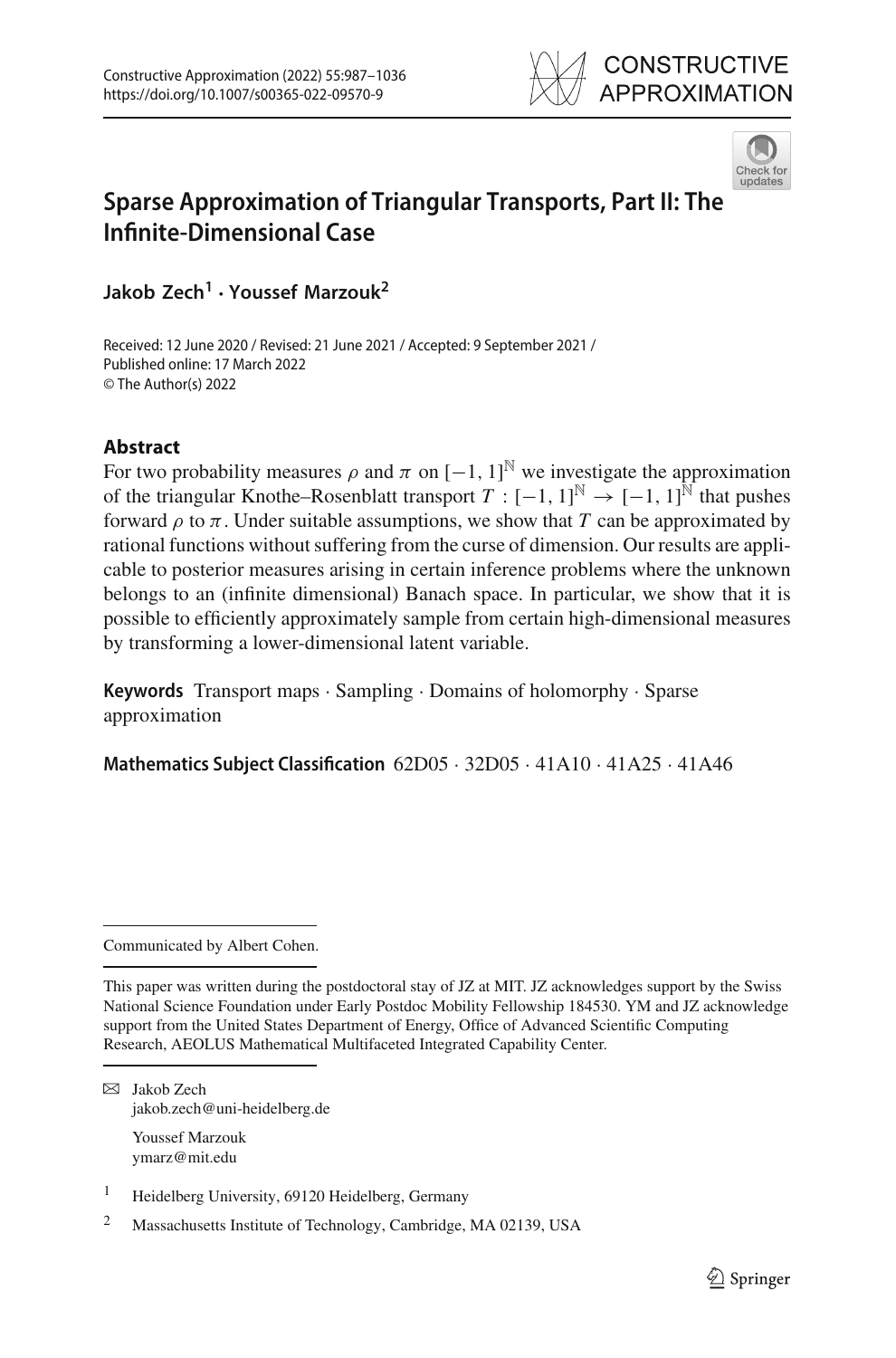# **1 Introduction**

In this paper we discuss the approximation of transport maps on infinite-dimensional domains. Our main motivation are inference problems, in which the unknown belongs to a Banach space *Y* . Two examples could be the following:

- **Groundwater flow** Consider a porous medium in a domain  $D \subseteq \mathbb{R}^3$ . Given observations of the subsurface flow, we are interested in the permeability (hydraulic conductivity) of the medium in D. The physical system is described by an elliptic partial differential equation, and the unknown quantity describing the permeability can be modeled as a function  $\psi \in L^{\infty}(D) = Y$  [\[25\]](#page-48-0).
- **Inverse scattering** Suppose that  $D_{scat} \nsubseteq \mathbb{R}^3$  is filled by a perfect conductor and illuminated by an electromagnetic wave. Given measurements of the scattered wave, we are interested in the shape of the scatterer  $D_{scat}$ . Assume that this domain can be described as the image of some bounded reference domain  $D \subseteq \mathbb{R}^3$  under a bi-Lipschitz transformation  $\psi : D \to \mathbb{R}^3$ , i.e.,  $D_{scat} = \psi(D)$ . The unknown is then the function  $\psi \in W^{1,\infty}(\mathbb{D}) = Y$ . We describe the forward model in [\[17](#page-48-1)].

The Bayesian approach to these problems is to model  $\psi$  as a *Y*-valued random variable and to determine the distribution of  $\psi$  conditioned on a (typically noisy) observation of the system. Bayes' theorem can used to specify this "posterior" distribution via the prior and the likelihood. The prior is a measure on *Y* that represents our information on  $\psi \in Y$  before making an observation. Mathematically speaking, assuming that the observation and the unknown follow some joint distribution, the prior is the marginal distribution of the unknown  $\psi$ . The goal is to explore the posterior and in this way to make inferences about  $\psi$ . We refer to [\[9](#page-47-0)] for more details on the general methodology of Bayesian inversion in Banach spaces.

For the analysis and implementation of such methods, instead of working with (prior and posterior) measures on the Banach space *Y* , it can be convenient to parameterize the problem and work with measures on  $\mathbb{R}^{\mathbb{N}}$  instead. To demonstrate this, choose a sequence  $(\psi_i)_{i \in \mathbb{N}}$  in *Y* and a measure  $\mu$  on  $\mathbb{R}^{\mathbb{N}}$ . With  $y:=(y_i)_{i \in \mathbb{N}} \in \mathbb{R}^{\mathbb{N}}$  and

<span id="page-1-0"></span>
$$
\Phi(\mathbf{y}) := \sum_{j \in \mathbb{N}} y_j \psi_j \tag{1.1}
$$

we can formally define a prior measure on *Y* as the pushforward  $\Phi_{\dagger}\mu$ . Instead of inferring  $\psi \in Y$  directly, we may instead infer the coefficient sequence  $y = (y_i)_{i \in \mathbb{N}} \in Y$  $\mathbb{R}^{\mathbb{N}}$ , in which case  $\mu$  holds the prior information on the unknown coefficients. These viewpoints are equivalent in the sense that the conditional distribution of  $\psi$  given an observation is the pushforward, under  $\Phi$ , of the conditional distribution of *y* given the observation. Under certain assumptions on the prior and the space *Y* , construction [\(1.1\)](#page-1-0) arises naturally through the Karhunen–Loève expansion; see, e.g., [\[1](#page-47-1), [22\]](#page-48-2). In this case the  $y_i \in \mathbb{R}$  are uncorrelated random variables with unit variance, and the  $\psi_i$  are eigenvectors of the prior covariance operator, with their norms equal to the square root of the corresponding eigenvalues.

In this paper we concentrate on the special case where the coefficients  $y_i$  are known to belong to a bounded interval. Up to a shift and a scaling this is equivalent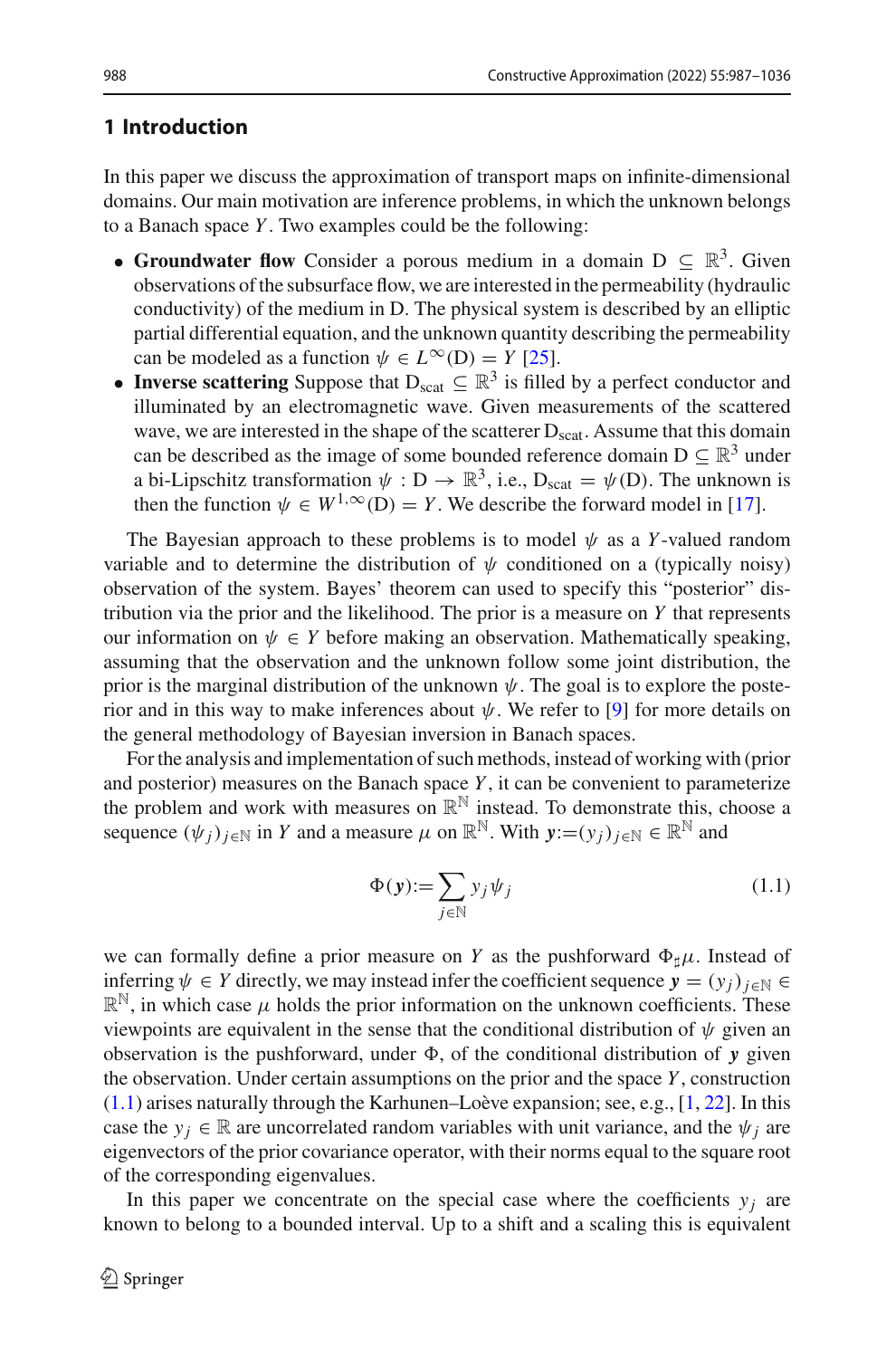to *y<sub>i</sub>* ∈ [−1, 1], which will be assumed throughout. We refer to [\[9](#page-47-0),Sect. 2] for the construction and further discussion of such (bounded) priors. The goal then becomes to determine and explore the posterior measure on  $U := [-1, 1]^{\mathbb{N}}$ . Denote this measure by  $\pi$  and let  $\mu$  be the prior measure on *U* such that  $\pi \ll \mu$ . Then the Radon-Nikodym derivative  $f_{\pi} := \frac{d\pi}{d\mu} : U \to [0, \infty)$  exists. Since the forward model (and thus the likelihood) only depends on  $\Phi(y)$  in the Banach space *Y*,  $f_{\pi}$  must be of the specific type

<span id="page-2-0"></span>
$$
f_{\pi}(\mathbf{y}) = f_{\pi}(\Phi(\mathbf{y})) = f_{\pi}\left(\sum_{j \in \mathbb{N}} y_j \psi_j\right)
$$
 (1.2)

for some  $f_{\pi}: Y \to [0, \infty)$ . We give a concrete example in Example [2.6](#page-6-0) where this relation holds.

"Exploring" the posterior refers to computing expectations and variances w.r.t.  $\pi$ , or detecting areas of high probability w.r.t.  $\pi$ . A standard technique to do so in high dimensions is Monte Carlo—or in this context Markov chain Monte Carlo— sampling, e.g., [\[31](#page-48-3)]. Another approach is via transport maps [\[23](#page-48-4)]. Let  $\rho$  be another measure on *U* from which it is easy to sample. Then, a map  $T: U \rightarrow U$  satisfying  $T_{\sharp}\rho = \pi$  (i.e.,  $\pi(A) = \rho({\bf y} : T({\bf y}) \in A)$ ) for all measurable *A*) is called a transport map that pushes forward  $\rho$  to  $\pi$ . Such a *T* has the property that if  $y \sim \rho$ then  $T(y) \sim \pi$ , and thus samples from  $\pi$  can easily be generated once *T* has been computed. Observe that  $\Phi \circ T : U \to Y$  will then transform a sample from  $\rho$  to a sample from  $(\Phi \circ T)_{\sharp} \rho = \Phi_{\sharp} \pi$ , which is the posterior in the Banach space *Y*. Thus, given *T* , we can perform inference on the quantity in the Banach space.

This motivates the setting we are investigating in this paper: for two measures  $\rho$  and  $\pi$  on *U*, such that their densities are of type [\(1.2\)](#page-2-0) for a smooth (see Sect. [2\)](#page-3-0) function  $f_{\pi}$ , and we are interested in the approximation of  $T: U \to U$  such that  $T_{\sharp}\rho = \pi$ . More precisely, we will discuss the approximation of the so-called Knothe–Rosenblatt (KR) transport by rational functions. The reason for using rational functions (rather than polynomials) is to guarantee that the resulting approximate transport is a bijection from  $U \rightarrow U$ . The rate of convergence will in particular depend on the decay rate of the functions  $\psi_j$ . If [\(1.1\)](#page-1-0) is a Karhunen–Loève expansion, this is the decay rate of the square root of the eigenvalues of the covariance operator of the prior. The faster this decay, the larger the convergence rate will be. The reason for analyzing the triangular KR transport is its wide use in practical algorithms  $[13, 16, 35, 38]$  $[13, 16, 35, 38]$  $[13, 16, 35, 38]$  $[13, 16, 35, 38]$  $[13, 16, 35, 38]$  $[13, 16, 35, 38]$  $[13, 16, 35, 38]$  $[13, 16, 35, 38]$ , and the fact that its concrete construction makes it amenable to a rigorous analysis.

Sampling from high-dimensional distributions by transforming a (usually lowerdimensional) "latent" variable into a sample from the desired distribution is a standard problem in machine learning. It is tackled by methods such as generative adversarial networks  $[15]$  and variational autoencoders  $[12]$ . In the setting above, the high-dimensional distribution is the posterior on *Y*. We will show that under the assumptions of this paper, it is possible to approximately sample from this distribution by transforming a low-dimensional latent variable and without suffering from the curse of dimensionality. While Bayesian inference is our motivation, for the rest of the manuscript the presentation remains in an abstract setting, and our results therefore have ramifications on the broader task of transforming high-dimensional distributions.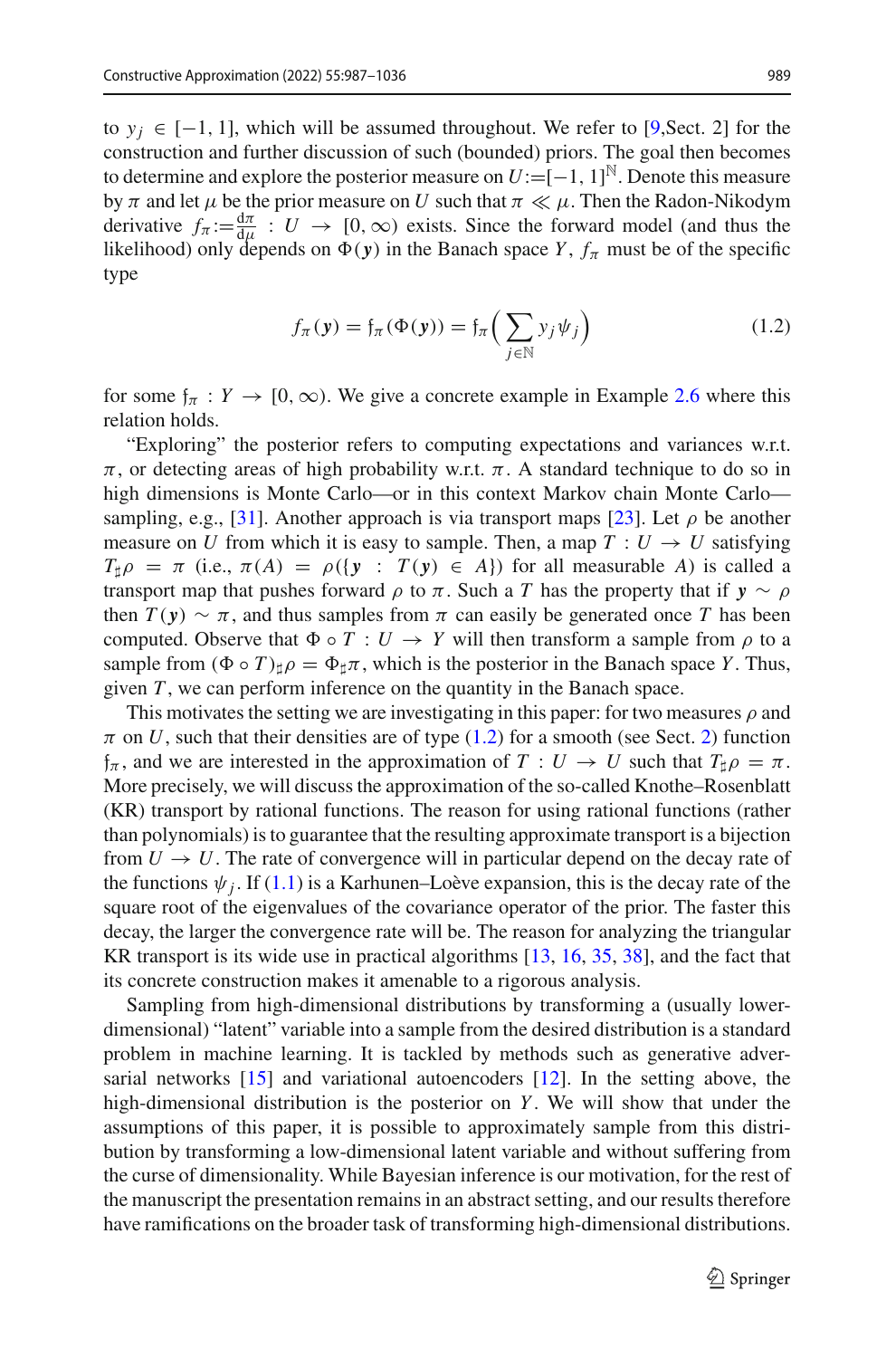# **1.1 Contributions and Outline**

In this manuscript we generalize the analysis of [\[41](#page-49-1)] to the infinite-dimensional case. Part of the proofs are based on the results in  $[41]$ , which we recall in appendix where appropriate to improve readability.

In Sect. [2](#page-3-0) we provide a short description of our main result. Section [3](#page-7-0) discusses the KR map in infinite dimensions. Its well-definedness in infinite dimensions has been established in [\[4\]](#page-47-2). In Theorem [3.3](#page-9-0) we additionally give a formula for the pushforward density assuming continuity of the densities w.r.t. the product topology. In Sect. [4](#page-9-1) we analyze the regularity of the KR transport. The fact that a transport inherits the smoothness of the densities is known for certain function classes: for example, in the case of  $C^k$  densities, [\[11\]](#page-48-10) shows that the optimal transport also belongs to  $C<sup>k</sup>$ , and a similar statement holds for the KR transport; see for example [\[33](#page-48-11),Remark] 2.19]. In Proposition [4.2,](#page-10-0) assuming analytic densities we show analyticity of the KR transport. Furthermore, and more importantly, we carefully examine the domain of holomorphic extension to the complex numbers. These results are exploited in Sect. [5](#page-12-0) to show convergence of rational function approximations to *T* in Theorem [5.2.](#page-13-0) This result proves a *dimension-independent* higher-order convergence rate for the transport of measures supported on infinite-dimensional spaces (which need not be supported on finite-dimensional subspaces). In this result, *all* occurring constants (not just the convergence rate) are controlled independently of the dimension. In Sect. [6](#page-14-0) we show that this implies convergence of the pushforward measures (on *U* and on the Banach space *Y* ) in the Hellinger distance, the total variation distance, the KL divergence, and the Wasserstein distance. These results are formulated in Theorems [6.1](#page-14-1) and [6.4.](#page-16-0) To prove the latter, in Proposition [6.2](#page-15-0) we slightly extend a statement from [\[32\]](#page-48-12) to compact Polish spaces, to show that the Wasserstein distance between two pushforward measures can be bounded by the maximal distance of the two maps pushing forward the initial measure. Finally, we show that it is possible to compute approximate samples from the pushforward measure in the Banach space *Y* , by mapping a low-dimensional reference sample to the Banach space; see Corollary [6.5.](#page-17-0) All proofs can be found in the appendix.

### <span id="page-3-0"></span>**2 Main Result**

Let for  $k \in \mathbb{N}$ 

<span id="page-3-1"></span>
$$
U_k := [-1, 1]^k \quad \text{and} \quad U := [-1, 1]^N \tag{2.1}
$$

where these sets are equipped with the product topology and the Borel  $\sigma$ -algebra, which coincides with the product  $\sigma$ -algebra [\[3](#page-47-3), Lemma 6.4.2 (ii)]. Additionally, let *U*<sub>0</sub>:=∅. Denote by  $\lambda$  the Lebesgue measure on [−1, 1] and by

<span id="page-3-2"></span>
$$
\mu = \bigotimes_{j \in \mathbb{N}} \frac{\lambda}{2} \tag{2.2}
$$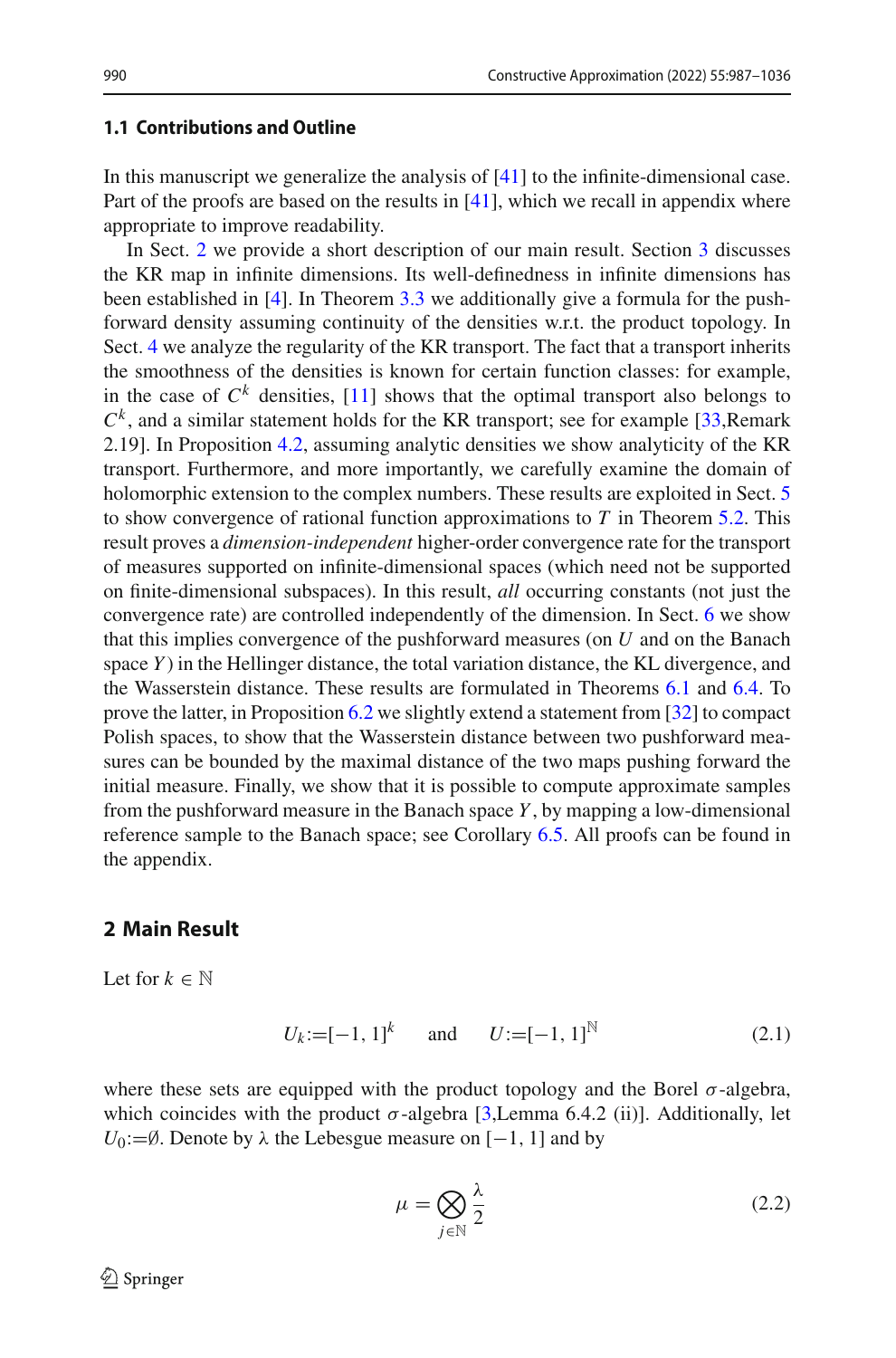the infinite product measure. Then  $\mu$  is a (uniform) probability measure on *U*. By abuse of notation, for  $k \in \mathbb{N}$  we additionally denote  $\mu = \otimes_{j=1}^k \frac{\lambda}{2}$ , where *k* will always be clear from context.

For a *reference*  $\rho \ll \mu$  and a *target* measure  $\pi \ll \mu$  on *U*, we investigate the smoothness and approximability of the KR transport  $T: U \to U$  satisfying  $T_{\sharp}\rho = \pi$ ; the notation  $T_{\sharp}\rho$  refers to the pushforward measure defined by  $T_{\sharp}\rho(A) := \rho(\{T(y) \in$ *A* :  $y \in U$ }) for all measurable  $A \subseteq U$ . While in general there exist multiple maps  $T: U \to U$  pushing forward  $\rho$  to  $\pi$ , the KR transport is the unique such map satisfying *triangularity* and *monotonicity*. Triangularity refers to the *k*th component *Tk* of  $T = (T_k)_{k \in \mathbb{N}}$  being a function of the variables  $x_1, \ldots, x_k$  only, i.e.,  $T_k : U_k \to U_1$ for all  $k \in \mathbb{N}$ . Monotonicity means that  $x_k \mapsto T_k(x_1, \ldots, x_{k-1}, x_k)$  is monotonically increasing on *<sup>U</sup>*<sup>1</sup> for every *<sup>k</sup>* <sup>∈</sup> <sup>N</sup> and every fixed (*x*1,..., *xk*−1) <sup>∈</sup> *Uk*−1.

Absolute continuity of  $\rho$  and  $\pi$  w.r.t.  $\mu$  implies existence of the Radon-Nikodym derivatives

$$
f_{\rho} := \frac{d\rho}{d\mu}
$$
 and  $f_{\pi} := \frac{d\pi}{d\mu}$ 

which will also be referred to as the densities of these measures. Assuming for the moment existence of the KR transport *T* , approximating *T* requires approximating the *infinitely many* functions  $T_k: U_k \to U_1, k \in \mathbb{N}$ . This, and the fact that the domain *U<sub>k</sub>* of  $T_k$  becomes increasingly high dimensional as  $k \to \infty$ , makes the problem quite challenging.

For these reasons, further assumptions on  $\rho$  and  $\pi$  are necessary. Typical requirements imposed on the measures guarantee some form of intrinsic low dimensionality. Examples include densities belonging to certain reproducing kernel Hilbert spaces, or to other function classes of sufficient regularity. In this paper we concentrate on the latter. As is well-known, if  $T_k: U_k \to U_1$  belongs to  $C^k$ , then it can be uniformly approximated with the *k*-independent convergence rate of 1, for instance with multivariate polynomials. The convergence rate to approximate  $T_k$  then does not deteriorate with increasing *k*, but the constants in such error bounds usually still depend exponentially on *k*. Moreover, as  $k \to \infty$ , this line of argument requires the components of the map to become arbitrarily regular. For this reason, in the present work, where  $T = (T_k)_{k \in \mathbb{N}}$ , it is not unnatural to restrict ourselves to transports that are  $C^{\infty}$ . More precisely, we in particular assume *analyticity* of the densities  $f_\rho$  and  $f_\pi$ , which in turn implies analyticity of *T* as we shall see. This will allow us to control all occurring constants *independent* of the dimension, and approximate the whole map  $T: U \rightarrow U$ using only finitely many degrees of freedom in our approximation.

Assume in the following that *Z* is a Banach space with complexification  $Z_{\mathbb{C}}$ ; see, e.g., [\[18,](#page-48-13) [27\]](#page-48-14) for the complexification of Banach spaces. We may think of *Z* and  $Z_{\mathbb{C}}$  as real- and complex-valued function spaces, e.g.,  $Z = L^2([0, 1], \mathbb{R})$  and  $Z_{\mathbb{C}} =$  $L^2([0, 1], \mathbb{C})$ . To guarantee analyticity and the structure in  $(1.1)$  we consider densities *f* of the following type:

<span id="page-4-0"></span>**Assumption 2.1** For constants  $p \in (0, 1), 0 < M \leq L < \infty$ , a sequence  $(\psi_i)_{i \in \mathbb{N}} \subseteq$ *Z*, and a differentiable function  $f: O_Z \to \mathbb{C}$  with  $O_Z \subseteq Z_{\mathbb{C}}$  open, the following hold: (a)  $\sum_{j \in \mathbb{N}} \|\psi_j\|_Z^p < \infty$ ,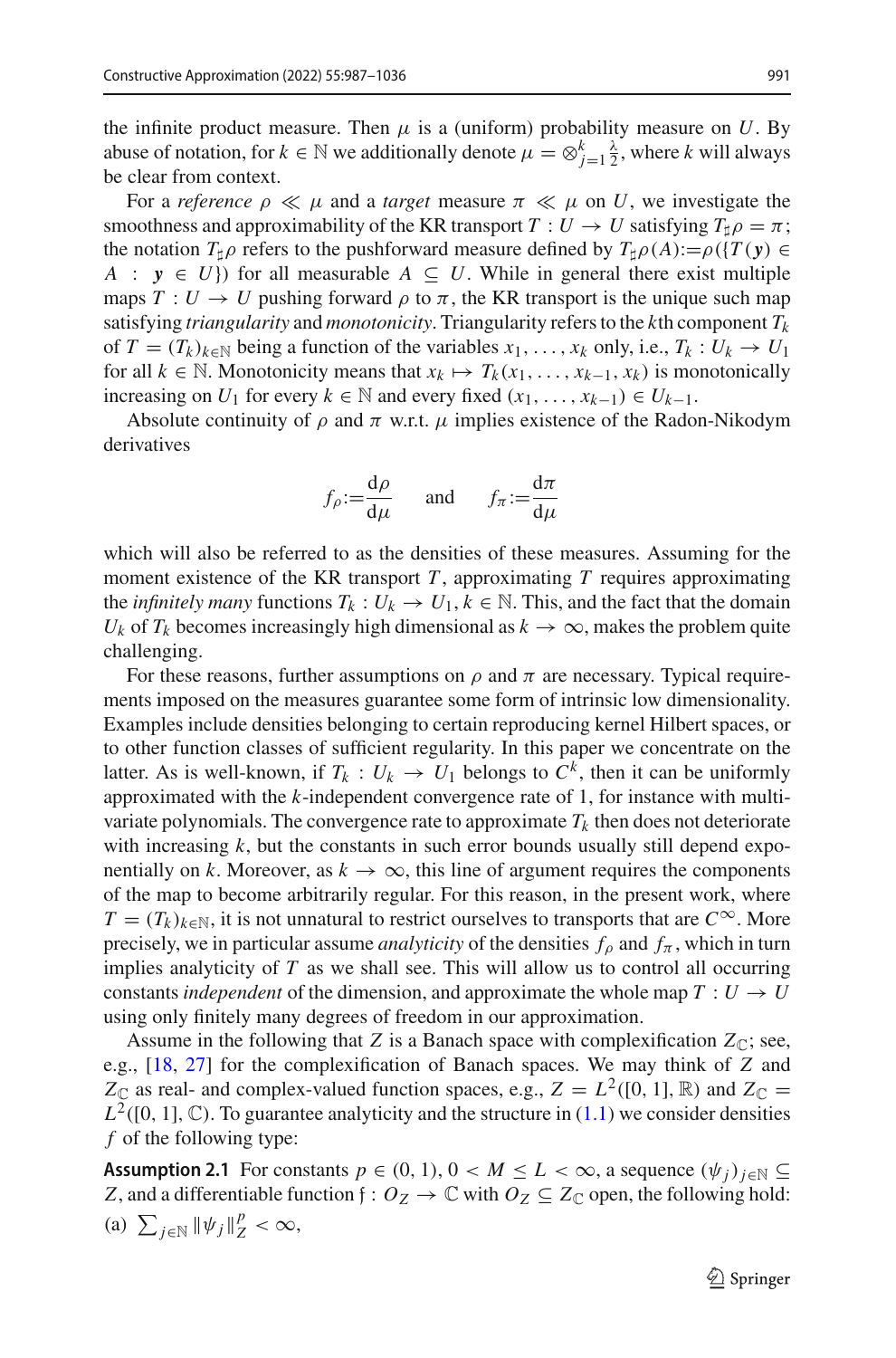(b)  $\sum_{j \in \mathbb{N}} y_j \psi_j \in O_Z$  for all  $y \in U$ ,<br>
(c)  $\{(\sum_{j \in \mathbb{N}} y_j \psi_j) \in \mathbb{R} \text{ for all } y \in U$ , (d)  $M = \inf_{\psi \in O_Z} |f(\psi)| \leq \sup_{\psi \in O_Z} |f(\psi)| = L.$ 

The function  $f: U \to \mathbb{R}$  given by

<span id="page-5-0"></span>
$$
f(\mathbf{y}) := \int \left( \sum_{j \in \mathbb{N}} \psi_j y_j \right) \tag{2.3}
$$

<span id="page-5-1"></span>satisfies  $\int_U f(y) d\mu(y) = 1$ .

**Assumption 2.2** For two sequences  $(\psi_{*,j})_{j \in \mathbb{N}} \in Z$  with  $(*, Z) \in \{(\rho, X), (\pi, Y)\},$ the functions

$$
f_{\rho}(\mathbf{y}) = f_{\rho}\bigg(\sum_{j \in \mathbb{N}} y_j \psi_{\rho,j}\bigg), \qquad f_{\pi}(\mathbf{y}) = f_{\pi}\bigg(\sum_{j \in \mathbb{N}} y_j \psi_{\pi,j}\bigg)
$$

both satisfy Assumption [2.1](#page-4-0) for some fixed constants  $p \in (0, 1)$  and  $0 \lt M \leq L \lt \infty$ .

The summability parameter *p* determines the decay rate of the functions  $\psi_j$ —the smaller *p* the stronger the decay of the  $\psi_j$ . Because  $p < 1$ , the argument of f in [\(2.3\)](#page-5-0) is well-defined for  $y \in U$  since  $\sum_{j \in \mathbb{N}} |y_j| \|\psi_j\|_Z < \infty$ .

Our main result is about the existence and approximation of the KR-transport *T* :  $U \rightarrow U$  satisfying  $T_{\mu} \rho = \pi$ . We state the result here in a simplified form; more details will be given in Theorems [5.2,](#page-13-0) [6.1,](#page-14-1) and [6.4.](#page-16-0) We only mention that the trivial approximation  $T_k(x_1,...,x_k) \simeq x_k$  is interpreted as not requiring any degrees of freedom in the following theorem.

<span id="page-5-3"></span>**Theorem 2.3** *Let*  $f_{\rho}: U \to (0, \infty)$  *and*  $f_{\pi}: U \to (0, \infty)$  *be two probability densities as in Assumption* [2.2](#page-5-1) *for some*  $p \in (0, 1)$ *. Then there exists a unique triangular, monotone, and bijective map*  $T: U \to U$  *satisfying*  $T_{\uparrow}\rho = \pi$ .

*Moreover, for every*  $N \in \mathbb{N}$  *there exists a space of rational functions employing* N *degrees of freedom, and a bijective, monotone, and triangular*  $\overline{T}$  :  $U \rightarrow U$  in this *space such that*

<span id="page-5-2"></span>
$$
dist(\tilde{T}_{\sharp}\rho,\pi) \leq CN^{-\frac{1}{p}+1}.
$$
\n(2.4)

*Here C is a constant independent of N and "*dist*" may refer to the total variation distance, the Hellinger distance, the KL divergence, or the Wasserstein distance.*

Equation [\(2.4\)](#page-5-2) shows a dimension-independent convergence rate (indeed our transport is defined on the infinite-dimensional domain  $U = [-1, 1]^N$ ), so that the curse of dimensionality is overcome. The rate of algebraic convergence becomes arbitrarily large as *p* ∈ (0, 1) in Assumption [2.1](#page-4-0) becomes small. The convergence rate  $\frac{1}{p} - 1$  in Theorem [2.3](#page-5-3) is well-known for the approximation of functions as in [\(2.3\)](#page-5-0) by sparse polynomials, e.g., [\[6](#page-47-4)[–8\]](#page-47-5); also see Remark [2.7.](#page-7-1) There is a key difference to earlier results dealing with the approximation of such functions: we do not approximate the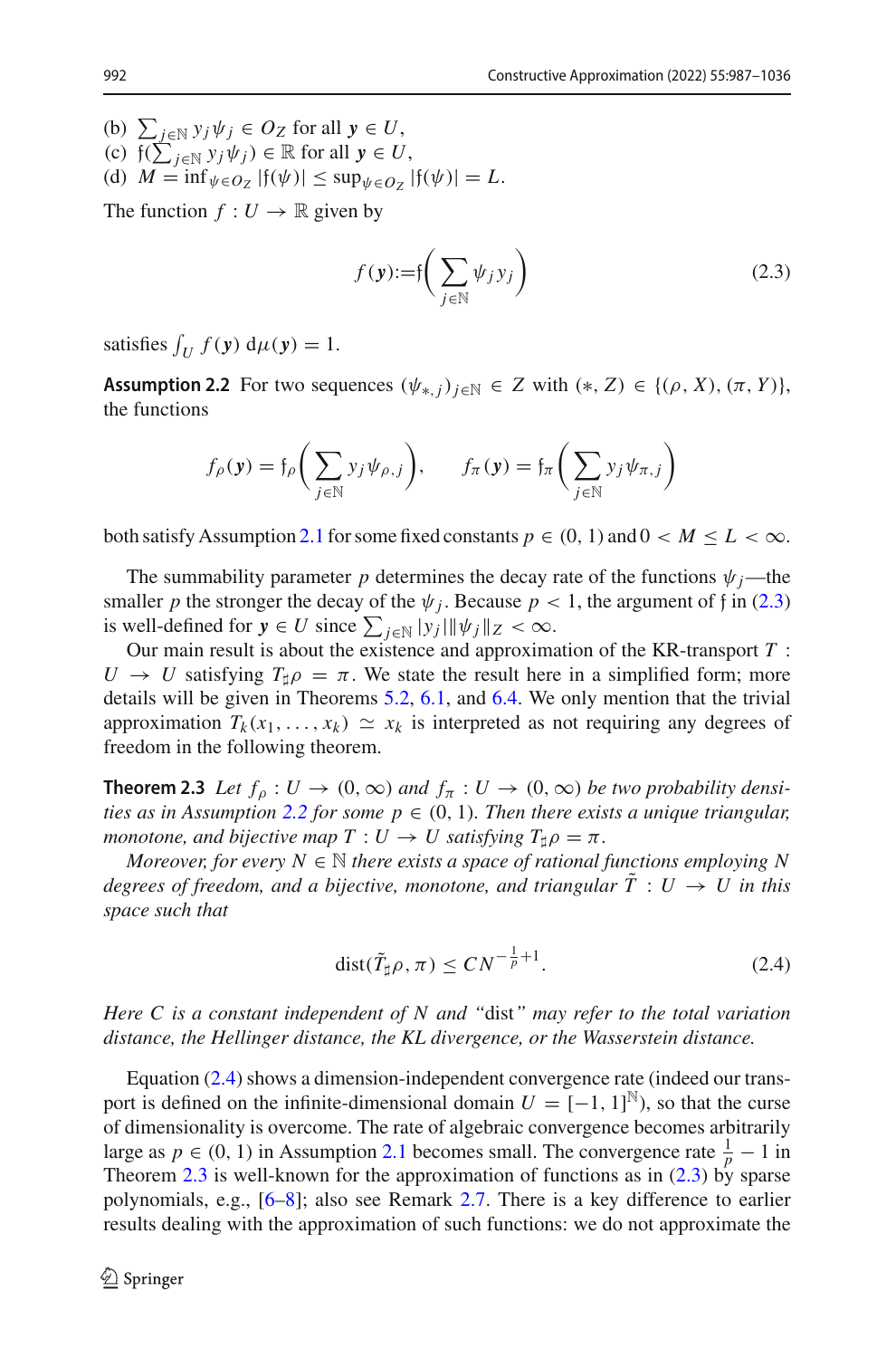function  $f: U \to \mathbb{R}$  in [\(2.3\)](#page-5-0), but instead we approximate the transport  $T: U \to U$ , i.e., an infinite number of functions. Our main observation in this paper is that the sparsity of the densities  $f_\rho$  and  $f_\pi$  carries over to the transport. Even though it has infinitely many components, *T* can still be approximated very efficiently if the ansatz space is carefully chosen and tailored to the specific densities. In addition to showing error convergence [\(2.4\)](#page-5-2), in Theorem [5.2](#page-13-0) we give concrete ansatz spaces achieving this convergence rate. These ansatz spaces can be computed in linear complexity and may be used in applications.

The main application for our result is to provide a method to sample from the target  $π$  or the pushforward  $Φ_{\sharp}π$  in the Banach space *Y*, where  $Φ(y) = \sum_{j \in \mathbb{N}} y_j ψ_{π,j}$ . Given an approximation  $\tilde{T} = (\tilde{T}_i)_{i \in \mathbb{N}}$  to *T*, this is achieved via  $\Phi(\tilde{T}(y))$  for  $y \sim \rho$ . It is natural to truncate this expansion, which yields

$$
\sum_{j=1}^s \tilde{T}_j(y_1,\ldots,y_j)\psi_{\pi,j}
$$

for some truncation parameter  $s \in \mathbb{N}$  and  $(y_1, \ldots, y_s) \in U_s$ . This map transforms a sample from a distribution on the  $s$ -dimensional space  $U_s$  to a sample from an infinitedimensional distribution on *Y* . In Corollary [6.5](#page-17-0) we show that the error of this truncated representation in the Wasserstein distance converges with the same rate as given in Theorem [2.3.](#page-5-3)

*Remark 2.4* The reference  $\rho$  is a "simple" measure whose main purpose is to allow for easy sampling. One possible choice for  $\rho$  (that we have in mind throughout this paper) is the uniform measure  $\mu$ . It trivially satisfies Assumption [2.1](#page-4-0) with  $f_\rho : \mathbb{C} \to \mathbb{C}$ being the constant 1 function (and, e.g.,  $\psi_{\rho, j} = 0 \in \mathbb{C}$ ).

*Remark 2.5* Even though we can think of  $\rho$  as being  $\mu$ , we formulated Theorem [2.3](#page-5-3) in more generality, mainly for the following reason: since the assumptions on  $\rho$  and  $\pi$  are the same, we may switch their roles. Thus Theorem [2.3](#page-5-3) can be turned into a statement about the inverse transport  $S:=T^{-1}: U \to U$ , which can also be approximated at the rate  $\frac{1}{p} - 1$ .

<span id="page-6-0"></span>*Example 2.6* (Bayesian inference) For a Banach space *Y* ("parameter space") and a Banach space *X* ("solution space"), let  $u : O_Y \to \mathcal{X}_{\mathbb{C}}$  be a complex differentiable *forward operator*. Here  $O_Y \subseteq Y_{\mathbb{C}}$  is some nonempty open set. Let  $G : \mathcal{X} \to \mathbb{R}^m$  be a bounded linear *observation operator*. For some unknown  $\psi \in Y$  we are given a noisy observation of the system in the form

$$
\varsigma = G(\mathfrak{u}(\psi)) + \eta \in \mathbb{R}^m,
$$

where  $\eta \sim \mathcal{N}(0, \Gamma)$  is a centered Gaussian random variable with symmetric positive definite covariance  $\Gamma \in \mathbb{R}^{m \times m}$ . The goal is to recover  $\psi$  given the measurement  $\zeta$ .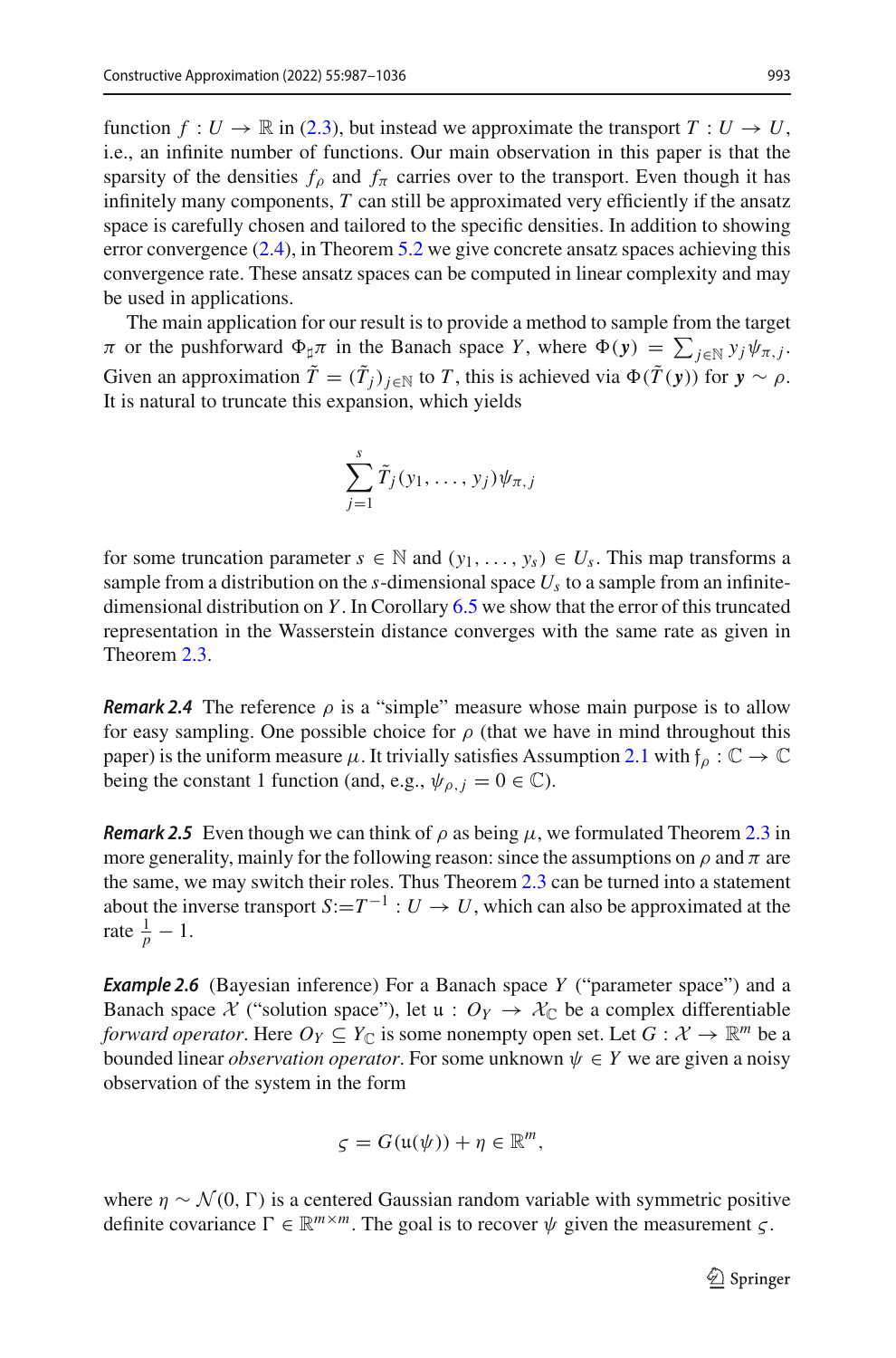To formulate the Bayesian inverse problem, we first fix a prior: let  $(\psi_i)_{i \in \mathbb{N}}$  be a summable sequence of linearly independent elements in *Y* . With

$$
\Phi(\mathbf{y}) := \sum_{j \in \mathbb{N}} y_j \psi_j
$$

and the uniform measure  $\mu$  on U, we choose the prior  $\Phi_{\sharp}\mu$  on Y. Determining  $\psi$  within the set  $\{\Phi(\mathbf{v}) : \mathbf{v} \in U\} \subseteq Y$  is equivalent to determining the coefficient sequence *y* ∈ *U*. Assuming independence of *y* ∼  $\mu$  and  $\eta$  ∼  $\mathcal{N}(0, \Gamma)$ , the distribution of *y* given  $\zeta$  (the posterior) can then be characterized by its density w.r.t.  $\mu$ , which, up to a normalization constant, equals

<span id="page-7-2"></span>
$$
\exp\left(\left(\varsigma - G\Big(\mathfrak{u}\Big(\sum_{j\in\mathbb{N}}y_j\psi_j\Big)\Big)\right)^{\top}\Gamma^{-1}\Big(\varsigma - G\Big(\mathfrak{u}\Big(\sum_{j\in\mathbb{N}}y_j\psi_j\Big)\Big)\Big)\right).
$$
 (2.5)

This posterior density is of form [\(2.3\)](#page-5-0) and the corresponding measure  $\pi$  can be chosen as a target in Theorem [2.3.](#page-5-3) Given *T* satisfying  $T_{\sharp}\rho = \pi$ , we may then explore  $\pi$  to perform inference on the unknown *y*; see for instance [\[41](#page-49-1),Sect. 7.4]. For more details on the rigorous derivation of  $(2.5)$  we refer to  $[34]$  $[34]$  and in particular  $[9, \text{Sect.} 3]$  $[9, \text{Sect.} 3]$ .

<span id="page-7-1"></span>*Remark 2.7* Functions as in Assumption [2.1](#page-4-0) belong to the set of so-called (*b*, *p*, ε)- holomorphic functions; see, e.g., [\[6\]](#page-47-4). This class contains infinite parametric functions that are holomorphic in each argument  $y_i$ , and exhibit some growth in the domain of holomorphic extension as  $j \to \infty$ . The results of the present paper and the key arguments remain valid if we replace Assumption [2.1](#page-4-0) with the  $(b, p, \varepsilon)$ -holomorphy assumption. Since most relevant examples of such functions are of specific type [\(2.3\)](#page-5-0), we restrict the discussion to this case in order to avoid technicalities.

### <span id="page-7-0"></span>**3 The Knothe–Rosenblatt Transport in Infinite Dimensions**

Recall that we consider the product topology on  $U = [-1, 1]^{\mathbb{N}}$ . Assume that  $f_{\rho} \in C^0(U, \mathbb{R}_+)$  and  $f_{\pi} \in C^0(U, \mathbb{R}_+)$  are two positive probability densities. Here  $\mathbb{R}_+:=$ (0,  $\infty$ ), and  $C^0(U, \mathbb{R}_+)$  denotes the continuous functions from  $U \to \mathbb{R}_+$ . We now recall the construction of the KR map.

For  $y = (y_i)_{i \in \mathbb{N}} \in \mathbb{C}^{\mathbb{N}}$  and  $1 \leq k \leq n < \infty$  let

<span id="page-7-3"></span>
$$
\mathbf{y}_{[k]} := (y_j)_{j=1}^k, \qquad \mathbf{y}_{[k:n]} := (y_j)_{j=k}^n, \qquad \mathbf{y}_{[n:]} := (y_j)_{j \ge n}.
$$
 (3.1)

For  $* \in \{\rho, \pi\}$  and  $\mathbf{v} \in U$  define

<span id="page-7-4"></span>
$$
\hat{f}_{*,0}(\mathbf{y}) := 1\tag{3.2a}
$$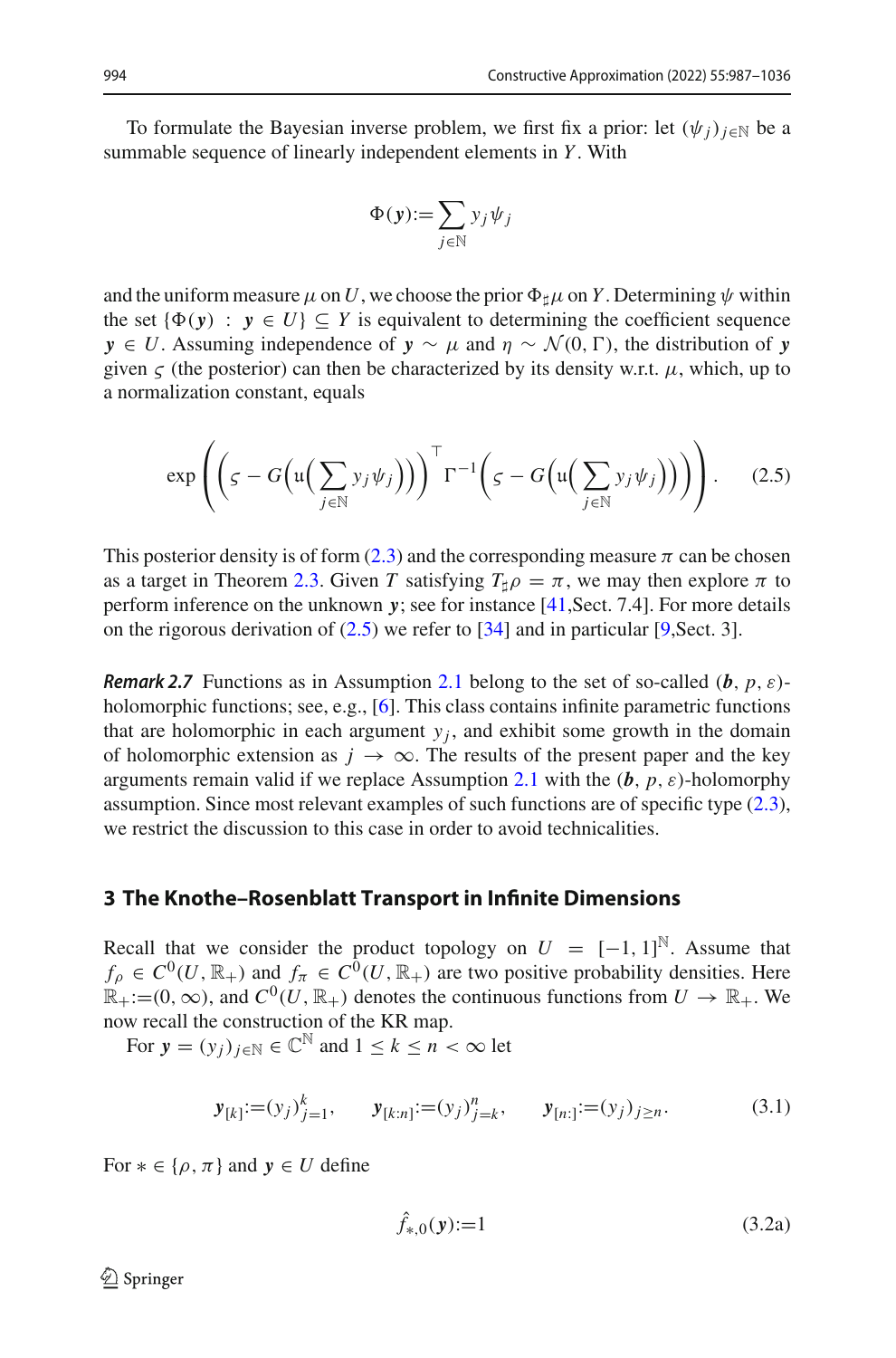and for  $k \in \mathbb{N}$ 

$$
\hat{f}_{*,k}(\mathbf{y}_{[k]}) := \int_U f_*(\mathbf{y}_{[k]}, t) \, d\mu(t) > 0, \qquad f_{*,k}(\mathbf{y}_{[k]}) := \frac{\hat{f}_{*,k}(\mathbf{y}_{[k]})}{\hat{f}_{*,k-1}(\mathbf{y}_{[k-1]})} > 0.3.2b
$$

Then,  $y_{[k]} \mapsto \hat{f}_{\rho,k}(y_{[k]})$  is the marginal density of  $\rho$  in the first *k* variables  $y_{[k]} \in U_k$ , and we denote the corresponding measure on  $U_k$  by  $\rho_k$ . Similarly,  $y_k \mapsto f_{\rho,k}(\mathbf{y}_{[k-1]}, \mathbf{y}_k)$  is the conditional density of  $y_k$  given  $\mathbf{y}_{[k-1]}$ , and the corresponding measure on  $U_1$  is denoted by  $\rho_k^{\mathbf{y}_{[k-1]}}$ . The same holds for the densities of  $\pi$ , and we use the analogous notation  $\pi_k$  and  $\pi_k^{\mathcal{Y}_{[k-1]}}$  for the marginal and conditional measures.

Recall that for two atomless measures  $\eta$  and  $\nu$  on  $U_1$  with distribution functions *F*<sub>η</sub> :  $U_1 \rightarrow [0, 1]$  and  $F_\nu : U_1 \rightarrow [0, 1]$ ,  $F_\eta^{-1} \circ F_\nu : U_1 \rightarrow U_1$  pushes forward  $\nu$  to  $\eta$ , as is easily checked, e.g., [\[33,](#page-48-11)Theorem 2.5]. In case  $\eta$  and  $\nu$  have positive densities on  $U_1$ , this map is the unique strictly monotonically increasing such function. With this in mind, the KR-transport can be constructed as follows: let  $T_1 : U_1 \to U_1$  be the (unique) monotonically increasing transport satisfying

<span id="page-8-0"></span>
$$
(T_1)_{\sharp}\rho_1 = \pi_1. \tag{3.3a}
$$

Analogous to [\(3.1\)](#page-7-3) denote  $T_{[k]} := (T_j)_{j=1}^k : U_k \to U_k$ . Let inductively for any  $y \in U$ ,  $T_{k+1}(\mathbf{y}_{[k]},\cdot): U_1 \to U_1$  be the (unique) monotonically increasing transport such that

$$
(T_{k+1}(\mathbf{y}_{[k]},\cdot))_{\sharp}\rho_{k+1}^{\mathbf{y}_{[k]}} = \pi_{k+1}^{T_{[k]}(\mathbf{y}_{[k]})}.
$$
\n(3.3b)

Note that  $T_{k+1} : U_{k+1} \to U_1$  and thus  $T_{[k+1]} = (T_j)^{k+1} : U_{k+1} \to U_{k+1}$ . It can then be shown that for any  $k \in \mathbb{N}$  [\[33,](#page-48-11) Proposition 2.18]

<span id="page-8-3"></span>
$$
(T_{[k]})_{\sharp}\rho_k = \pi_k. \tag{3.4}
$$

By induction this construction yields a map  $T := (T_k)_{k \in \mathbb{N}}$  where each  $T_k : U_k \to U_1$ satisfies that  $T_k(y_{[k-1]}, \cdot) : U_1 \to U_1$  is strictly monotonically increasing and bijective. This implies that  $T: U \to U$  is bijective, as follows. First, to show *injectivity*: let  $x \neq y \in U$  and  $j = \text{argmin}\{i : x_i \neq y_i\}$ . Since  $t \mapsto T_j(x_1, \ldots, x_{j-1}, t)$  is bijective,  $T_j(x_1,\ldots,x_{j-1},x_j) \neq T_j(x_1,\ldots,x_{j-1},y_j)$  and thus  $T(x) \neq T(y)$ . Next, to show *surjectivity:* fix  $y \in U$ . Bijectivity of  $T_1 : U_1 \to U_1$  implies existence of  $x_1 \in U_1$ such that  $T_1(x_1) = y_1$ . Inductively choose  $x_i$  such that  $T_i(x_1, \ldots, x_i) = y_i$ . Then  $T(x) = y$ . Thus:

<span id="page-8-2"></span>**Lemma 3.1** *Let*  $T = (T_k)_{k \in \mathbb{N}}$  :  $U$  →  $U$  *be triangular. If t*  $\mapsto T_k(y_{k-1}, t)$  *is bijective from*  $U_1 \rightarrow U_1$  *for every*  $y \in U$  *and*  $k \in \mathbb{N}$ *, then*  $T : U \rightarrow U$  *is bijective.* 

<span id="page-8-1"></span>The continuity assumption on the densities guarantees that the marginal densities on  $U_k$  converge uniformly to the full density, as we show next. This indicates that in principle it is possible to approximate the infinite-dimensional transport map by restricting to finitely many dimensions.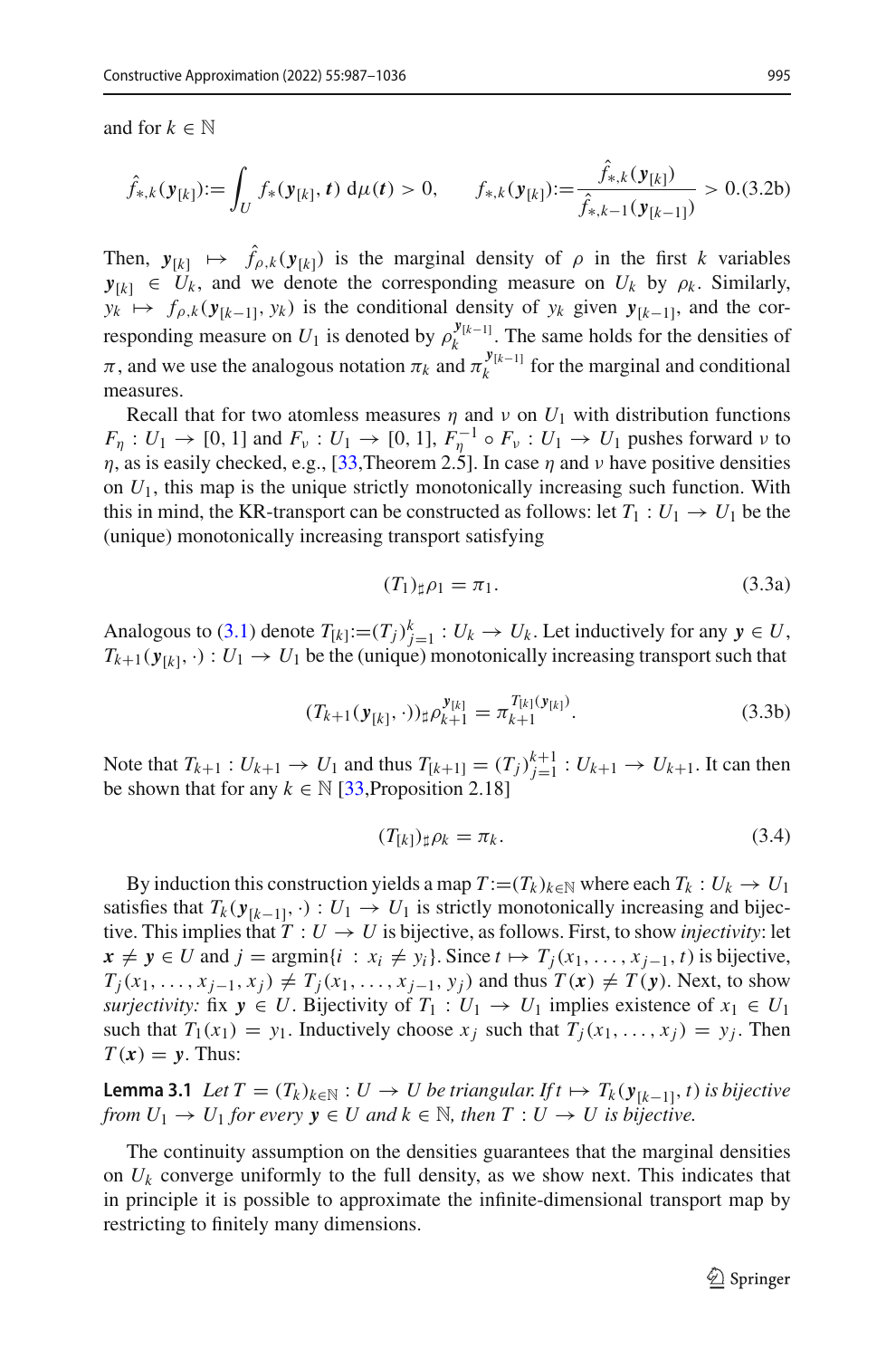**Lemma 3.2** *Let*  $f \in C^0(U, \mathbb{R}_+)$ *, and let*  $\hat{f}_k$  *and*  $f_k$  *be as in [\(3.2\)](#page-7-4). Then* 

*(i) f is measurable and*  $f \in L^2(U, \mu)$ , *(ii)*  $\hat{f}_k \in C^0(U_k, \mathbb{R}_+)$  *and*  $f_k \in C^0(U_k, \mathbb{R}_+)$  *for every*  $k \in \mathbb{N}$ , *(iii) it holds*

<span id="page-9-3"></span>
$$
\lim_{k \to \infty} \sup_{\mathbf{y} \in U} |\hat{f}_k(\mathbf{y}_{[k]}) - f(\mathbf{y})| = 0.
$$
\n(3.5)

Throughout what follows *T* always stands for the KR transport defined in [\(3.3\)](#page-8-0). Next we show that *T* indeed pushes forward  $\rho$  to  $\pi$ , and additionally we provide a formula for the transformation of densities. In the following  $\partial_j g(x) := \frac{\partial}{\partial x_j} g(x)$ . Furthermore, we call  $f: U \to \mathbb{R}$  a *positive probability density* if  $f(y) > 0$  for all  $y \in U$  and  $\int_U f(\mathbf{y}) d\mu(\mathbf{y}) = 1.$ 

<span id="page-9-0"></span>**Theorem 3.3** *Let*  $f_{\pi}, f_{\rho} \in C^0(U, \mathbb{R}_+)$  *be two positive probability densities. Then* 

- *(i)*  $T = (T_k)_{k \in \mathbb{N}} : U \to U$  is measurable, bijective and satisfies  $T_{\sharp} \rho = \pi$ ,
- *(ii)* for each  $k \in \mathbb{N}$  *holds*  $\partial_k T_k(\mathbf{y}_{[k]}) \in C^0(U_k, \mathbb{R}_+)$  *and*

<span id="page-9-2"></span>
$$
\det dT(\mathbf{y}) := \lim_{n \to \infty} \prod_{j=1}^{n} \partial_j T_j(\mathbf{y}_{[j]}) \in C^0(U, \mathbb{R}_+) \tag{3.6}
$$

*is well-defined (i.e., converges in*  $C^0(U, \mathbb{R}_+)$ ). Moreover

$$
f_{\pi}(T(\mathbf{y})) \det dT(\mathbf{y}) = f_{\rho}(\mathbf{y}) \quad \forall \mathbf{y} \in U.
$$

<span id="page-9-4"></span>*Remark 3.4* Switching the roles of  $f_\rho$  and  $f_\pi$ , for  $S = T^{-1}$  it holds  $f_\rho(S(y))$  det  $dS(y)$ *f*<sub>π</sub> (*y*) for all  $y \in U$ , where det  $dS(y) := \lim_{n \to \infty} \prod_{j=1}^{n} \partial_j S_j(y_{[j]})$  is well-defined.

# <span id="page-9-1"></span>**4 Analyticity of** *T*

In this section we investigate the domain of analytic extension of  $T$ . To state our results, for  $\delta > 0$  and  $D \subseteq \mathbb{C}$  we introduce the complex sets

$$
\mathcal{B}_{\delta}:=\{z\in\mathbb{C}: |z|<\delta\} \text{ and } \mathcal{B}_{\delta}(D):=\{z+y\,:\,z\in\mathcal{B}_{\delta},\ y\in D\},\
$$

and for  $k \in \mathbb{N}$  and  $\delta \in (0, \infty)^k$ 

$$
\mathcal{B}_{\delta} := \times_{j=1}^{k} \mathcal{B}_{\delta_{j}} \quad \text{and} \quad \mathcal{B}_{\delta}(D) := \times_{j=1}^{k} \mathcal{B}_{\delta_{j}}(D),
$$

which are subsets of  $\mathbb{C}^k$ . Their closures will be denoted by  $\bar{\mathcal{B}}_{\delta}$ , etc. If we write  $\mathcal{B}_{\delta}(U_1) \times$ *U* we mean elements  $y \in \mathbb{C}^{\mathbb{N}}$  with  $y_j \in \mathcal{B}_{\delta_j}(U_1)$  for  $j \leq k$  and  $y_j \in U_1$  otherwise. Subsets of  $\mathbb{C}^{\mathbb{N}}$  are always equipped with the product topology.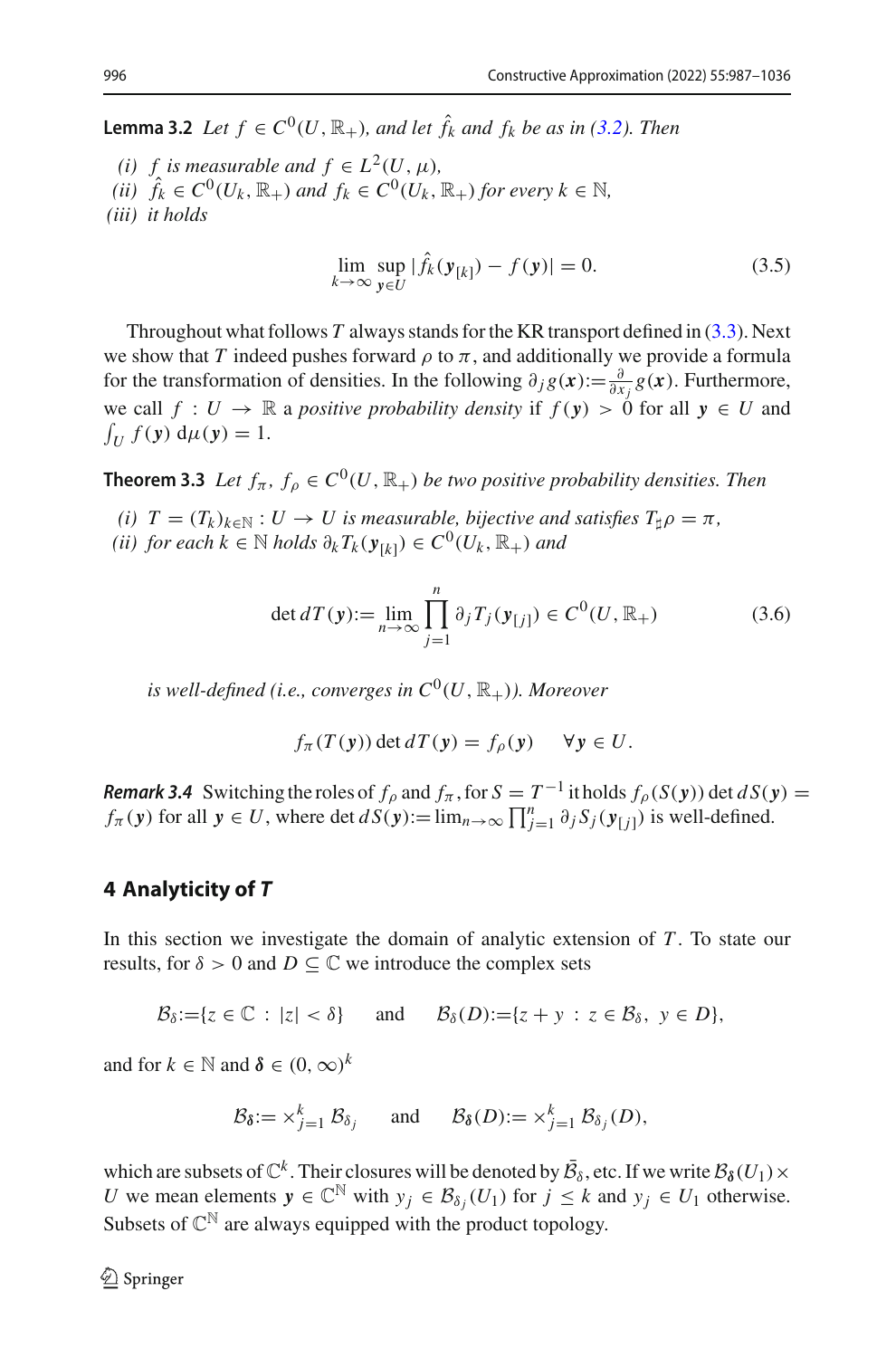In this section we analyze the domain of holomorphic extension of each component  $T_k$  :  $U_k \rightarrow U_1$  of *T* to subsets of  $\mathbb{C}^k$ . The reason why we are interested in such statements, is that they allow to upper bound the expansion coefficients w.r.t. certain polynomial bases: for a multiindex  $v \in \mathbb{N}_0^k$  (where  $\mathbb{N}_0 = \{0, 1, 2, \dots\}$ ) let  $L_{\nu}(\mathbf{y}) = \prod_{j=1}^{k} L_{\nu_j}(y_j)$  be the product of the one-dimensional Legendre polynomials normalized in  $L^2(U_1, \mu)$ . Then  $(L_\nu)_{\nu \in \mathbb{N}_0^k}$  forms an orthonormal basis of  $L^2(U_k, \mu)$ . Hence we can expand  $\partial_k T_k(\mathbf{y}_{[k]}) = \sum_{\mathbf{v} \in \mathbb{N}_0^k} l_{k,\mathbf{v}} L_{\mathbf{v}}(\mathbf{y}_{[k]})$  for  $\mathbf{y} \in U$  and with the Legendre coefficients

<span id="page-10-3"></span>
$$
l_{k,\nu} = \int_{U_k} \partial_k T_k(\mathbf{y}_{[k]}) L_{\nu}(\mathbf{y}_{[k]}) \in \mathbb{R}.
$$
 (4.1)

Analyticity of  $T_k$  (and thus of  $\partial_k T_k$ ) on the set  $\mathcal{B}_\delta(U_1)$  implies bounds of the type (see Lemma [C.3\)](#page-23-0)

<span id="page-10-1"></span>
$$
|l_{k,\nu}| \le C \|\partial_k T_k\|_{L^\infty(\mathcal{B}_{\delta}(U_1))} \prod_{j=1}^k (1+\delta_j)^{-\nu_j}.
$$
 (4.2)

Here *C* in particular depends on min *j*  $\delta$  *j* > 0. The exponential decay in each  $\nu$  *j* leads to exponential convergence of truncated sparse Legendre expansions. Once we have approximated  $\partial_k T_k$ , we integrate this term in  $x_k$  to obtain an approximation to  $T_k$ . The reason for not approximating  $T_k$  directly is explained after Proposition [4.2](#page-10-0) below; see [\(4.5\)](#page-12-1). The size of the holomorphy domain (the size of  $\delta$ ) determines the constants in these estimates—the larger the entries of  $\delta$ , the smaller the upper bound [\(4.2\)](#page-10-1) and the faster the convergence.

We are now in position to present our main technical tool to find suitable holomorphy domains of each  $T_k$  (or equivalently  $\partial_k T_k$ ). We will work under the following assumption on the two densities  $f_{\rho}: U \to (0,\infty)$  and  $f_{\pi}: U \to (0,\infty)$ . The assumption is a modification of [\[41,](#page-49-1)Assumption 3.5].

<span id="page-10-2"></span>**Assumption 4.1** For constants  $C_1$ ,  $M > 0$ ,  $L < \infty$ ,  $k \in \mathbb{N}$ , and  $\delta \in (0, \infty)^k$ , the following hold:

- (a)  $f \in C^0(\mathcal{B}_{\delta}(U_1) \times U, \mathbb{C})$  and  $f: U \to \mathbb{R}_+$  is a probability density,
- (b)  $x \mapsto f(x, y) \in C^1(\mathcal{B}_{\delta}(U_1), \mathbb{C})$  for all  $y \in U$ ,
- (c)  $M \leq |f(y)| \leq L$  for all  $y \in \mathcal{B}_{\delta}(U_1) \times U$ ,
- (d)  $\sup_{y \in \mathcal{B}_{\delta} \times \{0\}^{\mathbb{N}}} |f(x + y) f(x)| \leq C_1$  for all  $x \in U$ ,
- $f(x) = C_1 \delta_{j+1}$  for all  $x \in U$  and  $j \in \{1, ..., k-1\}$ .

<span id="page-10-0"></span>Such densities yield certain holomorphy domains for  $T_k$  as we show in the next proposition, which is an infinite-dimensional version of [\[41](#page-49-1),Theorem 3.6].

**Proposition 4.2** *Let*  $k \in \mathbb{N}$ ,  $\delta \in (0, \infty)^k$  *and*  $0 < M \leq L < \infty$ *. There exist*  $C_1 > 0$ ,  $C_2 \in (0, 1]$  *and*  $C_3 > 0$  *solely depending on M and L* (*but not on k or* **δ**) *such that if*  $f_{\rho}$  *and*  $f_{\pi}$  *satisfy Assumption [4.1](#page-10-2) with*  $C_1$ *, M, L, and*  $\delta$ *, then:*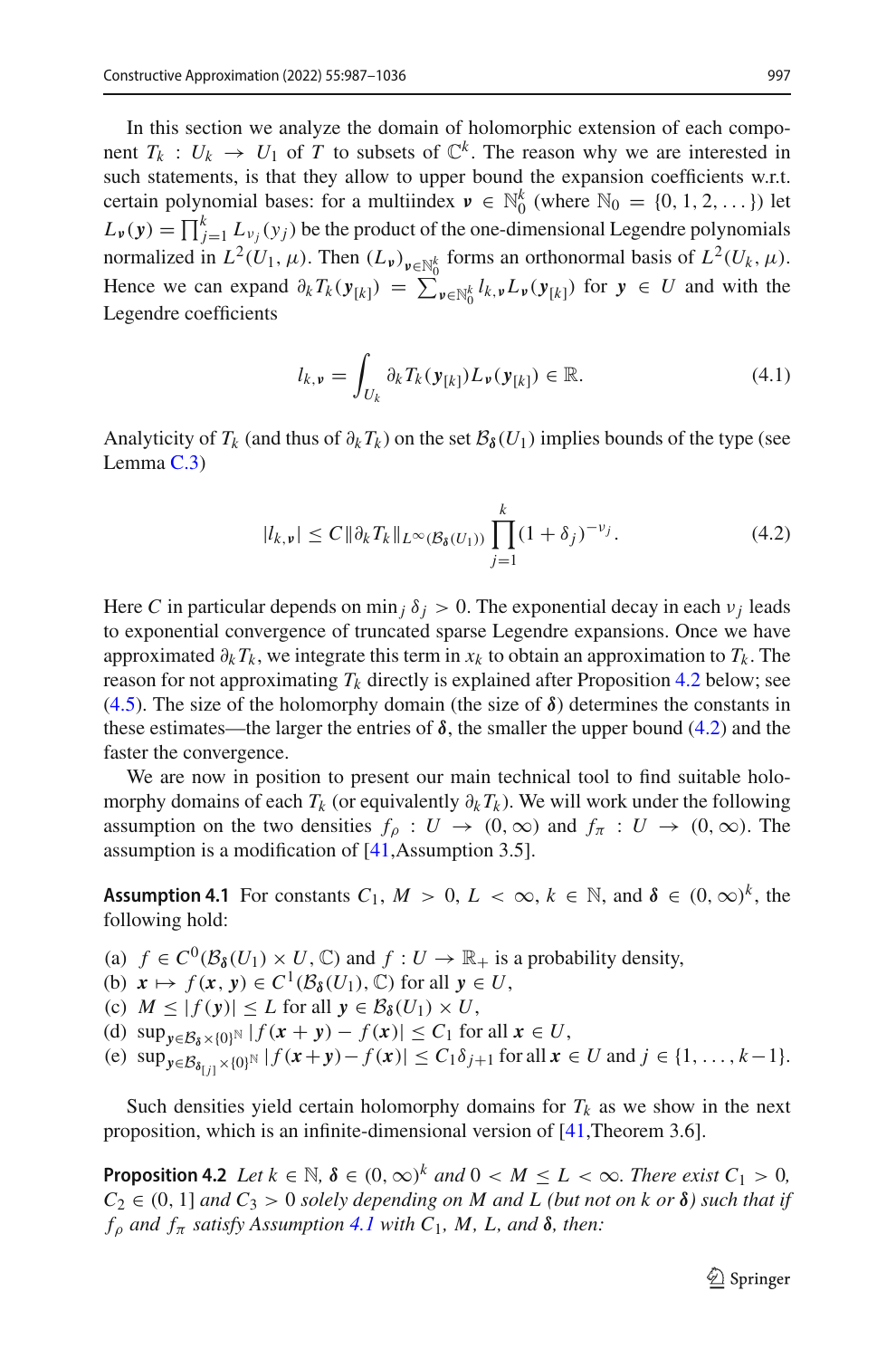*With*  $\zeta = (\zeta_j)_{j=1}^k$  *defined by* 

<span id="page-11-1"></span>
$$
\zeta_j := C_2 \delta_j \qquad \forall j \in \{1, \dots, k\},\tag{4.3}
$$

*it holds for all*  $j \in \{1, \ldots, k\}$  *with*  $R_j := \partial_j T_j$  *(with T as in [\(3.3\)](#page-8-0)) that* 

*(i)*  $R_j \in C^1(\mathcal{B}_{\xi_{[j]}}(U_1), \mathcal{B}_{C_3}(1))$  and  $\Re(R_j(x)) \geq \frac{1}{C_3}$  for all  $x \in \mathcal{B}_{\xi_{[j]}}(U_1)$ *,* (*ii*) *if*  $j \ge 2$ ,  $R_j : B_{\zeta_{[j-1]}}(U_1) \times U_1 \to B_{\frac{C_3}{\delta_j}}(1)$ *.* 

Let us sketch how this result can be used to show that  $T_k$  can be approximated by polynomial expansions. In Appendix  $B.2$  we will verify Assumption [4.1](#page-10-2) for densities as in [\(2.3\)](#page-5-0). Proposition [4.2](#page-10-0) (i) then provides a holomorphy domain for  $\partial_k T_k$ , and together with [\(4.2\)](#page-10-1) we can bound the expansion coefficients  $l_{k,\nu}$  of  $\partial_k T_k = \sum_{\nu \in \mathbb{N}_0^k} l_{k,\nu} L_{\nu}(\nu)$ . However, there is a catch: in general one can find different  $\delta$  such that Assumption [4.1](#page-10-2) holds. The difficulty is to choose *δ* in a way that depends on *ν* to obtain a possibly sharp bound in [\(4.2\)](#page-10-1). To do so we will use ideas from, e.g., [\[6\]](#page-47-4) where similar calculations were made.

The outlined argument based on Proposition [4.2](#page-10-0) (i) suffices to prove convergence of sparse polynomial expansions in the finite-dimensional case; see [\[41](#page-49-1),Theorem 4.6]. In the infinite-dimensional case where we want to approximate  $T = (T_k)_{k \in \mathbb{N}}$  with only finitely many degrees of freedom we additionally need to employ Proposition [4.2](#page-10-0) (ii): for  $v \in \mathbb{N}_0^k$  such that  $v \neq 0$ :=(0)<sup> $k$ </sup><sub>j=1</sub> but  $v_k = 0$ , Proposition [4.2](#page-10-0) (ii) together with [\(4.2\)](#page-10-1) implies a bound of the type

<span id="page-11-0"></span>
$$
|l_{k,\nu}| = \left| \int_{U_k} (\partial_k T_k(\mathbf{y}_{[k]}) - 1) L_{\nu}(\mathbf{y}_{[k]}) \, d\mu(\mathbf{y}_{[k]}) \right| \leq C \frac{1}{\delta_k} \prod_{j=1}^k (1 + \delta_j)^{-\nu_j}, \quad (4.4)
$$

where the additional  $\frac{1}{\delta_k}$  stems from  $\|\partial_k T_k - \mathbb{1}\|_{L^\infty(\mathcal{B}_{\zeta_{[j-1]}}(U_1) \times U_1)} \leq \frac{C_3}{\delta_k}$ . Here we used the fact  $\int_{U_k} L_\nu(\mathbf{y}_{[k]}) d\mu(\mathbf{y}_{[k]}) = 0$  for all  $\nu \neq \mathbf{0}$  by orthogonality of the  $(L_\nu)_{\nu \in \mathbb{N}_0^k}$  and because  $L_0 \equiv 1$ . In case  $v_k \neq 0$ , then the factor  $\frac{1}{1+\delta_k}$  occurs on the right-hand side of [\(4.2\)](#page-10-1) . Hence, *all* coefficients  $l_{k,\nu}$  for which  $\nu \neq 0$  are of size  $O(\frac{1}{\delta_k})$ . In fact one can show that even  $\sum_{\nu \neq 0} |l_{k,\nu}| |L_{\nu}(\mathbf{y}_{[k]})|$  is of size  $O(\frac{1}{\delta_k})$ . Thus

$$
\partial_k T_k(\mathbf{y}_{[k]}) = \sum_{\mathbf{v} \in \mathbb{N}_0^k} l_{k,\mathbf{v}} L_{\mathbf{v}}(\mathbf{y}_{[k]}) = l_{k,\mathbf{0}} L_{\mathbf{0}}(\mathbf{y}_{[k]}) + O\left(\frac{1}{\delta_k}\right).
$$

Using  $L_0 \equiv 1$ 

$$
l_{k,0} = \int_{U_k} \partial_k T_k(\mathbf{y}_{[k]}) L_0(\mathbf{y}_{[k]}) d\mu(\mathbf{y}_{[k]})
$$
  
= 
$$
\int_{U_{k-1}} T_k(\mathbf{y}_{[k-1]}, 1) - T_k(\mathbf{y}_{[k-1]}, -1) d\mu(\mathbf{y}_{[k-1]}) = 2,
$$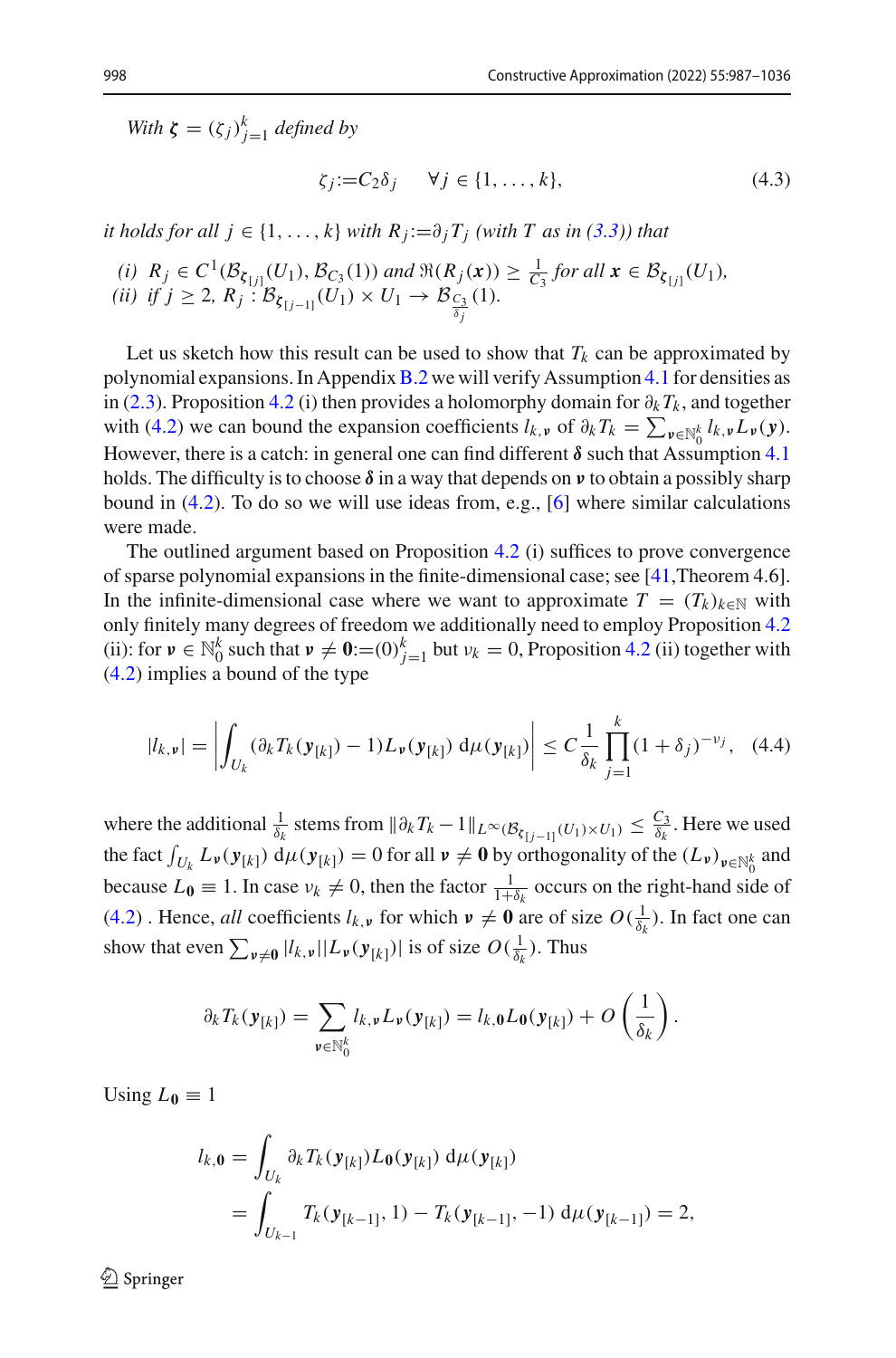and therefore if  $\delta_k$  is very large, since  $L_0 \equiv 1$ 

<span id="page-12-1"></span>
$$
T_k(\mathbf{y}_{[k]}) = -1 + \int_{-1}^{y_k} \partial_k T_k(\mathbf{y}_{[k-1]}, t) \, d\mu(t)
$$
  
\n
$$
\simeq -1 + \int_{-1}^{y_k} l_{k,0} L_0(\mathbf{y}_{[k-1]}, t) \, d\mu(t) = y_k.
$$
\n(4.5)

Hence, for large  $\delta_k$  we can use the trivial approximation  $T_k(\mathbf{y}_{[k]}) \simeq y_k$ . To address this special role played by the *k*th variable for the *k*th component we introduce

<span id="page-12-2"></span>
$$
\gamma(\boldsymbol{\varrho},\boldsymbol{\nu}):=\varrho_k^{-\max\{1,\nu_k\}}\prod_{j=1}^{k-1}\varrho_j^{-\nu_j} \qquad \forall \boldsymbol{\varrho}\in(1,\infty)^{\mathbb{N}},\ \boldsymbol{\nu}\in\mathbb{N}_0^k,\qquad(4.6)
$$

which, up to constants, corresponds to the minimum of  $(4.2)$  and  $(4.4)$ . This quantity can be interpreted as measuring the importance of the monomial *y<sup>ν</sup>* in the ansatz space used for the approximation of  $T_k$ , and we will use it to construct such ansatz spaces.

*Remark 4.3* To explain the key ideas, in this section we presented the approximation of  $T_k$  via a Legendre expansion of  $\partial_k T_k$ . For the proofs of our approximation results in Sect. [5](#page-12-0) we instead approximate  $\sqrt{\partial_k T_k} - 1$  with truncated Legendre expansions. This will guarantee the approximate transport to satisfy the monotonicity property as explained in Sect. [5.](#page-12-0)

#### <span id="page-12-0"></span>**5 Convergence of the Transport**

We are now in position to state an algebraic convergence result for approximations of infinite-dimensional transport maps  $T: U \to U$  associated to densities of type [\(2.3\)](#page-5-0).

For a triangular approximation  $T = (T_k)_{k \in \mathbb{N}}$  to  $T$  it is desirable that it retains the monotonicity and bijectivity properties, i.e.,  $\partial_k T_k > 0$  and  $T : U \to U$  is bijective. The first guarantees that  $\overline{T}$  is injective and easy to invert (by subsequently solving the one-dimensional equations  $x_k = T_k(y_1, \ldots, y_k)$  for  $y_k$  starting with  $k = 1$ ), and for the purpose of generating samples, the second property ensures that for  $y \sim \rho$ , the transformed sample  $T(y) \sim T_{\sharp} \rho$  also belongs to *U*. These constraints are hard to enforce for polynomial approximations. For this reason, we use the same rational parametrization we introduced in [\[41](#page-49-1)] for the finite-dimensional case: for a set of *k*-dimensional multiindices  $\Lambda \subseteq \mathbb{N}_0^k$ , define

$$
\mathbb{P}_{\Lambda}:=\mathrm{span}\{\mathbf{y}^{\nu}:\ \mathbf{v}\in\Lambda\}.
$$

The dimension of this space is equal to the cardinality of  $\Lambda$ , which we denote by | $\Lambda$ |. Let  $p_k \in \mathbb{P}_{\Lambda}$  (where  $\Lambda$  remains to be chosen) be a polynomial approximation to  $\sqrt{\partial_k T_k}$  − 1. Set for  $y \in U_k$ 

<span id="page-12-3"></span>
$$
\tilde{T}_k(\mathbf{y}) := -1 + 2 \frac{\int_{-1}^{y_k} \int_{U_{k-1}} (p_k(\mathbf{y}_{[k-1]}, t) + 1)^2 \, \mathrm{d}\mu(\mathbf{y}_{[k-1]}) \, \mathrm{d}\mu(t)}{\int_{U_k} (p_k(\mathbf{y}) + 1)^2 \, \mathrm{d}\mu(\mathbf{y})}.
$$
 (5.1)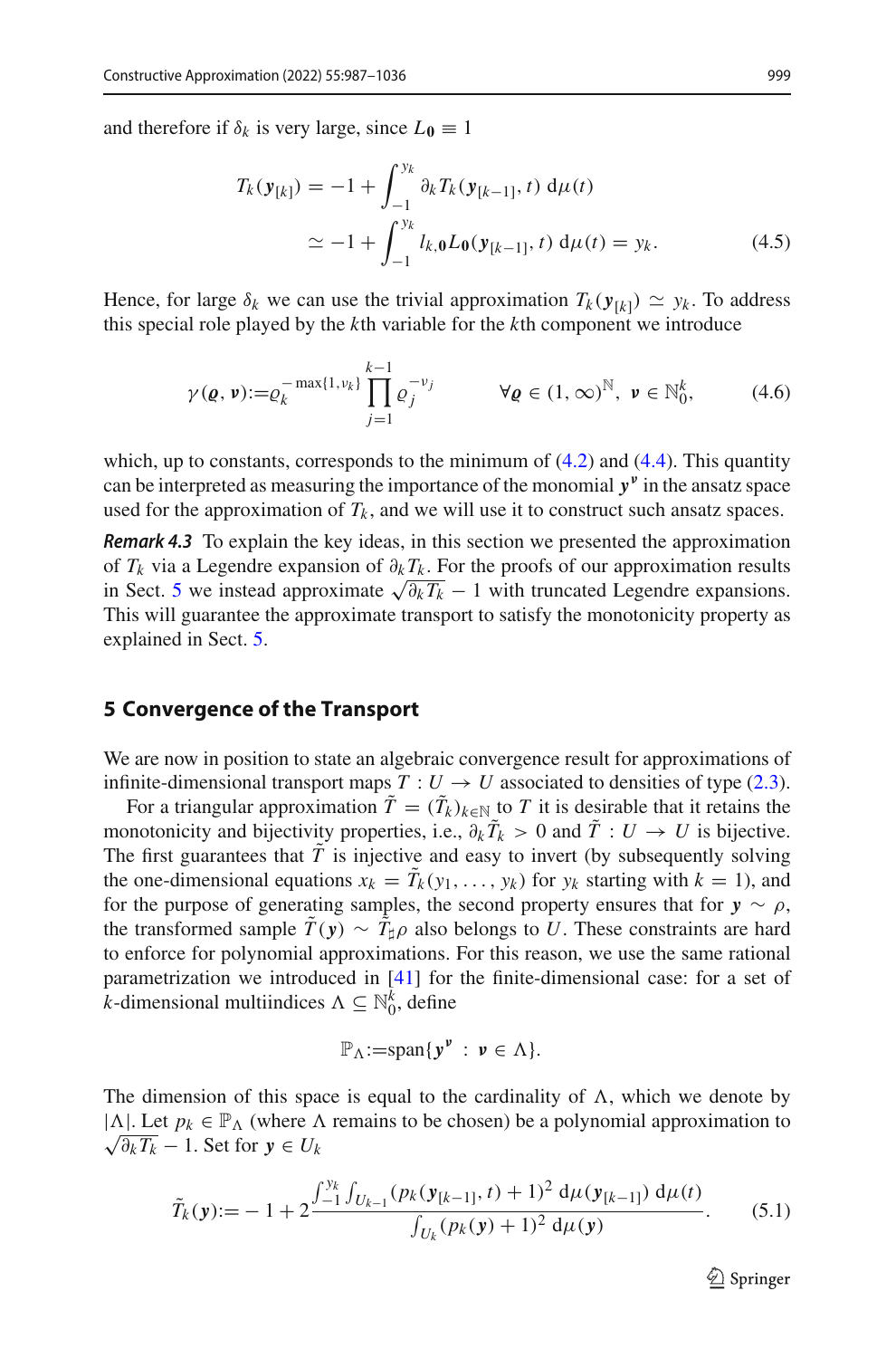It is easily checked that  $T_k$  satisfies both monotonicity and bijectivity as long as  $p_k \neq -1$ . Thus we end up with a rational function  $T_k$ , but we emphasize that the use of rational functions instead of polynomials is not due to better approximation capabilities, but solely to guarantee bijectivity of  $\tilde{T}: U \to U$ .

*Remark 5.1* Observe that  $\Lambda = \emptyset$  gives the trivial approximation  $p_k := 0 \in \mathbb{P}_{\emptyset}$  and  $T_k(\mathbf{y}) = y_k.$ 

The following theorem yields an algebraic convergence rate *independent of the dimension* (since the dimension is infinity) in terms of the total number of degrees of freedom for the approximation of *T* . Therefore the curse of dimensionality is overcome for densities as in Assumption [2.1.](#page-4-0)

<span id="page-13-0"></span>**Theorem 5.2** *Let*  $f_{\rho}$ ,  $f_{\pi}$  :  $U \rightarrow (0, \infty)$  *be two probability densities satisfying Assumption* [2.2](#page-5-1) *for some*  $p \in (0, 1)$ *. Set*  $b_j := \max{\{\|\psi_{p,j}\|_Z, \|\psi_{\pi,j}\|_Z\}}, j \in \mathbb{N}$ *.* 

*There exist*  $\alpha > 0$  *and*  $C > 0$  *such that the following holds: for*  $j \in \mathbb{N}$  *set* 

<span id="page-13-1"></span>
$$
\varrho_j := 1 + \frac{\alpha}{b_j},\tag{5.2}
$$

*and with*  $\gamma(\varrho, \nu)$  *as in* [\(4.6\)](#page-12-2) *define* 

$$
\Lambda_{\varepsilon,k}:=\{\mathbf{v}\in\mathbb{N}_0^k\,:\,\gamma(\mathbf{\varrho},\mathbf{\nu})\geq\varepsilon\}\qquad\forall k\in\mathbb{N}.
$$

*For each k*  $\in$  N *there exists a polynomial*  $p_k \in \mathbb{P}_{\Lambda_{\varepsilon,k}}$  *such that with the components*  $T_{\varepsilon,k}$  *as in* 5.1),  $T_{\varepsilon} = (T_{\varepsilon,k})_{k \in \mathbb{N}} : U \to U$  is a monotone triangular bijection. For all  $\varepsilon > 0$ , it holds that  $N_{\varepsilon} := \sum_{k \in \mathbb{N}} |\Lambda_{\varepsilon,k}| < \infty$  and

<span id="page-13-5"></span><span id="page-13-2"></span>
$$
\sum_{k \in \mathbb{N}} \|T_k - \tilde{T}_{\varepsilon,k}\|_{L^\infty(U_k)} \le C N_{\varepsilon}^{-\frac{1}{p}+1}
$$
\n(5.3a)

*and*

<span id="page-13-6"></span>
$$
\sum_{k \in \mathbb{N}} \|\partial_k T_k - \partial_k \tilde{T}_{\varepsilon,k}\|_{L^\infty(U_k)} \le C N_{\varepsilon}^{-\frac{1}{p}+1}.
$$
 (5.3b)

<span id="page-13-4"></span>*Remark 5.3* Fix  $\varepsilon > 0$ . Since  $N_{\varepsilon} < \infty$ , there exists  $k_0 \in \mathbb{N}$  such that for all  $k \geq k_0$ holds  $\Lambda_{\varepsilon,k} = \emptyset$  and thus  $T_{\varepsilon,k}(\mathbf{y}_{[k]}) = y_k$ , cp. Remark [5.1.](#page-13-1)

<span id="page-13-3"></span>Switching the roles of  $\rho$  and  $\pi$ , Theorem [5.2](#page-13-0) also yields an approximation result for the inverse transport  $S = T^{-1}$  by some rational functions  $\tilde{S}_k$  as in [\(5.1\)](#page-12-3). Moreover, if  $\tilde{T}$  is the rational approximation from Theorem [5.2,](#page-13-0) then its inverse  $\tilde{T}^{-1}$  :  $U \to U$ (whose components are not necessarily rational functions) also satisfies an error bound of type  $(5.3)$  as we show next.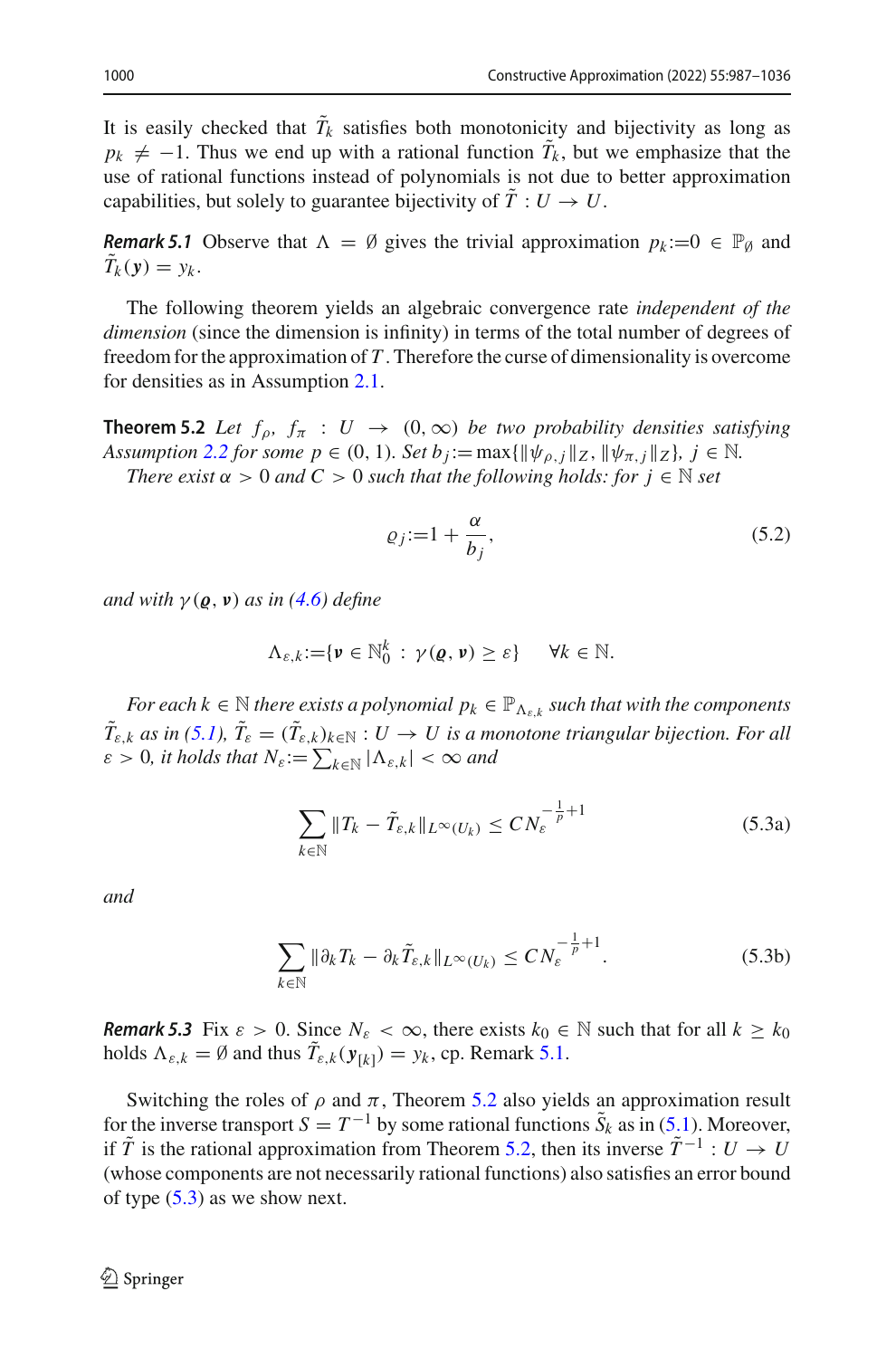**Corollary 5.4** *Consider the setting of Theorem [5.2.](#page-13-0) Denote*  $S:=T^{-1}: U \rightarrow U$  *and*  $\tilde{S}_\varepsilon$ := $\tilde{T}_\varepsilon^{-1}$  : *U*  $\rightarrow U$ . Then there exists a constant C such that for all  $\varepsilon > 0$ 

<span id="page-14-2"></span>
$$
\sum_{k \in \mathbb{N}} \|S_k - \tilde{S}_{\varepsilon,k}\|_{L^\infty(U_k)} \le C N_{\varepsilon}^{-\frac{1}{p}+1}
$$
\n(5.4a)

*and*

<span id="page-14-3"></span>
$$
\sum_{k \in \mathbb{N}} \|\partial_k S_k - \partial_k \tilde{S}_{\varepsilon,k}\|_{L^\infty(U_k)} \le C N_{\varepsilon}^{-\frac{1}{p}+1}.
$$
 (5.4b)

Note that both *S* and  $S_{\varepsilon}$  in Corollary [5.4](#page-13-3) are monotonic, triangular bijections as they are the inverses of such maps.

#### <span id="page-14-0"></span>**6 Convergence of the Pushforward Measures**

Theorem [5.2](#page-13-0) established smallness of  $\sum_{k \in \mathbb{N}} |\partial_k (T_k - T_k)|$ . The relevance of this term stems from the formal calculation (cp.  $(3.6)$ )

$$
|\det dT - \det d\tilde{T}| = \left|\prod_{k \in \mathbb{N}} \partial_k T_k - \prod_{k \in \mathbb{N}} \partial_k \tilde{T}_k\right| \leq \sum_{k \in \mathbb{N}} |\partial_k T_k - \partial_k \tilde{T}_k| \prod_{j < k} |\partial_j T_j| \prod_{i > k} |\partial_i \tilde{T}_i|.
$$

Assuming that we can bound the last two products, the determinant det  $d\tilde{T}$  converges to det *dT* at the rate given in Theorem [5.2.](#page-13-0) This will allow us to bound the Hellinger distance (H), the total variation distance (TV), and the Kullback-Leibler divergence (KL) between  $T_{\sharp}\rho$  and  $\pi$ , as we show in the following theorem. Recall that for two probability measures  $\nu \ll \mu$ ,  $\eta \ll \mu$  on *U* with densities  $f_{\nu} = \frac{dv}{d\mu}$ ,  $f_{\eta} = \frac{d\eta}{d\mu}$ ,

$$
H(\nu, \eta) = \frac{1}{\sqrt{2}} \|\sqrt{f_{\nu}} - \sqrt{f_{\eta}}\|_{L^{2}(U, \mu)}, \quad TV(\nu, \eta) = \frac{1}{2} \|f_{\nu} - f_{\eta}\|_{L^{1}(U, \mu)},
$$
  

$$
KL(\nu, \eta) = \int_{U} \log \left(\frac{f_{\nu}}{f_{\eta}}\right) d\nu.
$$

<span id="page-14-1"></span>**Theorem 6.1** *Let*  $f_\rho$ *,*  $f_\pi$  *satisfy Assumption* [2.2](#page-5-1) *for some*  $p \in (0, 1)$ *, and let*  $T_\varepsilon$  :  $U \to$ *U be the approximate transport from Theorem [5.2.](#page-13-0)*

*Then there exists*  $C > 0$  *such that for dist*  $\in \{H, TV, KL\}$  *and every*  $\varepsilon > 0$ 

<span id="page-14-4"></span>
$$
dist((\tilde{T}_{\varepsilon})_{\sharp}\mu,\pi) \le CN_{\varepsilon}^{-\frac{1}{p}+1}.
$$
\n(6.1)

Next we treat the Wasserstein distance. Recall that for a Polish space (*M*, *d*) (i.e., *M* is separable and complete with the metric *d* on *M*) and for  $q \in [1, \infty)$ , the *q*-Wasserstein distance between two probability measures  $\nu$  and  $\eta$  on M (equipped with the Borel  $\sigma$ -algebra) is defined as [\[37](#page-48-16), Def. 6.1]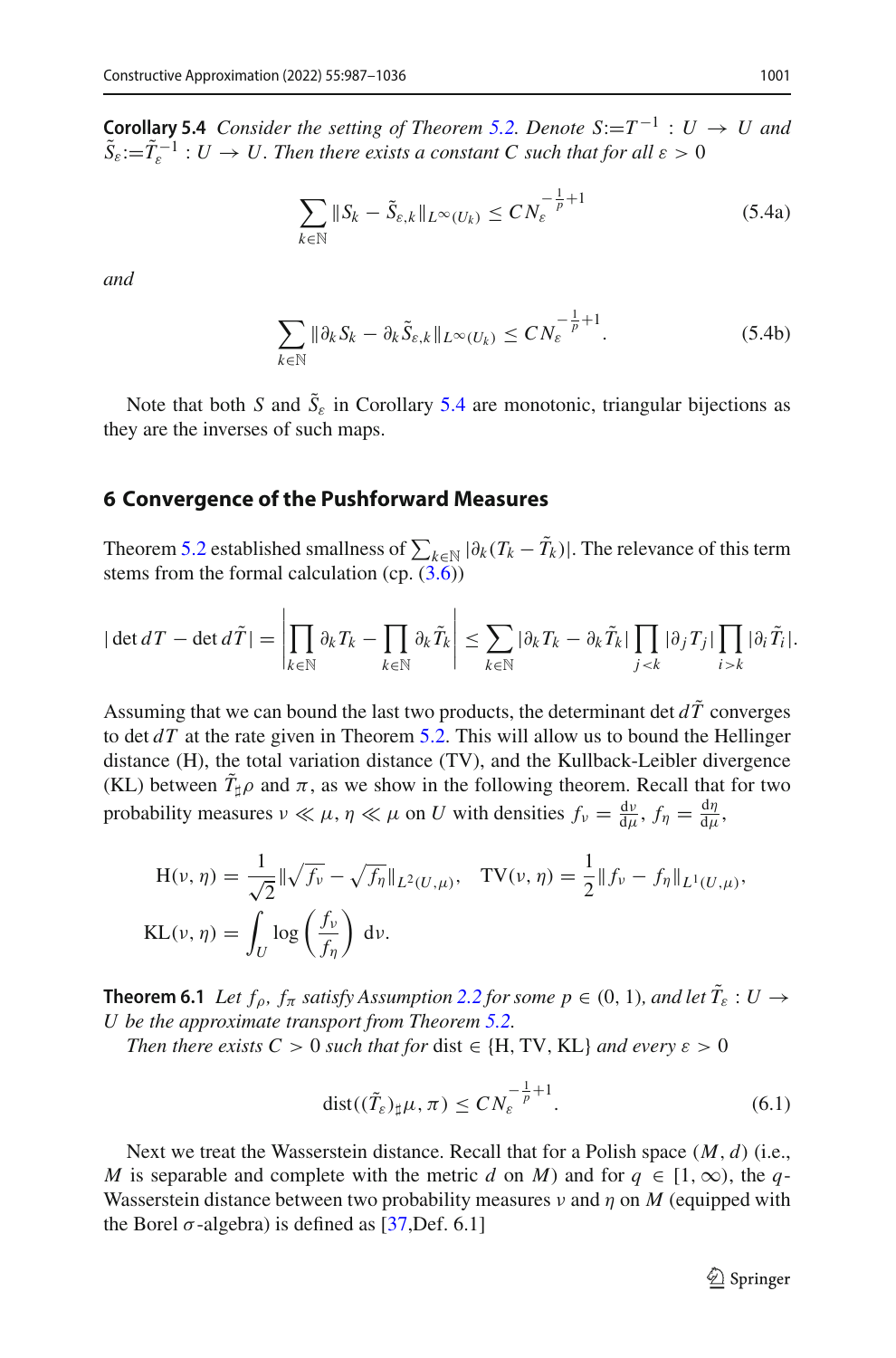<span id="page-15-5"></span>
$$
W_q(\nu, \eta) := \inf_{\gamma \in \Gamma} \left( \int_{M \times M} d(x, y)^q \, d\gamma(x, y) \right)^{1/q}, \tag{6.2}
$$

where  $\Gamma$  stands for the couplings between  $\eta$  and  $\nu$ , i.e., the set of probability measures on  $M \times M$  with marginals v and  $\eta$ , cp. [\[37](#page-48-16), Def. 1.1].

To bound the Wasserstein distance, we employ the following proposition. It has been similarly stated in [\[32,](#page-48-12)Theorem 2], but for measures on  $\mathbb{R}^d$ . To fit our setting, we extend the result to compact metric spaces, $<sup>1</sup>$  $<sup>1</sup>$  $<sup>1</sup>$  but emphasize that the proof closely</sup> follows that of [\[32](#page-48-12),Theorem 2], and the argument is very similar. As pointed out in [\[32](#page-48-12)], the bound in the proposition is sharp.

<span id="page-15-0"></span>**Proposition 6.2** *Let*  $(M_1, d_1)$  *be a compact metric space, and*  $(M_2, d_2)$  *a Polish space, both equipped with the Borel*  $\sigma$ -algebra. Let  $T : M_1 \rightarrow M_2$  and  $\tilde{T} : M_1 \rightarrow M_2$  be *two continuous functions and let* ν *be a probability measure on M*1*. Then for every*  $q \in [1,\infty)$ 

$$
W_q(T_{\sharp}\nu, \tilde{T}_{\sharp}\nu) \leq \sup_{x \in M_1} d_2(T(x), \tilde{T}(x)) < \infty.
$$

To apply Proposition [6.2](#page-15-0) we first have to equip *U* with a metric. For a sequence  $(c_i)_{i \in \mathbb{N}} \in \ell^1(\mathbb{N})$  of positive numbers set

<span id="page-15-2"></span>
$$
d(\mathbf{x}, \mathbf{y}) := \sum_{j \in \mathbb{N}} c_j |x_j - y_j| \quad \forall \mathbf{x}, \mathbf{y} \in U.
$$
 (6.3)

By Lemma [A.1,](#page-18-0) *d* defines a metric that induces the product topology on *U*. Since *U* with the product topology is a compact space by Tychonoff's theorem [ $26$ ,Theorem 37.3],  $(U, d)$  is a compact Polish space. Moreover:

<span id="page-15-4"></span>**Lemma 6.3** *Let*  $f_{\rho}$ *,*  $f_{\pi}$  *satisfy Assumption* [2.2](#page-5-1) *and consider metric* [\(6.3\)](#page-15-2) *on U. Then*  $T: U \to U$  and the approximation  $T_{\varepsilon}: U \to U$  from Theorem [5.2](#page-13-0) are continuous *with respect to d. Moreover, if there exists*  $C > 0$  *such that with* 

<span id="page-15-3"></span>
$$
b_j := \max\{\|\psi_{\rho,j}\|_X, \|\psi_{\pi,j}\|_Y\}
$$
\n(6.4)

*it holds that*  $b_j \leq Cc_j$  *for all*  $j \in \mathbb{N}$  *(cp. Assumption [2.2\)](#page-5-1), then*  $T$  *and*  $\tilde{T}_\varepsilon$  *are Lipschitz continuous.*

With  $d: U \times U \rightarrow \mathbb{R}$  as in [\(6.3\)](#page-15-2),  $(U, d)$  is a compact Polish space and *T* and  $T_{\varepsilon}$  are continuous, so that we can apply Proposition [6.2.](#page-15-0) Using Theorem [5.2](#page-13-0) and  $\sup_i c_i \in (0, \infty),$ 

<span id="page-15-1"></span> $1$  The author of [\[37](#page-48-16)] mentions that such a result is already known, but without providing a reference. For completeness we have added the proof.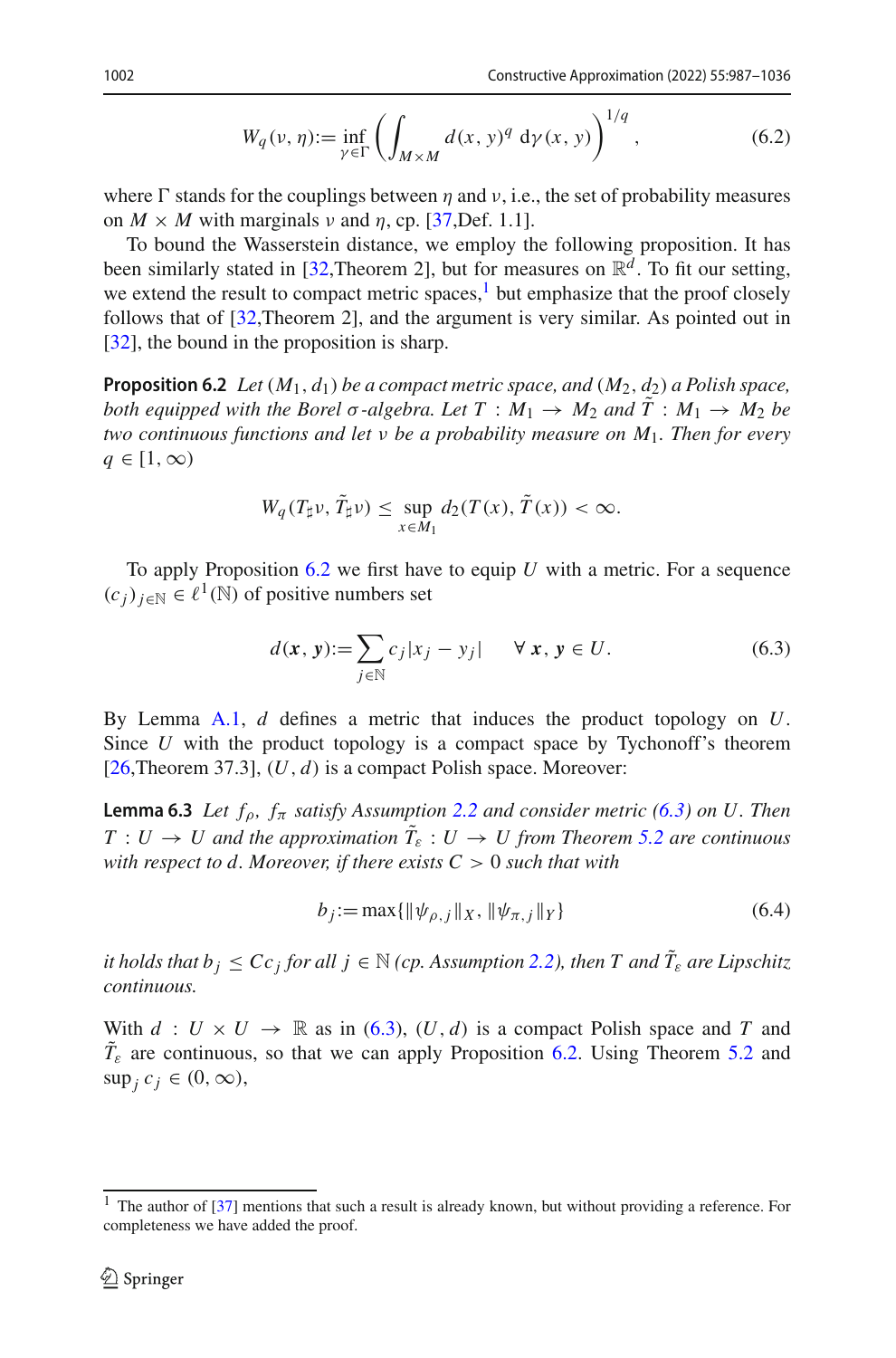<span id="page-16-1"></span>
$$
W_q(T_{\sharp}\mu, (\tilde{T}_{\varepsilon})_{\sharp}\mu) \le \sup_{\mathbf{y} \in U} d(T(\mathbf{y}), \tilde{T}_{\varepsilon}(\mathbf{y})) \le \sum_{k \in \mathbb{N}} \|T_k - \tilde{T}_{\varepsilon,k}\|_{L^{\infty}(U_k)} c_k \le C N_{\varepsilon}^{-\frac{1}{p}+1}.
$$
\n
$$
(6.5)
$$

Next let us discuss why  $c_j := b_j$  as in [\(6.4\)](#page-15-3) is a natural choice in our setting. Let  $\Phi: U \to Y$  be the map

$$
\Phi(\mathbf{y}) := \sum_{j \in \mathbb{N}} y_j \psi_{\pi, j} \in Y.
$$

In the inverse problem discussed in Example [2.6,](#page-6-0) we try to recover an element  $\Phi(\mathbf{v}) \in$ *Y* . For computational purposes, the problem is set up to recover instead the expansion coefficients  $y \in U$ . Now suppose that  $\pi$  is the posterior measure on U. Then  $\Phi_{\sharp} \pi$  =  $(\Phi \circ T)_{\dagger} \rho$  is the corresponding posterior measure on *Y* (the space we are actually interested in). The map  $\Phi : U \to Y$  is Lipschitz continuous w.r.t. the metric *d* on *U*, since for  $x, y \in U$  due to  $\|\psi_{\pi, j}\|_Y \le b_j$ ,

<span id="page-16-3"></span>
$$
\|\Phi(x) - \Phi(y)\|_{Y} = \left\|\sum_{j \in \mathbb{N}} (x_j - y_j)\psi_{\pi,j}\right\|_{Y} \le \sum_{j \in \mathbb{N}} |x_j - y_j| b_j = d(x, y). \tag{6.6}
$$

Therefore,  $\Phi \circ T : U \to Y$  and  $\Phi \circ T_{\varepsilon} : U \to Y$  are Lipschitz continuous by Lemma [6.3.](#page-15-4) Moreover, compactness of *U* and continuity of  $\Phi : U \to Y$  imply that  $\Phi(T(U)) = \Phi(T_{\varepsilon}(U)) = \Phi(U) \subseteq Y$  is compact and thus separable. Hence we may apply Proposition [6.2](#page-15-0) also to the maps  $\Phi \circ T : U \to \Phi(U)$  and  $\Phi \circ T_{\varepsilon} : U \to \Phi(U)$ . This gives a bound on the distance between the pushforward measures on the Banach space *Y*. Specifically, since  $\|\Phi(T(y)) - \Phi(T_{\varepsilon}(y))\|_Y \le d(T(y), T_{\varepsilon}(y))$ , which can be bounded as in  $(6.5)$ , we have shown:

<span id="page-16-0"></span>**Theorem 6.4** *Let*  $f_{\rho}$ *,*  $f_{\pi}$  *satisfy Assumption* [2.2](#page-5-1) *for some*  $p \in (0, 1)$ *, let*  $T_{\varepsilon}: U \to U$ *be the approximate transport and let*  $N_{\varepsilon} \in \mathbb{N}$  *be the number of degrees of freedom as in Theorem [5.2.](#page-13-0)*

*Then there exists*  $C > 0$  *such that for every*  $q \in [1, \infty)$  *and every*  $\varepsilon > 0$ 

$$
W_q((\tilde{T}_{\varepsilon})_{\sharp}\mu,\pi)\leq CN_{\varepsilon}^{-\frac{1}{p}+1},
$$

*and for the pushforward measures on the Banach space Y*

<span id="page-16-2"></span>
$$
W_q((\Phi \circ \tilde{T}_{\varepsilon})_{\sharp}\mu, \Phi_{\sharp}\pi) \leq C N_{\varepsilon}^{-\frac{1}{p}+1}.
$$
 (6.7)

Finally let us discuss how to efficiently sample from the measure  $\Phi_{\sharp}\pi$  on the Banach space *Y*. As explained in the introduction, for a sample  $y \sim \rho$  we have  $T(y) \sim \pi$  and  $\Phi(T(y)) = \sum_{j \in \mathbb{N}} T_j(y_{[j]}) \psi_{\pi, j} \sim \Phi_{\sharp} \pi$ . To truncate this series,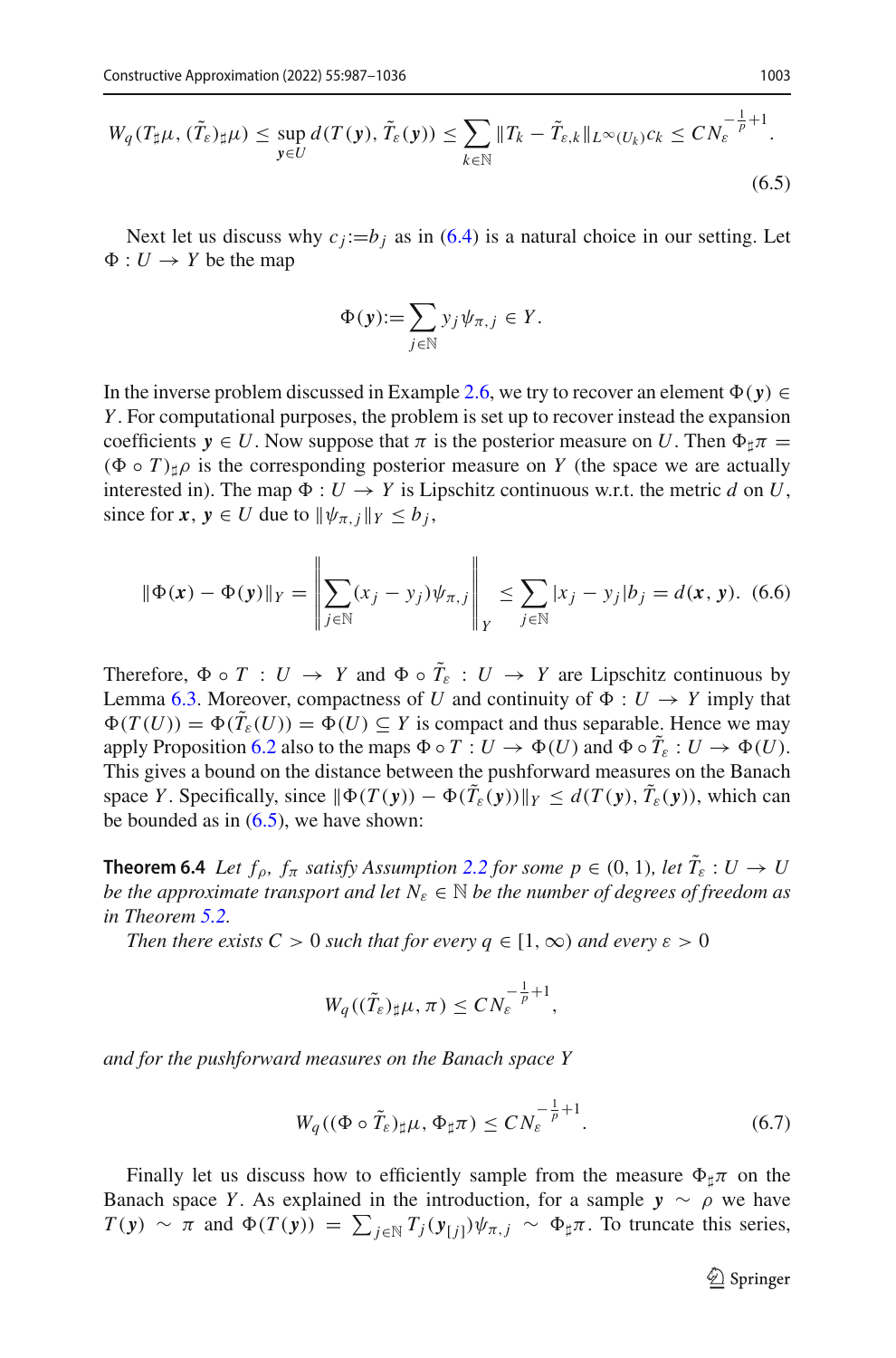introduce  $\Phi_s(\mathbf{y}_{[s]}) := \sum_{j=1}^s y_j \psi_{\pi,j}$ . As earlier, denote by  $\rho_s$  the marginal measure of  $\rho$  on  $U_s$ . For  $y_{[s]} \sim \rho_s$ , the sample

$$
\Phi_s(\tilde{T}_{\varepsilon,[s]}(\mathbf{y}_{[s]})) = \sum_{j=1}^s T_{\varepsilon,j}(\mathbf{y}_{[j]}) \psi_{\pi,j}
$$

follows the distribution of  $(\Phi_s \circ \tilde{T}_{\varepsilon,[s]}) \sharp \rho_s$ , where  $\tilde{T}_{\varepsilon,[s]} := (\tilde{T}_{\varepsilon,k})^s_{k=1} : U_s \to U_s$ . In the next corollary we bound the Wasserstein distance between  $(\Phi_s \circ T_{\varepsilon,[s]}) \sharp \rho_s$  and  $\Phi_{\sharp}\pi$ . Note that the former is a measure on *Y*, and in contrast to the latter, is supported on an *s*-dimensional subspace. Thus in general neither of these two measures need to be absolutely continuous w.r.t. the other. This implies that the KL divergence, the total variation distance, and the Hellinger distance, in contrast with the Wasserstein distance, need not tend to 0 as  $\varepsilon \to 0$  and  $s \to \infty$ .

The corollary shows that the convergence rate in  $(6.7)$  can be retained by choosing the truncation parameter *s* as  $N_{\varepsilon}$  (the number of degrees of freedom in Theorem [5.2\)](#page-13-0); in fact, it even suffices to truncate after the maximal *k* such that  $\Lambda_{\varepsilon,k} \neq \emptyset$ , as explained in Remark [6.7.](#page-17-1)

<span id="page-17-0"></span>**Corollary 6.5** *Consider the setting of Theorem [6.4](#page-16-0) and assume that*  $(b_i)_{i \in \mathbb{N}}$  *in* [\(6.4\)](#page-15-3) *is monotonically decreasing. Then there exists C* > 0 *such that for every*  $q \in [1, \infty)$ *and*  $\varepsilon > 0$ 

$$
W_q((\Phi_{N_{\varepsilon}}\circ \tilde{T}_{\varepsilon,\{N_{\varepsilon}\}})\sharp \rho_{N_{\varepsilon}},\Phi_{\sharp}\pi)\leq CN_{\varepsilon}^{-\frac{1}{p}+1}.
$$

*Remark 6.6* Convergence in  $W_a$  implies weak convergence [\[37,](#page-48-16) Theorem 6.9].

<span id="page-17-1"></span>*Remark 6.7* Checking the proof of Theorem [5.2,](#page-13-0) we have  $N_{\varepsilon} \leq C \varepsilon^{-p}$ , cp. [\(C.21\)](#page-35-0). Thus the maximal activated dimension (represented by the truncation parameter  $s =$  $N_{\epsilon}$ ) increases only algebraically as  $\varepsilon \rightarrow 0$ . The approximation error also decreases algebraically like  $\varepsilon^{1-p}$  as  $\varepsilon \to 0$ , cp. [\(C.22\)](#page-35-1). Moreover, the function  $\Phi_{s_{\varepsilon}} \circ \tilde{T}_{\varepsilon, [s_{\varepsilon}]}$  with  $s_{\varepsilon}:=\max\{k\in\mathbb{N}: \Lambda_{\varepsilon,k}\neq\emptyset\}$  leads to the same convergence rate in Corollary [6.5.](#page-17-0) In other words, we only need to use the components  $T_{\varepsilon,k}$  for which  $\Lambda_{\varepsilon,k} \neq \emptyset$ .

# **7 Conclusions**

The use of transportation methods to sample from high-dimensional distributions is becoming increasingly popular to solve inference problems and perform other machine learning tasks. Therefore, questions of when and how these methods can be successful are of great importance, but thus far not well understood. In the present paper we analyze the approximation of the KR transport in the high- (or infinite-)dimensional regime and on the bounded domain  $[-1, 1]^{\mathbb{N}}$ . Under the setting presented in Sect. [2,](#page-3-0) it is shown that the transport can be approximated without suffering from the curse of dimension. Our approximation is based on polynomial and rational functions, and we provide an explicit *a priori* construction of the ansatz space. Moreover, we show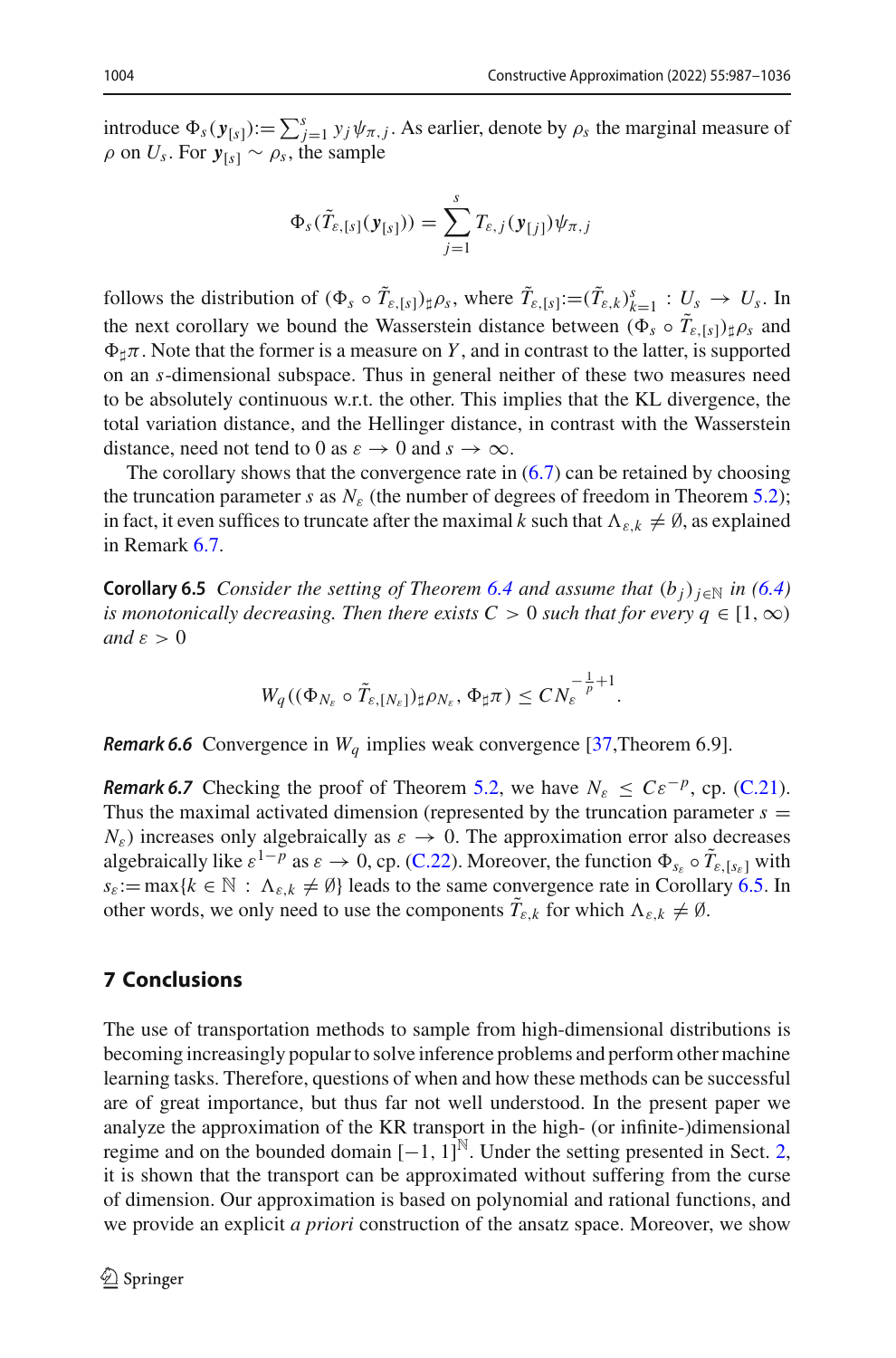how these results imply that it is possible to efficiently sample from certain highdimensional distributions by transforming a lower-dimensional latent variable.

As we have discussed in the finite-dimensional case [\[41](#page-49-1),Sect. 5], from an approximation viewpoint there is also a link to neural networks, which can be established via [\[36](#page-48-18), [39](#page-49-2)] where it is proven that ReLU neural networks are efficient at emulating polynomials and rational functions. While we have not developed this aspect further in the present manuscript, we mention that neural networks are used in the form of normalizing flows [\[29,](#page-48-19) [30](#page-48-20)] to couple distributions in spaces of equal dimension, and for example in the form of generative adversarial networks  $[2, 14]$  $[2, 14]$  $[2, 14]$  and, more recently, injective flows [\[19,](#page-48-22) [21](#page-48-23)], to map lower-dimensional latent variables to samples from a high-dimensional distribution. In Sect. [6](#page-14-0) we provided some insight (for the present setting, motivated by inverse problems in science and engineering) into how lowdimensional the latent variable can be, and how expressive the transport should be, to achieve a certain accuracy in the Wasserstein distance (see Corollary [6.5\)](#page-17-0). Further examining this connection and generalizing our results to distributions on unbounded domains (such as  $\mathbb{R}^{\mathbb{N}}$  instead of  $[-1, 1]^{\mathbb{N}}$ ) will be the topic of future research.

**Funding** Open Access funding enabled and organized by Projekt DEAL.

**Open Access** This article is licensed under a Creative Commons Attribution 4.0 International License, which permits use, sharing, adaptation, distribution and reproduction in any medium or format, as long as you give appropriate credit to the original author(s) and the source, provide a link to the Creative Commons licence, and indicate if changes were made. The images or other third party material in this article are included in the article's Creative Commons licence, unless indicated otherwise in a credit line to the material. If material is not included in the article's Creative Commons licence and your intended use is not permitted by statutory regulation or exceeds the permitted use, you will need to obtain permission directly from the copyright holder. To view a copy of this licence, visit [http://creativecommons.org/licenses/by/4.0/.](http://creativecommons.org/licenses/by/4.0/)

# **A Proofs of Sect. [3](#page-7-0)**

### **A.1 Lemma [3.2](#page-8-1)**

<span id="page-18-0"></span>**Lemma A.1** *Let*  $(c_j)_{j \in \mathbb{N}} \in \ell^1(\mathbb{N})$  *be a sequence of positive numbers. Then*  $d(\mathbf{x}, \mathbf{y}) := \sum_{j \in \mathbb{N}} c_j |x_j - y_j|$  *defines a metric on U that induces the product topology.* 

*Proof* Recall that the family of sets

$$
\{x \in U : |x_j - y_j| < \varepsilon \,\forall j \le N\} \qquad y \in U, \ \varepsilon > 0, \ N \in \mathbb{N},
$$

forms a basis of the product topology on *U*. Fix  $y \in U$  and  $\varepsilon > 0$ , and let  $N_{\varepsilon} \in \mathbb{N}$ be so large that  $\sum_{j>N_{\varepsilon}} 2c_j < \frac{\varepsilon}{2}$ . Let  $C_0 := \sum_{j=1}^{N_{\varepsilon}} c_j$ . Then if  $x, y \in U$  satisfy  $|x_j - y_j| < \frac{\varepsilon}{2C_0}$  for all  $j \leq N_{\varepsilon}$ , we have  $d(x, y) = \sum_{j \in \mathbb{N}} c_j |x_j - y_j| < \frac{\varepsilon}{2}$  $\frac{\sum_{j=1}^{N_{\varepsilon}} c_j}{C_0}$  +  $\sum_{j>N_{\varepsilon}} 2c_j \leq \varepsilon$ , and thus

$$
\left\{x\in U\,:\,|x_j-y_j|<\frac{\varepsilon}{2C_0}\,\forall j\leq N_{\varepsilon}\right\}\subseteq\left\{x\in U\,:\,d(x,\,y)<\varepsilon\right\}.
$$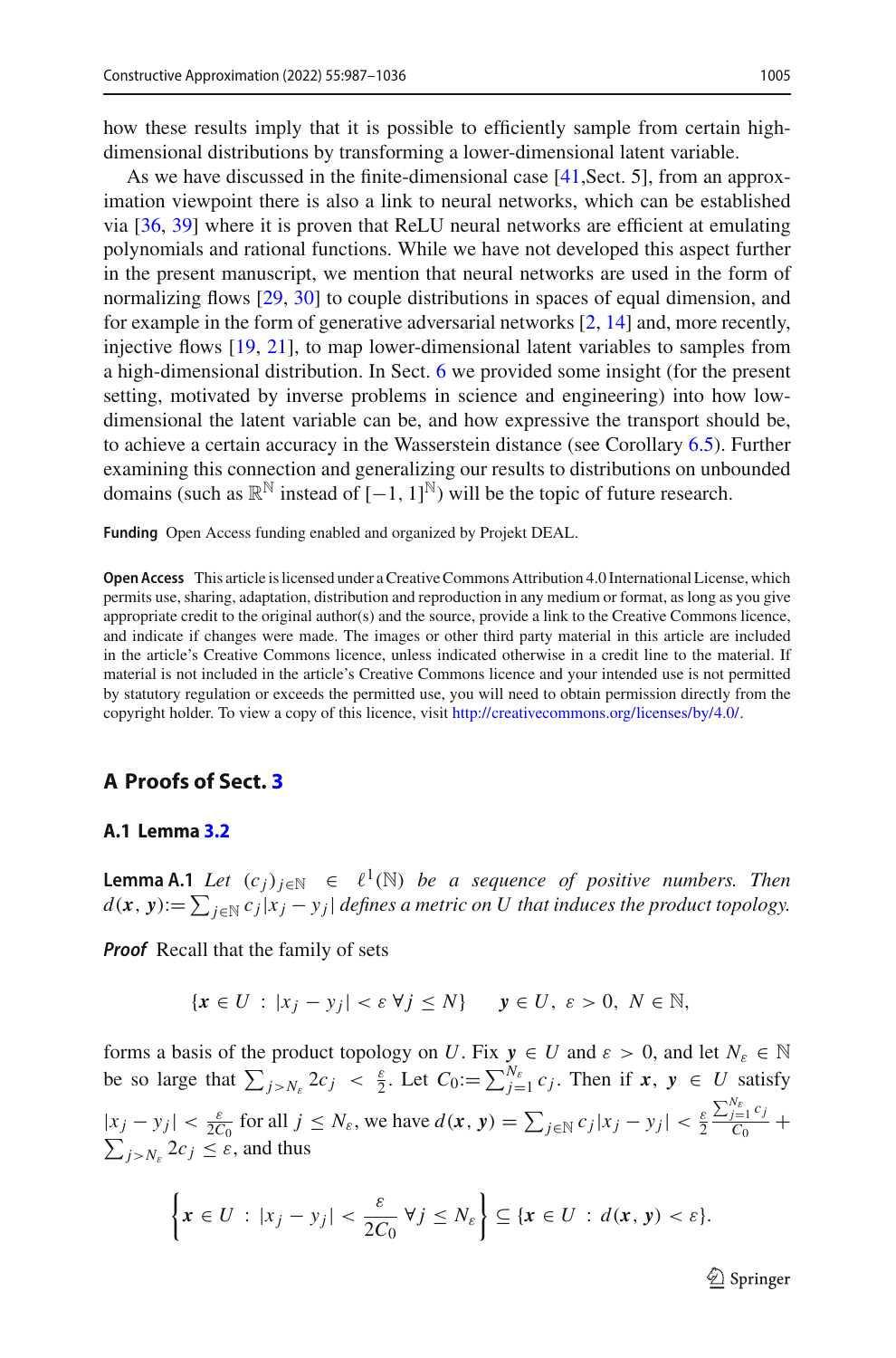On the other hand, if we fix  $y \in U$ ,  $\varepsilon > 0$  and  $N \in \mathbb{N}$ , and set  $C_0 := \min_{i=1,\dots,N} c_i > 0$ , then

$$
\begin{aligned} \{\pmb{x} \in U \,:\, d(\pmb{x},\,\pmb{y}) < \varepsilon C_0\} &= \left\{\pmb{x} \in U \,:\, \sum_{j \in \mathbb{N}} c_j |x_j - y_j| < \varepsilon C_0\right\} \\ &\subseteq \{\pmb{x} \in U \,:\, |x_j - y_j| < \varepsilon \,\forall j \le N\}. \end{aligned}
$$

 $\Box$ 

*Proof of Lemma [3.2](#page-8-1)* By [\[3](#page-47-3),Lemma 6.4.2 (ii)], the Borel σ-algebra on *U* (with the product topology) coincides with the product  $\sigma$ -algebra on *U*. Since  $f: U \to \mathbb{R}$  is continuous, and because *U* and  $\mathbb R$  are equipped with the Borel  $\sigma$ -algebras,  $f: U \to \mathbb R$ is measurable. Since f is bounded it belongs to  $L^2(U, \mu)$ .

Fix  $(c_i)_{i \in \mathbb{N}} \in \ell^1(\mathbb{N})$  with  $c_i > 0$  for all  $j \in \mathbb{N}$ , and let *d* be the metric on *U* from Lemma [A.1.](#page-18-0) Since  $f \in C^0(U, \mathbb{R}_+)$  and *U* is compact by Tychonoff's theorem [\[26](#page-48-17),Theorem 37.3], the Heine-Cantor theorem yields *f* to be uniformly continuous. Thus for any  $\varepsilon > 0$  there exists  $\delta_{\varepsilon} > 0$  such that for all  $x, y \in U$  with  $d(x, y) < \delta_{\varepsilon}$ it holds  $|f(x) - f(y)| < \varepsilon$ . Now let  $k \in \mathbb{N}$  and  $\varepsilon > 0$  arbitrary. Then for all  $x_{[k]}$ ,  $y_{[k]} \in U_k$  such that  $\sum_{j=1}^k c_j |x_j - y_j| < \delta_{\varepsilon}$ , we get

$$
|\hat{f}_k(\boldsymbol{x}_{[k]}) - \hat{f}_k(\boldsymbol{y}_{[k]})| = \left| \int_U f(\boldsymbol{x}_{[k]}, t) - f(\boldsymbol{y}_{[k]}, t) d\mu(t) \right|
$$
  

$$
\leq \int_U |f(\boldsymbol{x}_{[k]}, t) - f(\boldsymbol{y}_{[k]}, t)| d\mu(t) \leq \varepsilon,
$$

which shows continuity of  $\hat{f}_k : U_k \to \mathbb{R}$ .

Next, using that inf  $\mathbf{v} \in U$   $f(\mathbf{y}) =: r > 0$  (due to compactness of *U* and continuity of *f*), for *k* > 1 we have  $\hat{f}_{k-1}(\mathbf{x}_{[k-1]}) \ge \min\{r, 1\} > 0$  independent of  $\mathbf{x}_{[k-1]} \in U_{k-1}$ . This implies that also  $\frac{f_k}{\hat{f}_{k-1}} = f_k : U_k \to \mathbb{R}_+$  is continuous, where the case  $k = 1$  is trivial since  $f_0 \equiv 1$ .

 $\sum_{j>N_{\varepsilon}} 2c_j < \delta_{\varepsilon}$ . Then for every  $x, t \in U$  and every  $k > N_{\varepsilon}$  we have  $d((x_{[k]}, t), x) \le \sum_{i>N_{\varepsilon}} c_j |x_j - t_j| \le \sum_{i>N_{\varepsilon}} 2c_j < \delta_{\varepsilon}$ , which implies  $|f(x_{[k]}, t) - f(x)| < \varepsilon$ . Thus Finally we show [\(3.5\)](#page-9-3). Let again  $\varepsilon > 0$  be arbitrary and  $N_{\varepsilon} \in \mathbb{N}$  so large that  $|f(x_{[k]}, t) - f(x)| \leq \sum_{j > N_{\varepsilon}} 2c_j < \delta_{\varepsilon}$ , which implies  $|f(x_{[k]}, t) - f(x)| < \varepsilon$ . Thus for every  $x \in U$  and every  $k > N_{\varepsilon}$ 

$$
|\hat{f}_k(\mathbf{x}_{[k]}) - f(\mathbf{x})| = \left| \int_U f(\mathbf{x}_{[k]}, t) \, d\mu(t) - f(\mathbf{x}) \right|
$$
  
 
$$
\leq \int_U |f(\mathbf{x}_{[k]}, t) - f(\mathbf{x})| \, d\mu(t) < \varepsilon,
$$

which concludes the proof.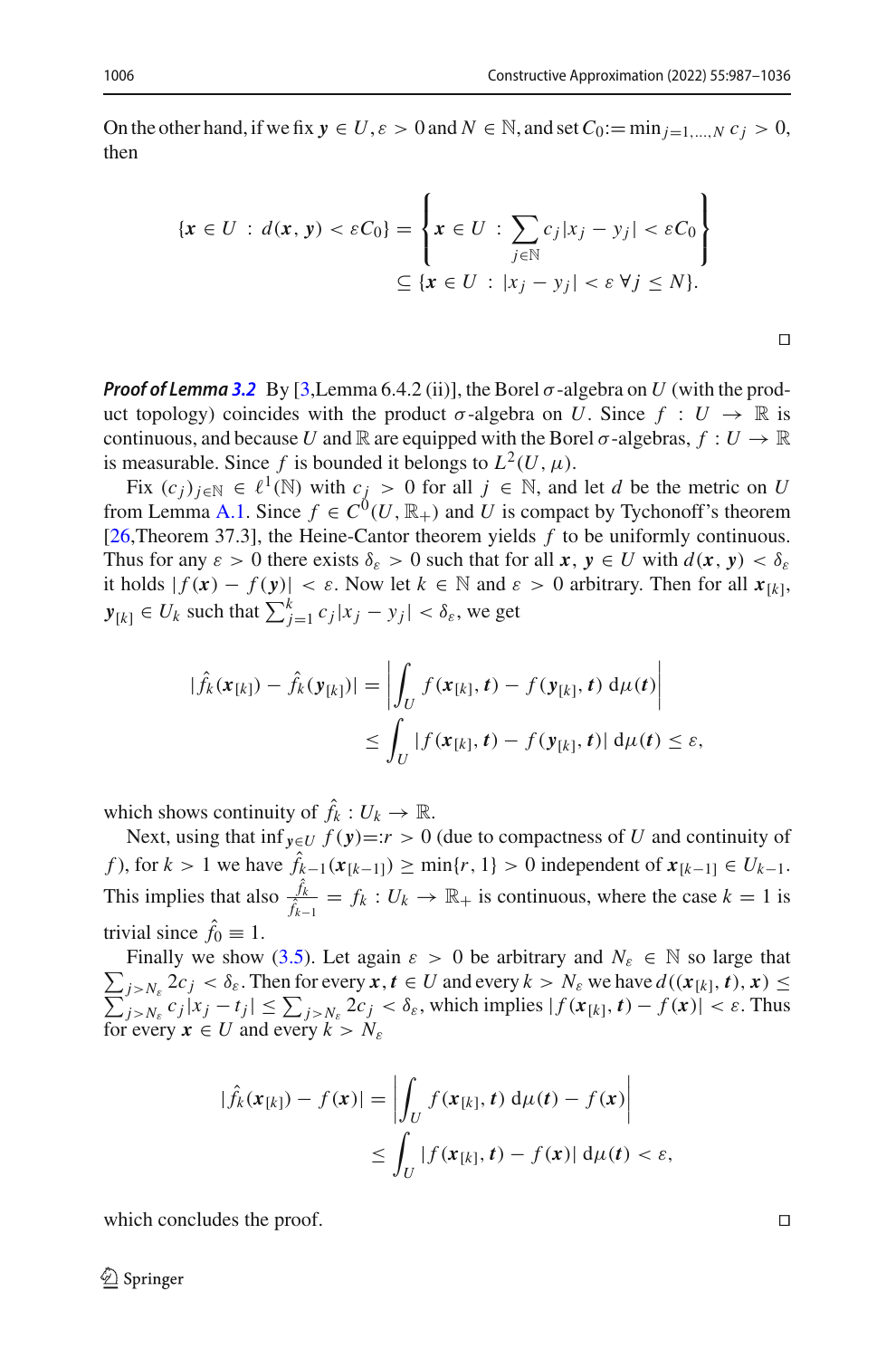#### **A.2 Theorem [3.3](#page-9-0)**

With  $F_{*,k}(\mathbf{x}_{[k-1]}, x_k) := \int_{-1}^{x_k} f_{*,k}(\mathbf{x}_{[k-1]}, t_k) \, dt_k$ , the construction of  $T_k : U_k \to U_k$ described in Sect. [3](#page-7-0) amounts to the explicit formula  $T_1(x_1):=(F_{\pi,1})^{-1} \circ F_{\rho,1}(x_1)$  and inductively

<span id="page-20-0"></span>
$$
T_k(\mathbf{x}_{[k-1]},\cdot):=F_{\pi;k}(T_{[k-1]}(\mathbf{x}_{[k-1]}),\cdot)^{-1}\circ F_{\rho;k}(\mathbf{x}_{[k-1]},\cdot),\tag{A.1}
$$

where  $F_{\pi,k}(T_{[k-1]}(x_{[k-1]}), \cdot)$  denotes the inverse of  $x_k \mapsto F_{\pi,k}(T_{[k-1]}(x_{[k-1]}), x_k)$ .

*Remark A.2* If  $f_{\ast k} \in C^0(U_k, \mathbb{R}_+)$  for  $\ast \in \{\rho, \pi\}$ , then by  $(A,1)$  it holds  $T_k$ ,  $\partial_k T_k \in$  $C^{0}(U_{k}).$ 

*Proof of Theorem [3.3](#page-9-0)* We start with (i). As a consequence of Remark [A.2](#page-20-0) and Lemma [3.2,](#page-8-1)  $T_k \in C^0(U_k, U_1)$  for every  $k \in \mathbb{N}$ . So each  $T_k : U_k \to U_1$  is measurable and thus also  $T_{[n]} = (T_k)_{k=1}^n : U_n \to U_n$  is measurable for each  $n \in \mathbb{N}$ . Furthermore *T* : *U*  $\rightarrow$  *U* is bijective by Lemma [3.1](#page-8-2) and because for every  $x \in U$  and  $k \in \mathbb{N}$  it holds that  $T_k$ ( $\mathbf{x}_{[k-1]}, \cdot$ ) :  $U_1 \rightarrow U_1$  is bijective.

The product  $\sigma$ -algebra on *U* is generated by the algebra (see [\[3,](#page-47-3)Def. 1.2.1])  $\mathcal{A}_0$ given as the union of the  $\sigma$ -algebras  $\mathcal{A}_n := \{A_n \times [-1, 1]^{\mathbb{N}} : A_n \in \mathcal{B}(U_n)\}, n \in \mathbb{N},$ where  $B(U_n)$  denotes the Borel  $\sigma$ -algebra. For sets of the type  $A := A_n \times [-1, 1]^{\mathbb{N}} \in \mathcal{A}_n$ with  $A_n \in \mathcal{B}(U_n)$ , due to  $T_j(\mathbf{y}_{[j]}) \in U_1$  for all  $\mathbf{y} \in U$  and  $j > n$ , we have

$$
T^{-1}(A) = \{ \mathbf{y} \in U : T(\mathbf{y}) \in A \} = \{ \mathbf{y} \in U : T_{[n]}(\mathbf{y}_{[n]}) \in A_n \}
$$
  
=  $(T_{[n]})^{-1}(A_n) \times [-1, 1]^{\mathbb{N}},$ 

which belongs to  $A_n$  and thus to the product  $\sigma$ -algebra on *U* since  $T_{[n]}$  is measurable. Hence  $T: U \to U$  is measurable w.r.t. the product  $\sigma$ -algebra.

Denote now by  $\pi_n$  and  $\rho_n$  the marginals on  $U_n$  w.r.t. the first *n* variables, i.e., e.g.,  $\pi_n(A) := \pi(A \times [-1, 1]^{\mathbb{N}})$  for every  $A \in \mathcal{B}(U_n)$ . By [\(3.4\)](#page-8-3) (see [\[33,](#page-48-11) Proposition 2.18]),  $(T_{[n]})\sharp \rho_n = \pi_n$ . For sets of the type  $A := A_n \times [-1, 1]^{\mathbb{N}} \in \mathcal{A}_n$  with  $A_n \in \mathcal{B}(U_n)$ ,

$$
T_{\sharp}\rho(A) = \rho(\{y \in U : T(y) \in A\}) = \rho(\{y \in U : T_{[n]}(y_{[n]}) \in A_n\})
$$
  
=  $\rho_n(\{y \in U_n : T_{[n]}(y) \in A_n\})$   
=  $\pi_n(A_n)$   
=  $\pi(A)$ .

According to [\[3,](#page-47-3)Theorem 3.5.1], the extension of a non-negative  $\sigma$ -additive set function on the algebra  $A_0$  to the  $\sigma$ -algebra generated by  $A_0$  is unique. Since  $T: U \to U$ is bijective and measurable, it holds that both  $\pi$  and  $T_{\sharp}\rho$  are measures on *U* and therefore  $\pi = T_{\sharp}\rho$ .

Finally we show (ii). Let  $\hat{f}_{\pi,n} \in C^0(U_n, \mathbb{R}_+)$  and  $\hat{f}_{\rho,n} \in C^0(U_n, \mathbb{R}_+)$  be as in [\(3.2\)](#page-7-4), i.e., these functions denote the densities of the marginals  $\pi_n$ ,  $\rho_n$ . Since  $(T_{[n]})\n\downarrow\rho_n = \pi_n$ ,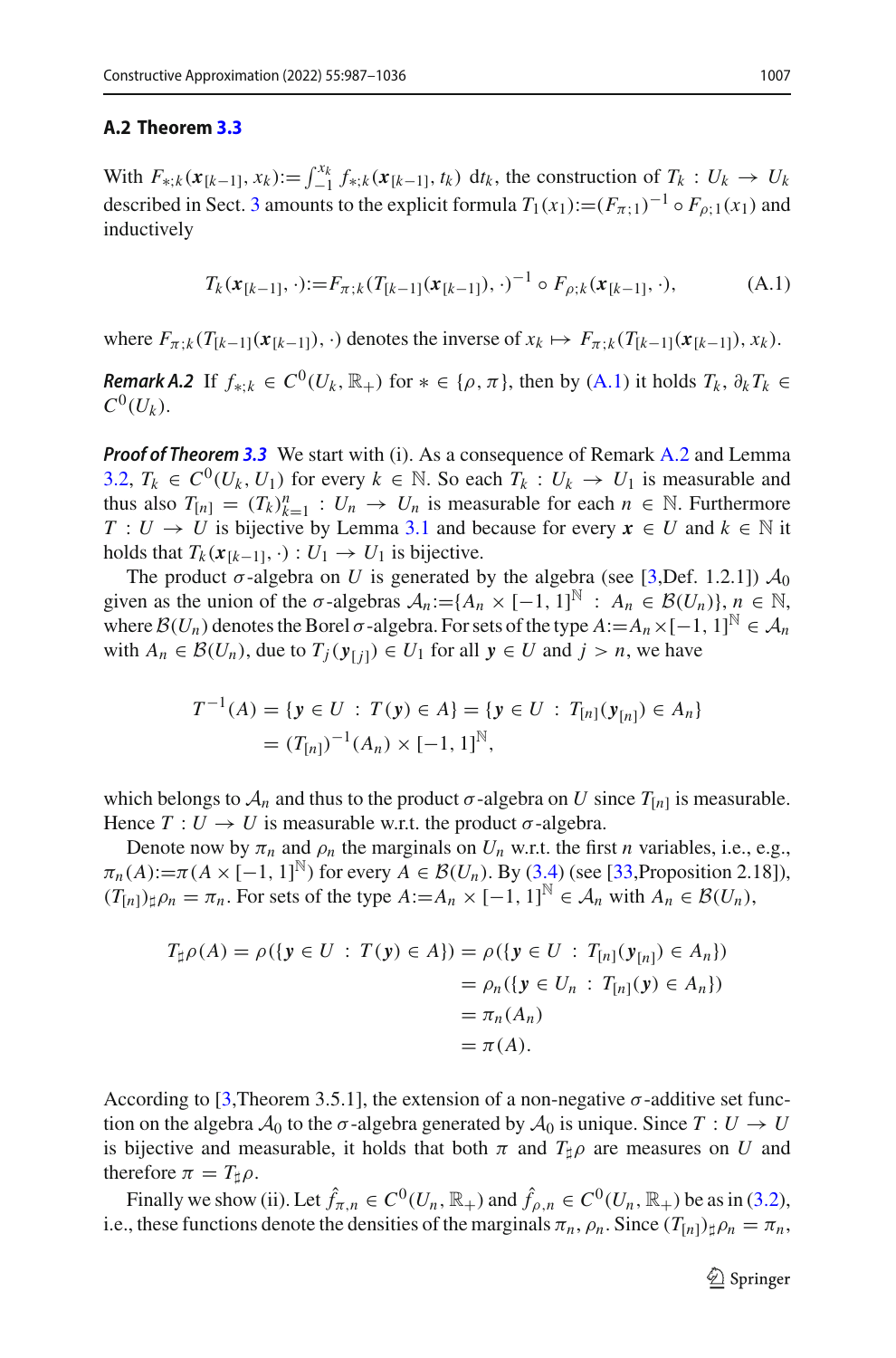by a change of variables (see, e.g., [\[4](#page-47-2),Proposition 2.5]), for all  $x \in U$ 

$$
\hat{f}_{\rho,n}(\mathbf{x}_{[n]}) = \hat{f}_{\pi,n}(T_{[n]}(\mathbf{x}_{[n]})) \det dT_{[n]}(\mathbf{x}_{[n]}) = \hat{f}_{\pi,n}(T_{[n]}(\mathbf{x}_{[n]})) \prod_{j=1}^n \partial_j T_j(\mathbf{x}_{[j]}).
$$

Therefore

$$
\prod_{j=1}^{n} \partial_{j} T_{j}(\mathbf{x}_{[j]}) = \frac{\hat{f}_{\rho,n}(\mathbf{x}_{[n]})}{\hat{f}_{\pi,n}(T_{[n]}(\mathbf{x}_{[n]}))}.
$$
\n(A.2)

According to Lemma [3.2](#page-8-1) we have uniform convergence

$$
\lim_{n\to\infty}\hat{f}_{\rho,n}(\mathbf{x}_{[n]})=f_{\rho}(\mathbf{x}) \qquad \forall \mathbf{x}\in U
$$

and uniform convergence of

$$
\lim_{n\to\infty}\hat{f}_{\pi,n}(\mathbf{y}_{[n]})=f_{\pi}(\mathbf{y})\qquad\forall\mathbf{y}\in U.
$$

The latter implies with  $y = T(x)$  that

$$
\lim_{n \to \infty} \hat{f}_{\pi,n}(T_{[n]}(x_{[n]})) = f_{\pi}(T(x)) \quad \forall x \in U
$$

converges uniformly. Since  $f_{\pi}: U \to \mathbb{R}_+$  is continuous and *U* is compact, we can conclude that  $\hat{f}_{\pi,n}(x) \ge r$  (cp. [\(3.2\)](#page-7-4)) for some  $r > 0$  independent of  $n \in \mathbb{N}$  and  $x \in U_n$ . Thus the right-hand side of  $(A.2)$  converges uniformly, and

$$
\det dT(\mathbf{x}) := \lim_{n \to \infty} \prod_{j=1}^{n} \partial_j T_j(\mathbf{x}_{[j]}) = \frac{f_\rho(\mathbf{x})}{f_\pi(T(\mathbf{x}))} \in C^0(U, \mathbb{R}_+)
$$

converges uniformly. Moreover det  $dT(\mathbf{x}) f_\pi(T(\mathbf{x})) = f_\rho(\mathbf{x})$  for all  $\mathbf{x} \in U$ .

# **B Proofs of Sect. [4](#page-9-1)**

#### **B.1 Proposition [4.2](#page-10-0)**

<span id="page-21-0"></span>The proposition is a consequence of the finite-dimensional result shown in [\[41\]](#page-49-1). For better readability, we recall the statement here together with its requirements; see [\[41](#page-49-1),Assumption 3.5, Theorem 3.6]:

**Assumption B.1** Let  $0 < \hat{M} \leq \hat{L}$ ,  $\hat{C}_1 > 0$ ,  $k \in \mathbb{N}$  and  $\delta \in (0, \infty)^k$  be given. For ∗∈{ρ,π}:

(a)  $\hat{f}_* : U_k \to \mathbb{R}_+$  is a probability density and  $\hat{f}_* \in C^1(\mathcal{B}_{\delta}(U_1), \mathbb{C}),$ (b)  $\hat{M} \leq |\hat{f}_*(x)| \leq \hat{L}$  for  $x \in \mathcal{B}_{\delta}(U_1)$ ,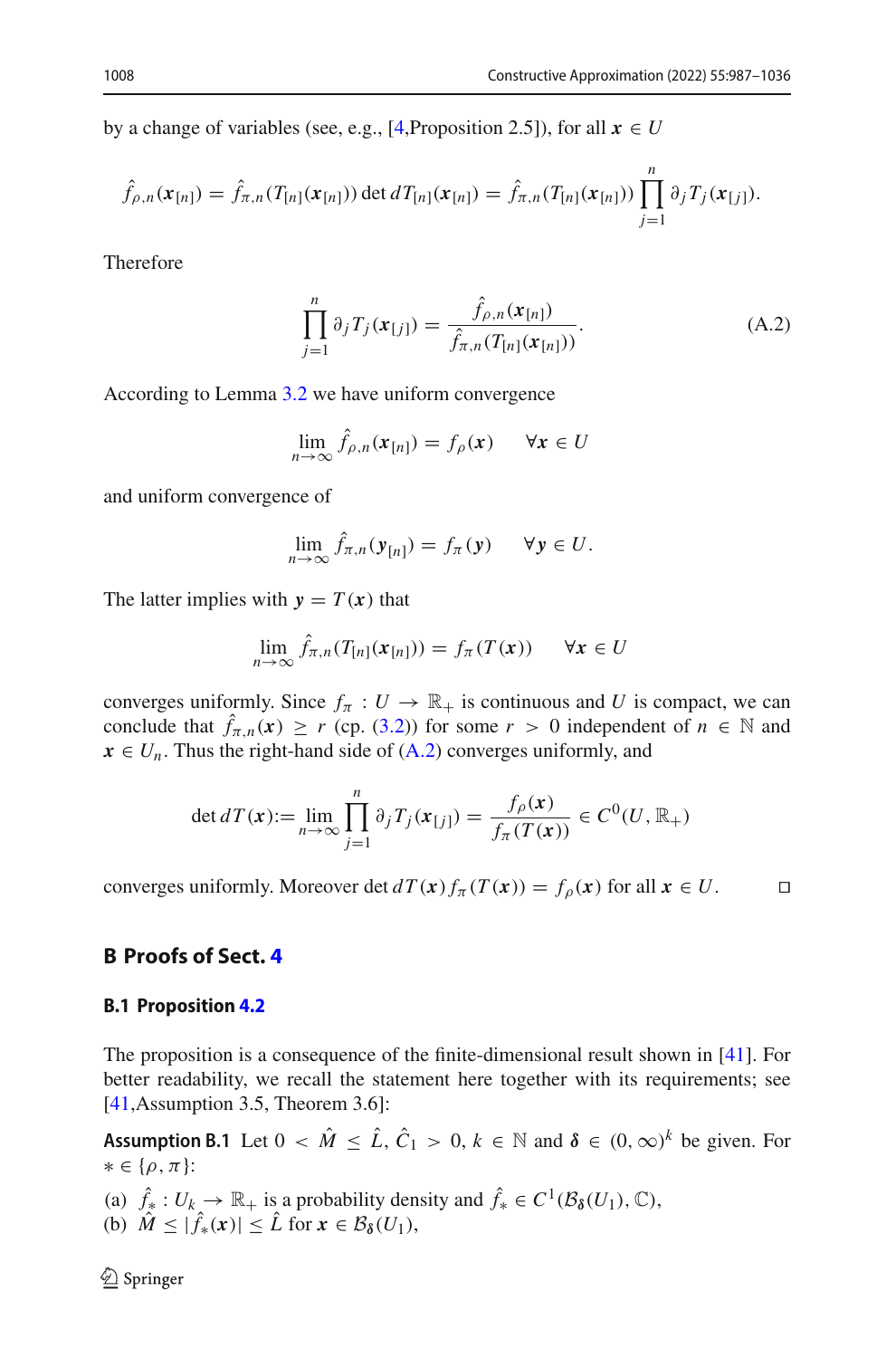- (c)  $\sup_{y \in \mathcal{B}_s} |\hat{f}_*(x + y) \hat{f}_*(x)| \leq \hat{C}_1$  for  $x \in U_k$ ,
- $f_*(d)$  sup<sub>*y*∈ $B_{\delta_{[j]}} \times \{0\}^{k-j}$ </sub>  $|f_*(x+y) f_*(x)| \le C_1 \delta_{k+1}$  for  $x \in U_k$  and  $j \in \{1, ..., k-1\}.$

<span id="page-22-0"></span>**Theorem B.2** *Let*  $0 < \hat{M} \leq \hat{L} < \infty$ ,  $k \in \mathbb{N}$  *and*  $\delta \in (0, \infty)^k$ . *There exist*  $\hat{C}_1$ *,*  $\hat{C}_2$  *and*  $\hat{C}_3 > 0$  *depending on*  $\hat{M}$  *and*  $\hat{L}$  *(but not on k or*  $\delta$ *) such that if Assumption [B.1](#page-21-0) holds with*  $\hat{C}_1$ *, then:* 

*Let H* :  $U_k \rightarrow U_k$  *be the KR-transport as in* [\(3.3\)](#page-8-0) *such that H pushes forward the measure with density*  $\hat{f}_{\rho}$  *to the one with density*  $\hat{f}_{\pi}$ *. Set*  $R_k := \partial_k H_k$ *. With*  $\zeta = (\zeta_j)_{j=1}^k$ *where*  $\zeta_i := \hat{C}_2 \delta_i$ *, it holds for all*  $j \in \{1, \ldots, k\}$ *:* 

 $(i)$   $R_j \in C^1(\mathcal{B}_{\xi_{[j]}}(U_1), \mathcal{B}_{\hat{C}_3}(1))$  *and*  $\Re(R_j(x)) \geq \frac{1}{\hat{C}_3}$  *for all*  $x \in \mathcal{B}_{\xi_{[j]}}(U_1)$ *, (ii) if j*  $\geq$  2*,*  $R_j$  :  $B_{\zeta_{[j-1]}}(U_1) \times U_1 \to B_{\frac{\hat{C}_3}{\max\{1,\delta_j\}}}(1)$ .

*Proof of Proposition* [4.2](#page-10-0) For  $* \in \{\rho, \pi\}$  and  $z \in \mathcal{B}_{\delta}(U_1) \subseteq \mathbb{C}^k$  let

$$
\hat{f}_{*,k}(z) := \int_U f_*(z, y) \, \mathrm{d}\mu(y)
$$

be the extension of [\(3.2\)](#page-7-4) to complex numbers. By Lemma [3.2,](#page-8-1)  $\hat{f}_{k,k} \in C^0(U_k)$ . Moreover with  $\rho_k$  and  $\pi_k$  being the marginal measures on  $U_k$  in the first *k* variables, by definition  $\hat{f}_{\rho,k} = \frac{d\rho_k}{d\mu}$  and  $\hat{f}_{\pi,k} = \frac{d\pi_k}{d\mu}$ . In other words, these functions are the respective marginal densities in the first *k* variables.

Let  $H: U_k \to U_k$  be the KR-transport satisfying  $H_{\dagger} \rho_k = \pi_k$ , and let  $T: U \to U$ be the KR-transport satisfying  $T_{\sharp}\rho = \pi$ . By construction (cp. [\(3.3\)](#page-8-0)) and uniqueness of the KR-transport, it holds  $T_{[k]} = (T_j)_{j=1}^k = (H_j)_{j=1}^k = H$ . In order to complete the proof, we will apply Theorem [B.2](#page-22-0) to  $H$ . To this end we need to check Assumption **[B.1](#page-21-0)** for the densities  $f_{\rho,k}, f_{\pi,k}: U_k \to \mathbb{R}$ . We will do so with the constants

$$
\hat{M} := \frac{M}{2}, \quad \hat{L} := L + \frac{M}{2}, \quad C_1(M, L) := \min\left\{\frac{M}{2}, \hat{C}_1(\hat{M}, \hat{L})\right\}, \quad (B.1)
$$

where  $\hat{C}_1(\hat{M}, \hat{L})$  is as in Theorem [B.2.](#page-22-0) Assume for the moment that  $\hat{f}_{\rho,k}, \hat{f}_{\pi,k}: U_k \to$ R satisfy Assumption [B.1](#page-21-0) with  $\hat{M}$  and  $\hat{L}$ . Then Theorem [B.2](#page-22-0) immediately implies the statement of Proposition [4.2](#page-10-0) with  $C_2(M, L) := \hat{C}_2(\hat{M}, \hat{L})$  and  $C_3(M, L) := \hat{C}_3(\hat{M}, \hat{L})$ , where  $\tilde{C}_2$  and  $\tilde{C}_3$  are as in Theorem [B.2.](#page-22-0)

It remains to verify Assumption [B.1.](#page-21-0) We do so item by item and fix  $* \in \{\rho, \pi\}$ :

(a) By Lemma [3.2,](#page-8-1)  $\hat{f}_{*,k} \in C^0(U_k)$  and  $\int_{U_k} \hat{f}_{*,k}(x) d\mu(x) = \int_U f_*(y) d\mu(y) = 1$ , so that  $\hat{f}_{*,k}$  is a positive probability density on  $U_k$ .

Fix  $z \in \mathcal{B}_{\delta}(U_1) \subseteq \mathbb{C}^k$  and  $i \in \{1, ..., k\}$ . We want to show that  $z_i \mapsto \hat{f}_{*,k}(z) \in \mathbb{C}$ is complex differentiable for  $z_i \in \mathcal{B}_{\delta_i}(U_1)$ . It holds:

- By Assumption [4.1](#page-10-2) (a),  $y \mapsto f_*(z, y) : U \to \mathbb{C}$  is continuous and therefore measurable for all  $z_i \in \mathcal{B}_{\delta_i}(U_1)$ .
- By Assumption [4.1](#page-10-2) (b), for every fixed  $y \in U$ ,  $z_i \mapsto f_*(z, y) : B_{\delta_i}(U_1) \to \mathbb{C}$ is differentiable.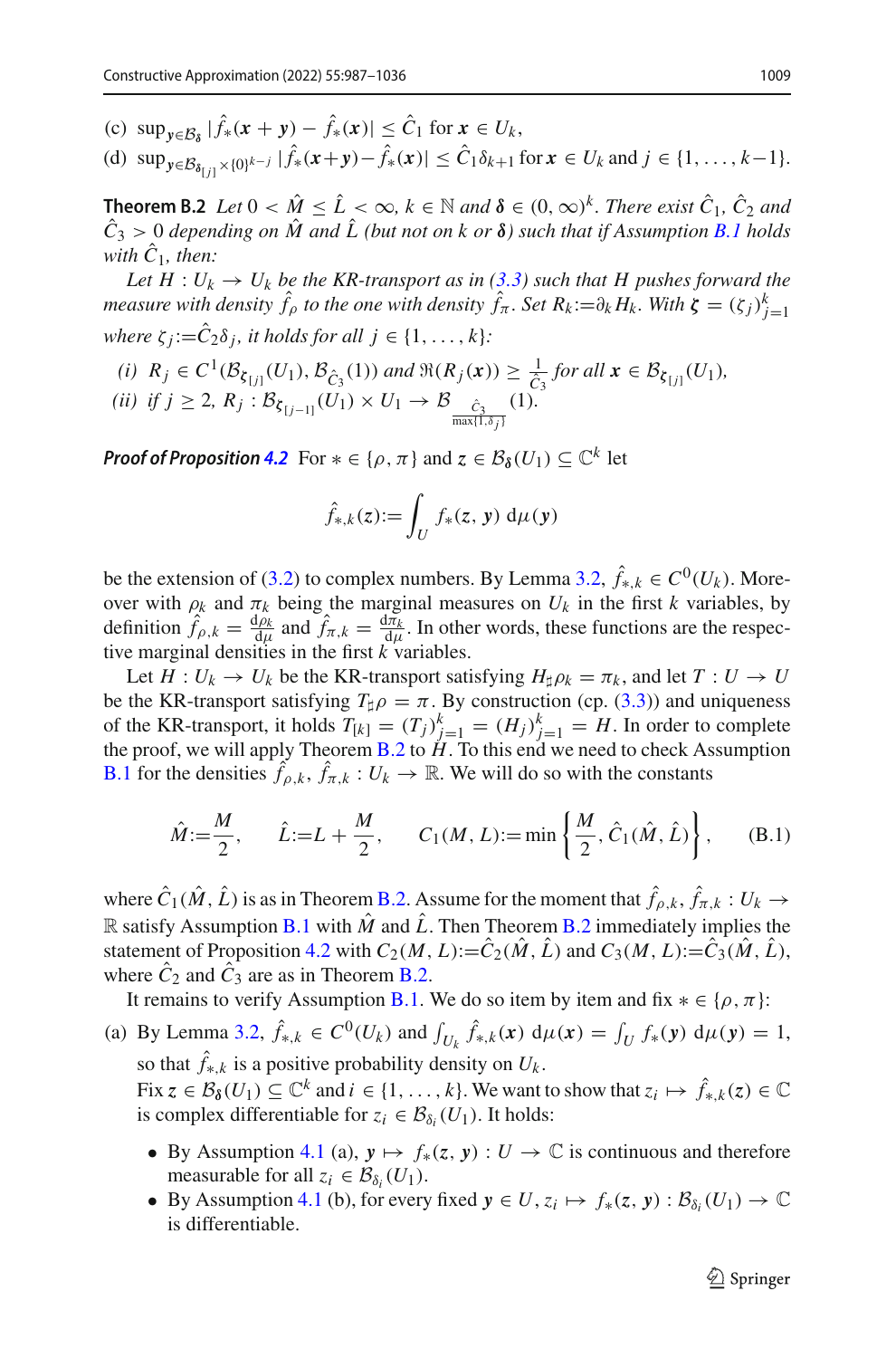• By Assumption [4.1](#page-10-2) (a)  $f_*$  :  $\mathcal{B}_{\delta}(U_1) \times U \to \mathbb{C}$  is continuous. Thus, compactness of  $\mathcal{B}_r(z_i) \times U$  (w.r.t. the product topology), implies that for every  $z_i \in \mathcal{B}_{\delta_i}(U_1)$  with  $r > 0$  s.t.  $\mathcal{B}_r(z_i) \subseteq \mathcal{B}_{\delta_i}(U_1)$ , holds sup<sub>*x*∈*B*<sup>*r*</sup>( $z_i$ )</sub> sup<sub>*γ*∈*U*</sub> |  $f_*(z_{[i-1]}, x, z_{[i+1:k]}, y)$ | < ∞. Hence

$$
z_i \in \mathcal{B}_{\delta_i}(U_1) \Rightarrow \exists r > 0 : \sup_{x \in \mathcal{B}_r(z_i)} \int_{y \in U} |f_*(z_{[i-1]}, x, z_{[i+1:k]}, y)| d\mu(y) < \infty.
$$

According to the main theorem in [\[24\]](#page-48-24), this implies  $z_i \mapsto f_{*,k}(z) = \int_U f_*(z, y) d\mu(y)$  to be differentiable on  $\mathcal{B}_{\delta_i}(U_1)$ . Since  $i \in \{1, ..., k\}$  was arbi-trary, Hartog's theorem, e.g., [\[20,](#page-48-25)Theorem 1.2.5], yields  $z \mapsto \hat{f}_{*,k}(z) : \mathcal{B}_{\delta}(U_1) \rightarrow$ C to be differentiable.

(b) By Assumption [4.1](#page-10-2) (c), and because  $f_*(y) \in \mathbb{R}_+$  for  $y \in U$ , we have  $M \leq$  $f_*(y) \leq L$  for all  $y \in U$ . Thus  $f_{*,k}(x) = \int_U f(x, y) \ d\mu(y) \geq M$  and also  $\hat{f}_{\hat{x},k}(\boldsymbol{x})$  ≤ *L* for all  $\boldsymbol{x} \in U_k$ . Furthermore, for  $z \in \mathcal{B}_\delta \subseteq \mathbb{C}^k$  and  $\boldsymbol{x} \in U_k$ , by Assumption [4.1](#page-10-2) (d) and  $(B.1)$ 

$$
|\hat{f}_{*,k}(x+z)-\hat{f}_{*,k}(x)|\leq \int_U |f_*(x+z,y)-f_*(x,y)|\,d\mu(y)\leq C_1\leq \frac{M}{2}.
$$

Thus, with  $\hat{M} = \frac{M}{2} > 0$  and  $\hat{L} = L + \frac{M}{2}$  we have  $\hat{M} \leq |\hat{f}_{*,k}(z)| \leq \hat{L}$  for all  $z \in \mathcal{B}_{\delta}(U_1).$ 

(c) For  $x \in U_k$  by Assumption [4.1](#page-10-2) (d) and [\(B.1\)](#page-3-1)

$$
\sup_{z \in \mathcal{B}_{\delta}} |\hat{f}_{*,k}(x+z) - \hat{f}_{*,k}(x)|
$$
\n
$$
\leq \sup_{y \in \mathcal{B}_{\delta}} \int_{U} |f_{*}(x+z, y) - f_{*}(x, y)| d\mu(y) \leq C_{1}(M, L)
$$
\n
$$
\leq \hat{C}_{1}(\hat{M}, \hat{L}).
$$

(d) For  $x \in U_k$  and  $j \in \{1, \ldots, k-1\}$  by Assumption [4.1](#page-10-2) (e) and [\(B.1\)](#page-3-1)

$$
\sup_{z \in \mathcal{B}_{\delta_{[j]}} \times \{0\}^{k-j}} |\hat{f}_{*,k}(x+z) - \hat{f}_{*,k}(x)|
$$
\n
$$
\leq \sup_{z \in \mathcal{B}_{\delta_{[j]}} \times \{0\}^{\mathbb{N}}} \int_{U} |f_{*}(x+z, y) - f_{*}(x, y)| d\mu(y)
$$
\n
$$
\leq C_{1}(M, L)\delta_{j+1} \leq \hat{C}_{1}(\hat{M}, \hat{L})\delta_{j+1}.
$$

<span id="page-23-0"></span> $\Box$ 

#### <span id="page-23-1"></span>**B.2 Verifying Assumption [4.1](#page-10-2)**

In this section we show that densities as in Assumption [2.1](#page-4-0) satisfy Assumption [4.1.](#page-10-2)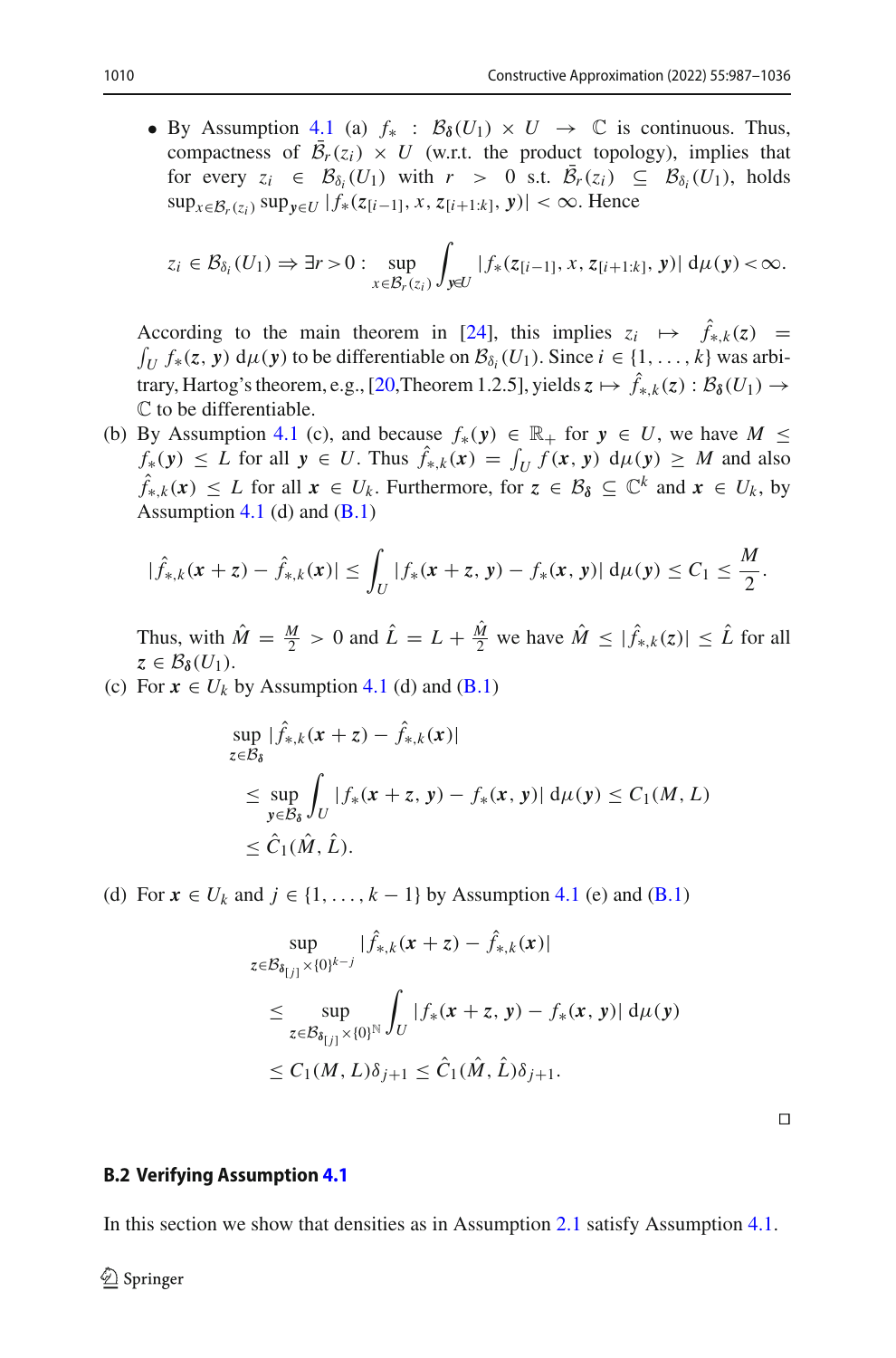**Lemma B.3** *Let*  $f(y) = \frac{f(\sum_{j \in \mathbb{N}} y_j \psi_j)$  *satisfy Assumption [2.1](#page-4-0) for some p* ∈ (0, 1)  $\alpha$  *and*  $0 < M \leq L < \infty$ . Let  $(b_i)_{i \in \mathbb{N}} \subset (0, \infty)$  *be summable and such that*  $b_i \geq ||\psi_i||_Z$ *for all*  $j \in \mathbb{N}$ *. Let*  $C_1 = C_1(M, L) > 0$  *be as in Proposition [4.2.](#page-10-0)* 

*There exists a monotonically increasing sequence*  $(\kappa_i)_{i \in \mathbb{N}} \in (0, \infty)^\mathbb{N}$  *and*  $\tau > 0$  $(depending on (b_j)_{j\in\mathbb{N}}, C_1 \text{ and } f)$  such that for every fixed  $J \in \mathbb{N}, k \in \mathbb{N}$  and  $v \in \mathbb{N}_0^k$ , *with*

$$
\delta_j = \delta_j(J, \mathbf{v}) := \kappa_j + \begin{cases} 0 & j < J, j \neq k \\ \frac{\tau v_j}{(\sum_{i=1}^{k-1} v_i)b_j} & j \geq J, j \neq k \\ \frac{\tau}{b_j} & j = k \end{cases} \quad \forall j \in \{1, \dots, k\}, \quad (B.2)
$$

<span id="page-24-0"></span>*f satisfies Assumption [4.1.](#page-10-2)*

**Lemma B.4** *Let*  $\mathbf{b} = (b_i)_{i \in \mathbb{N}} \in \ell^1(\mathbb{N})$  *with*  $b_i \geq 0$  *for all j, and let*  $\gamma > 0$ *. There exists*  $(\kappa_i)_{i\in\mathbb{N}} \subset (0,\infty)$  *monotonically increasing and such that*  $\kappa_i \to \infty$  $and \sum_{j \in \mathbb{N}} b_j \kappa_j < \gamma.$ 

*Proof* If there exists  $d \in \mathbb{N}$  such that  $b_j = 0$  for all  $j > d$ , then the statement is trivial. Otherwise, for  $n \in \mathbb{N}$  set  $j_n := \min\{j \in \mathbb{N} : \sum_{i \ge j} b_i \le 2^{-n}\}\)$ . Since  $b \in \ell^1(\mathbb{N})$ ,  $(j_n)_{n \in \mathbb{N}}$  is well-defined, monotonically increasing, and tends to infinity (it may have repeated entries). For  $j \in \mathbb{N}$  let

$$
\tilde{\kappa}_j := \begin{cases} 1 & \text{if } j < j_1 \\ n & \text{if } j \in \mathbb{N} \cap [j_n, j_{n+1}), \end{cases}
$$

which is well-defined since  $j_n \to \infty$  so that

$$
\mathbb{N} = \{1, \ldots, j_1\} \cup \bigcup_{n \in \mathbb{N}} (\mathbb{N} \cap [j_n, j_{n+1}))
$$

and those sets are disjoint, in particular if  $j_n = j_{n+1}$  then  $[j_n, j_{n+1}) \cap \mathbb{N} = \emptyset$ . Then

$$
\sum_{j \in \mathbb{N}} b_j \tilde{\kappa}_j = \sum_{j=1}^{j_1 - 1} b_j + \sum_{j \ge j_1} b_j \tilde{\kappa}_j
$$
  
= 
$$
\sum_{j=1}^{j_1 - 1} b_j + \sum_{n \in \mathbb{N}} \sum_{j=j_n}^{j_{n+1} - 1} b_j \tilde{\kappa}_j \le \sum_{j=1}^{j_1 - 1} b_j + \sum_{n \in \mathbb{N}} n 2^{-n} < \infty.
$$

Set  $\kappa_j := \frac{\gamma \tilde{\kappa}_j}{\sum_{i \in \mathbb{N}} l}$  $j ∈ ℕ$   $b_j$  $\tilde{κ}_j$ . The contract of the contract of the contract of the contract of the contract of the contract of the contract<br>The contract of the contract of the contract of the contract of the contract of the contract of the contract o

*Proof of Lemma [B.3](#page-23-0)* In Steps 1–2 we will construct  $(\kappa_j)_{j \in \mathbb{N}} \subset (0,\infty)$  and  $\tau > 0$ independent of  $J \in \mathbb{N}$ ,  $k \in \mathbb{N}$  and  $v \in \mathbb{N}_0^k$ . In Steps 3–4, we verify that  $(\kappa_j)_{j \in \mathbb{N}}$  and  $\tau$ have the desired properties.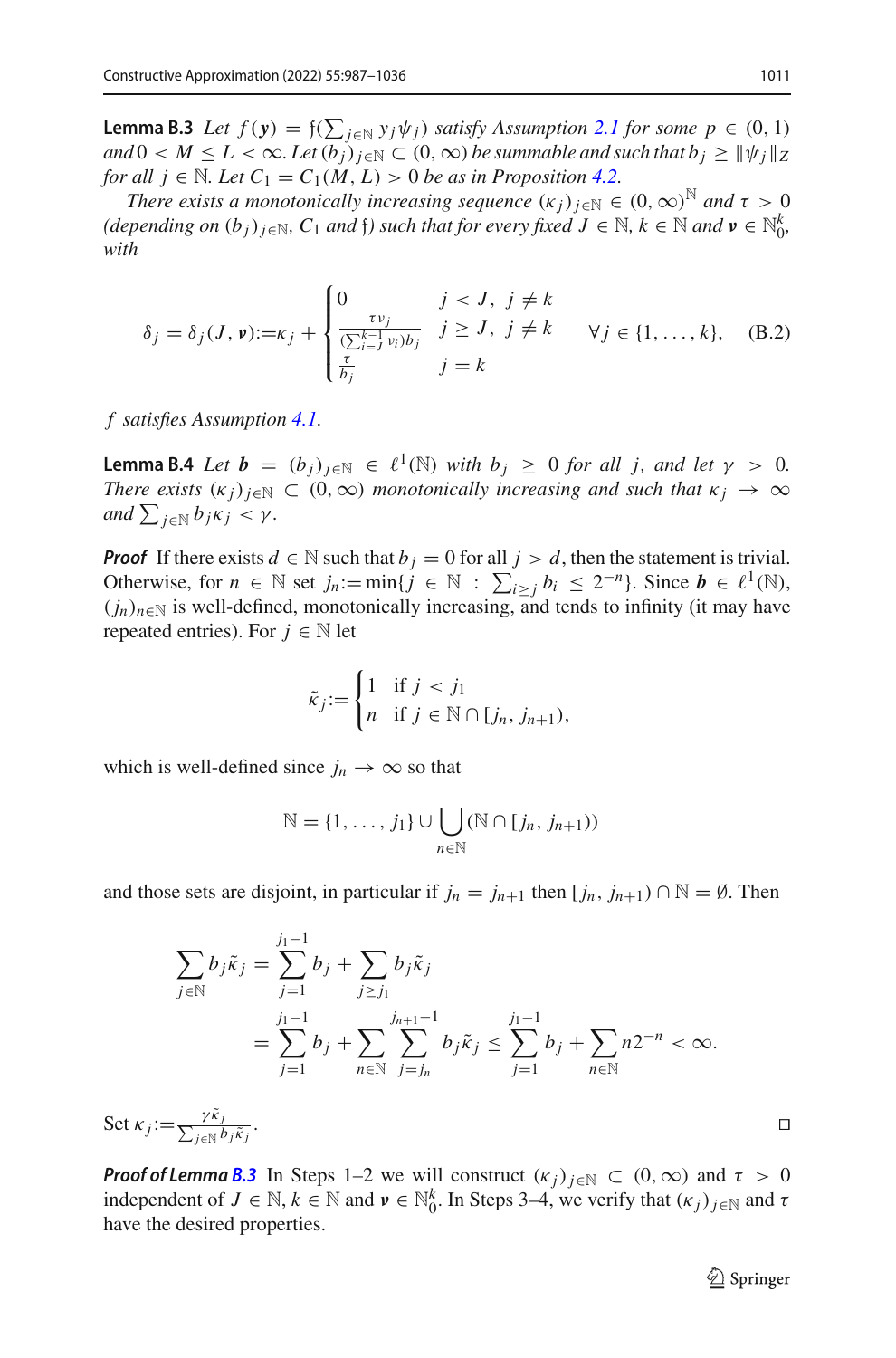Moreover, we will use that *Z* is a Banach space,  $Z_{\mathbb{C}}$  its complexification as intro-duced in (and before) Assumption [2.1,](#page-4-0) and  $\psi_j \in Z \subseteq Z_{\mathbb{C}}$  for all *j*.

**Step 1.** Set  $K := \{ \sum_{j \in \mathbb{N}} y_j \psi_j : y \in U \} \subseteq Z$ . According to [\[40](#page-49-3),Remark 2.1.3],  $y \mapsto \sum_{j \in \mathbb{N}} y_j \psi_j : U \to Z$  is continuous and  $K \subseteq Z$  is compact (as the image of a compact set under a continuous map). Compactness of *K* and continuity of f imply  $\sup_{\psi \in K} |f(\psi)| < \infty$  and

$$
\lim_{\varepsilon \to 0} \sup_{\|\psi\|_Z < \varepsilon} \sup_{\phi \in K} |f(\psi + \phi) - f(\phi)| = 0. \tag{B.3}
$$

Hence there exists  $r > 0$  such that with  $O_Z \subseteq Z_{\mathbb{C}}$  from Assumption [2.1](#page-4-0)

$$
\{\phi + \psi \, : \, \phi \in K, \ \|\psi\|_{Z_{\mathbb{C}}} < r\} \subseteq O_Z \tag{B.4}
$$

and

$$
C_f := \sup_{\|\psi\|_Z < r} \sup_{\phi \in K} |f(\phi + \psi)| < \infty \tag{B.5}
$$

and

<span id="page-25-2"></span>
$$
\sup_{\|\psi\|_Z < r} \sup_{\phi \in K} |f(\psi + \phi) - f(\phi)| < C_1. \tag{B.6}
$$

**Step 2.** We show the existence of  $\kappa = (\kappa_i)_{i \in \mathbb{N}} \subset (0, \infty)$  monotonically increasing, and  $\tau > 0$  such that with  $r > 0$  from Step 1

<span id="page-25-1"></span>
$$
\sum_{j \in \mathbb{N}} \kappa_j b_j + 2\tau < r,\tag{B.7}
$$

and additionally for every  $j \in \mathbb{N}$  with  $K \subseteq Z$  from Step 1

<span id="page-25-0"></span>
$$
\sup_{z \in \mathcal{B}_{\kappa_{[j]}} \times \{0\}^{\mathbb{N}}} \sup_{\|\psi\|_{Z_{\mathbb{C}}} < 2\tau} \sup_{\phi \in K} \left| f\left(\phi + \psi + \sum_{j \in \mathbb{N}} z_j \psi_j \right) - f(\phi) \right| \le C_1 \kappa_{j+1}. \quad (B.8)
$$

Let  $(\tilde{\kappa}_j)_{j \in \mathbb{N}} \to \infty$  be as in Lemma [B.4](#page-24-0) such that  $\sum_{j \in \mathbb{N}} \tilde{\kappa}_j b_j < \frac{r}{3}$  and with  $\tilde{\tau} := \frac{r}{3}$ it holds

$$
\sum_{j\in\mathbb{N}}\tilde{\kappa}_j b_j + 2\tilde{\tau} < r.
$$

Since  $\tilde{\kappa}_j \to \infty$  as  $j \to \infty$ , there exists  $d \in \mathbb{N}$  such that  $C_1 \tilde{\kappa}_{j+1} \geq 2C_f$  for all  $j \geq d$ (with  $C_f$  as in [\(B.5\)](#page-7-2)). For all  $z \in \mathcal{B}_{\tilde{k}} \subseteq \mathbb{C}^{\mathbb{N}}$  using  $\|\psi_j\|_Z \leq b_j$ 

$$
\sup_{\|\psi\|_{Z_{\mathbb{C}}}<2\tilde{\tau}}\left\|\psi+\sum_{j\in\mathbb{N}}z_j\psi_j\right\|_{Z_{\mathbb{C}}}\leq 2\tilde{\tau}+\sum_{j\in\mathbb{N}}\tilde{\kappa}_j\|\psi_j\|_Z\leq 2\tilde{\tau}+\sum_{j\in\mathbb{N}}\tilde{\kappa}_jb_j\leq r
$$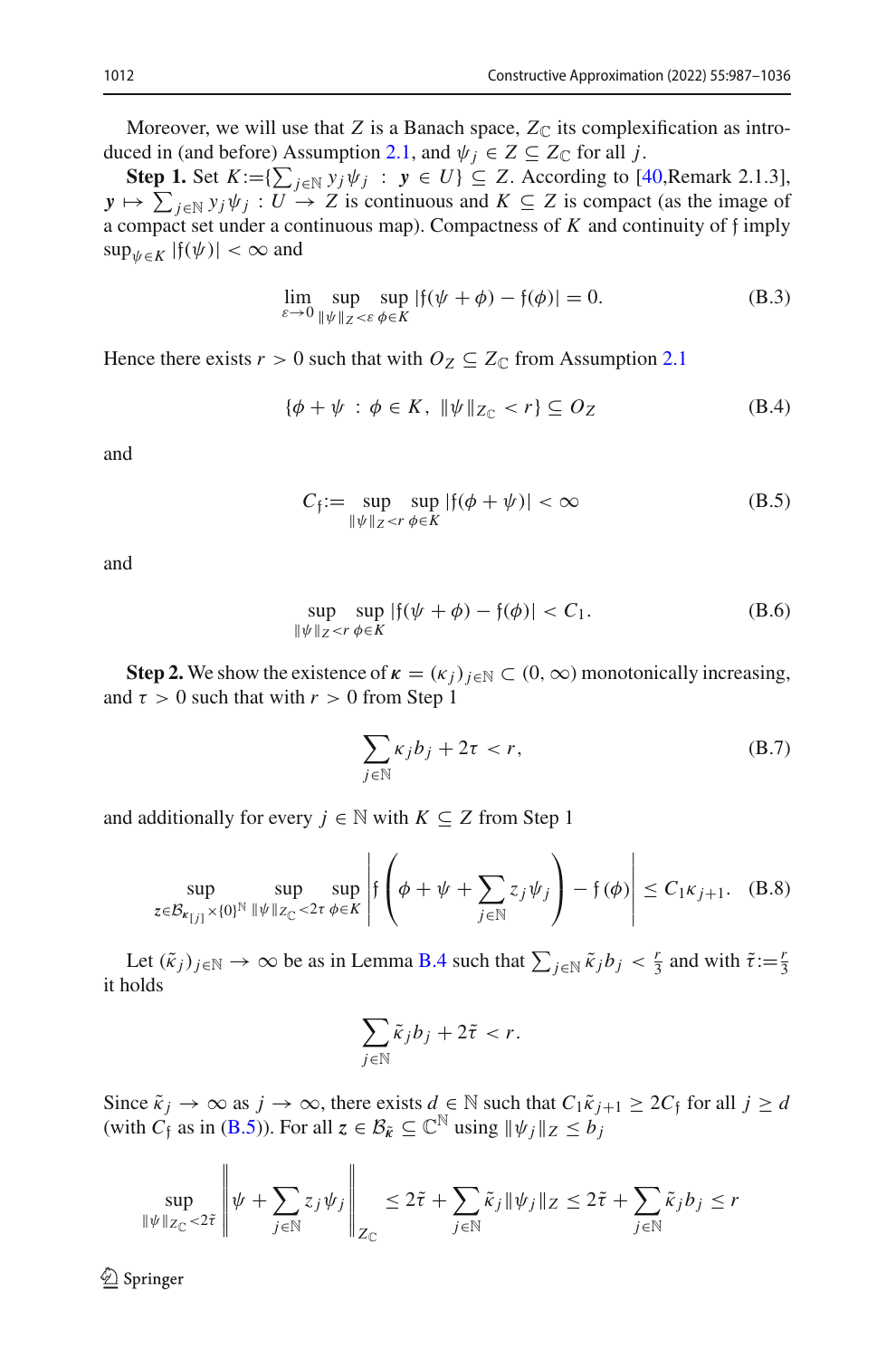and thus by (**B.5**) for  $\phi \in K$  and  $\|\psi\|_{Z_{\mathbb{C}}} < 2\tilde{\tau}$ 

<span id="page-26-0"></span>
$$
\left| \mathfrak{f}\left(\phi + \psi + \sum_{j \in \mathbb{N}} z_j \psi_j \right) - \mathfrak{f}(\phi) \right| \le 2C_{\mathfrak{f}} \le C_1 \tilde{\kappa}_{j+1}
$$
 (B.9)

for all  $j \ge d$ . Hence [\(B.8\)](#page-25-0) holds for  $\tilde{\kappa}$  for all  $j \ge d$ .

To finish the construction of  $\kappa$ , first define  $\kappa_j := \tilde{\kappa}_j$  for all  $j \geq d$ . For  $k \in \{1, \ldots, d-1\}$ 1}, inductively (starting with  $k = d - 1$  and going backward) let  $\tilde{\tau}_k > 0$  and  $\kappa_k \in$  $(0, \kappa_{k+1})$  be so small that

<span id="page-26-1"></span>
$$
\sup_{\substack{|z_j| \le \kappa_k \ \|\psi\|_Z < 2\tilde{\tau}_k \ \phi \in K}} \sup_{\phi \in K} \left| \mathfrak{f}\left(\phi + \psi + \sum_{j=1}^k z_j \psi_j\right) - \mathfrak{f}(\phi) \right| \le C_1 \kappa_{k+1} \qquad (B.10)
$$

which is possible due to [\(B.3\)](#page-5-0) and because  $C_1 \kappa_{k+1} > 0$ . Letting  $\tau := \min{\{\tilde{\tau}, \tilde{\tau}_1, \ldots, \tilde{\tau}_d\}}$ , it now follows by [\(B.9\)](#page-26-0) and [\(B.10\)](#page-26-1) that [\(B.8\)](#page-25-0) holds for all  $j \in \mathbb{N}$ .

**Step 3.** We verify Assumption [4.1](#page-10-2) (a), (b) and (c). Fix  $J \in \mathbb{N}$ ,  $k \in \mathbb{N}$  and  $0 \neq \nu \in \mathbb{N}_0^k$ . By definition of  $\delta \in \mathbb{R}^k$  in [\(B.2\)](#page-3-2) and with  $b_i \geq ||\psi_i||_Z$ 

$$
\sup_{z \in \mathcal{B}_{\delta} \times \{0\}^{\mathbb{N}}} \sup_{y \in U} \left\| \sum_{j \in \mathbb{N}} (y_j + z_j) \psi_j \right\|_Z \le \sum_{j \in \mathbb{N}} b_j (1 + \kappa_j) + \tau \frac{b_k}{b_k} + \sum_{j=J}^{k-1} \frac{\tau v_j b_j}{(\sum_{i=J}^{k-1} v_i) b_j} \le \sum_{j \in \mathbb{N}} b_j + \sum_{j \in \mathbb{N}} \kappa_j b_j + 2\tau < \infty
$$

and, similarly, by  $(B.7)$ 

<span id="page-26-2"></span>
$$
\sup_{z \in \mathcal{B}_{\delta} \times \{0\}^{\mathbb{N}}} \sup_{y \in U} \left\| \sum_{j \in \mathbb{N}} (y_j + z_j) \psi_j - \sum_{j \in \mathbb{N}} y_j \psi_j \right\|_Z \le \sum_{j \in \mathbb{N}} \kappa_j b_j + 2\tau < r. \tag{B.11}
$$

Thus by [\(B.4\)](#page-5-2),  $f(y + z) = \frac{f(\sum_{j \in \mathbb{N}} (y_j + z_j) \psi_j)}{y}$  is well-defined for all  $y \in U$ ,  $z \in B_0 \times \{0\}^{\mathbb{N}}$ , since then  $\sum_{j \in \mathbb{N}} (y_j + z_j) \psi_j \in O_Z$ , where  $O_Z \subseteq Z_{\mathbb{C}}$  is the domain of definition of f. Summability of  $(\|\psi_j\|_Z)_{j\in\mathbb{N}}$  implies continuity of  $f : \mathcal{B}_{\delta}(U_1) \times U \rightarrow$ *Oz* w.r.t. the product topology on  $B_\delta(U_1) \times U \subseteq \mathbb{C}^{\mathbb{N}}$  (see, e.g., [\[40](#page-49-3),Remark 2.1.3]). Continuity of  $f: O_Z \to \mathbb{C}$  thus implies  $f \in C^0(\mathcal{B}_\delta \times \{0\}^{\mathbb{N}}, \mathbb{C})$ , i.e., Assumption [4.1](#page-10-2) (a) holds.

Differentiability of f implies that  $f(z) = \int (\sum_{j \in \mathbb{N}} z_j \psi_j)$  is differentiable in each *z<sub>i</sub>* for  $z \in B_\delta(U_1) \times U$ , proving Assumption [4.1](#page-10-2) (b). Finally Assumption 4.1 (c) is a consequence of Assumption [2.1](#page-4-0) (d).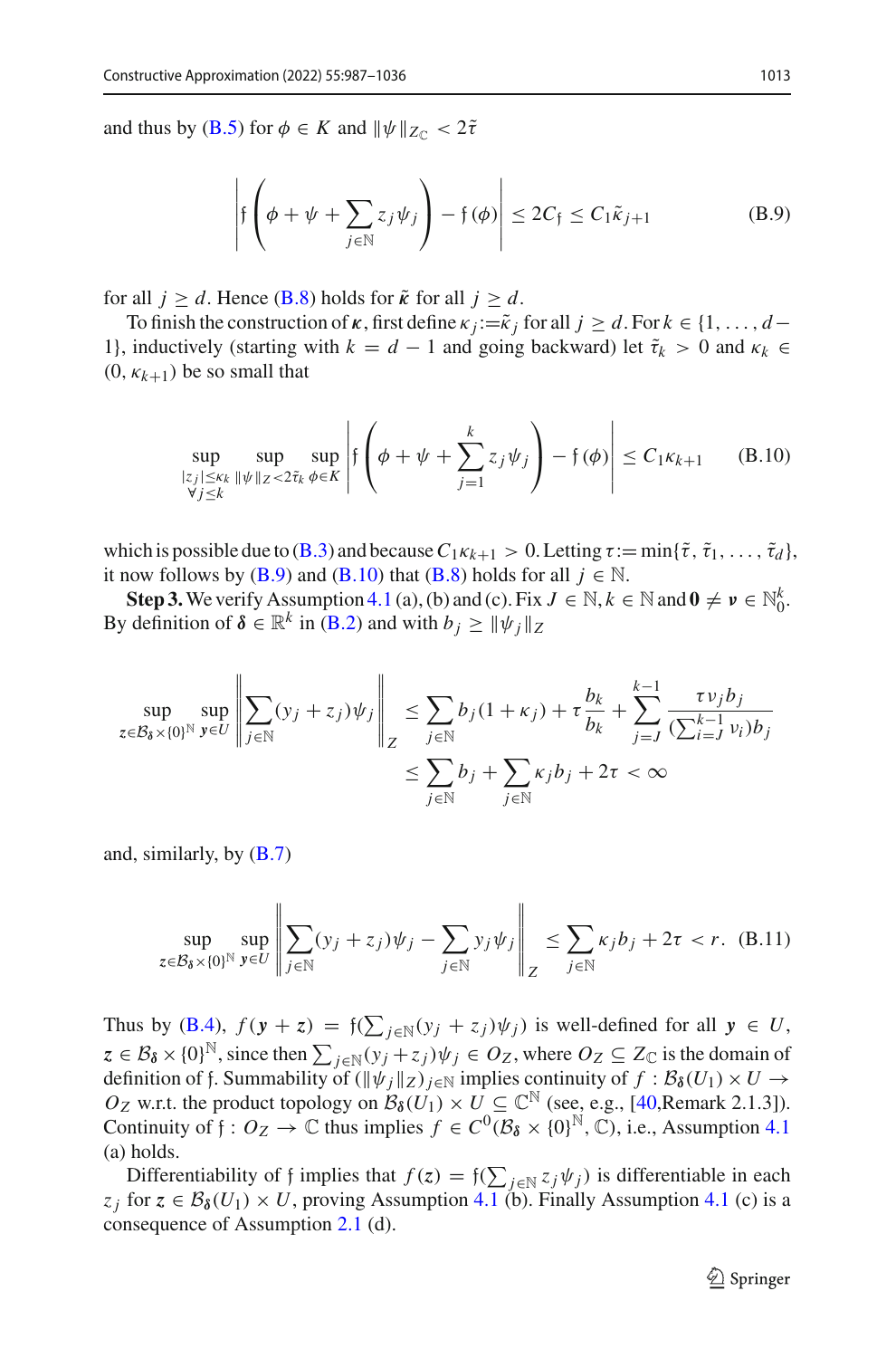**Step 4.** We show Assumption [4.1](#page-10-2) (d) and (e). Fix  $k \in \mathbb{N}$ ,  $\mathbf{0} \neq \mathbf{v} \in \mathbb{N}_0^k$  and  $J \in \mathbb{N}$ . Then for any  $z \in B_\delta \subseteq \mathbb{C}^k$ , by [\(B.2\)](#page-3-2) we can write  $z_i = z_{i,1} + z_{i,2}$  with

$$
|z_{i,1}| \leq \kappa_i, \qquad |z_{i,2}| \leq \begin{cases} 0 & i < J, i \neq k \\ \frac{\tau v_i}{(\sum_{r=J}^{k-1} v_r)b_i} & i \geq J, i \neq k \\ \frac{\tau}{b_k} & \text{if } i = k \end{cases} \qquad \forall i \leq k.
$$

Thus for any  $y \in U$ ,  $j \in \{1, ..., k-1\}$  and  $z \in \mathcal{B}_{\delta[j]} \times \{0\}^{\mathbb{N}}$ 

$$
\sum_{i \in \mathbb{N}} (y_i + z_i) \psi_i = \underbrace{\left(\sum_{i \in \mathbb{N}} y_i \psi_i\right)}_{=: \phi} + \underbrace{\left(\sum_{i=1}^j z_{i,2} \psi_i\right)}_{=: \psi} + \left(\sum_{i=1}^j z_{i,1} \psi_i\right).
$$

With  $K \subseteq Z$  from Step 1,  $\|\psi\|_{Z_{\mathbb{C}}} \le \sum_{i \in \mathbb{N}} \tau \frac{v_i b_i}{(\sum_{i=1}^{k-1} v_i) b_i} + \tau \frac{b_k}{b_k} \le 2\tau$  and  $\phi \in K$ . Thus  $(B.8)$  implies Assumption [4.1](#page-10-2) (e). Finally, Assumption 4.1 (d) is a consequence of  $(B.6)$  and  $(B.11)$ .

# **C Proofs of Sect. [5](#page-12-0)**

# **C.1 Theorem [5.2](#page-13-0)**

First we show two summability results, similar to [\[7,](#page-47-7)Lemma 7.1] and [\[7,](#page-47-7)Theorem 7.2]. In the following we write  $\mathbb{N} = \{1, 2, 3, \dots\}$  and  $\mathbb{N}_0 = \{0, 1, 2, \dots\}$ . For an index set  $I \subseteq \mathbb{N}, v = (v_j)_{j \in I} \in \mathbb{N}_0^I$  and  $\varrho = (\varrho_j)_{j \in I} \in [0, \infty)^I$  we use the notation

$$
\operatorname{supp} \mathbf{v} = \{j \in I : v_j \neq 0\}, \qquad |\mathbf{v}| := \sum_{j \in \operatorname{supp} \mathbf{v}} v_j, \qquad \mathbf{e}^{\mathbf{v}} := \prod_{j \in \operatorname{supp} \mathbf{v}} \mathbf{e}_j^{v_j},
$$

where empty sums equal 0 and empty products equal 1.

**Lemma C.1** *Let*  $\tau > 0$  *and let*  $\varrho \in (1, \infty)^{\mathbb{N}}$  *be such that*  $(\varrho_j^{-1}) \in \ell^p(\mathbb{N})$  *for some*  $p \in (0, 1]$  *and additionally*  $\sup_{j \in \mathbb{N}} \varrho_j^{-1} < 1$ *. Then with*  $\gamma(\varrho, \nu)$  *as in* [\(4.6\)](#page-12-2)*,* 

$$
\sum_{k\in\mathbb{N}}\sum_{\mathbf{\nu}\in\mathbb{N}_0^k}\gamma(\varrho,\mathbf{\nu})^p\prod_{j=1}^k(1+2\nu_j)^\tau<\infty.
$$

*Proof* The assumptions on  $\rho$  imply

$$
C_0 := \sum_{\{\mathbf{v} \in \mathbb{N}_0^{\mathbb{N}} : |\mathbf{v}| < \infty\}} \mathbf{e}^{-p\mathbf{v}} \prod_{j \in \mathbb{N}} (1 + 2v_j)^{\tau} < \infty
$$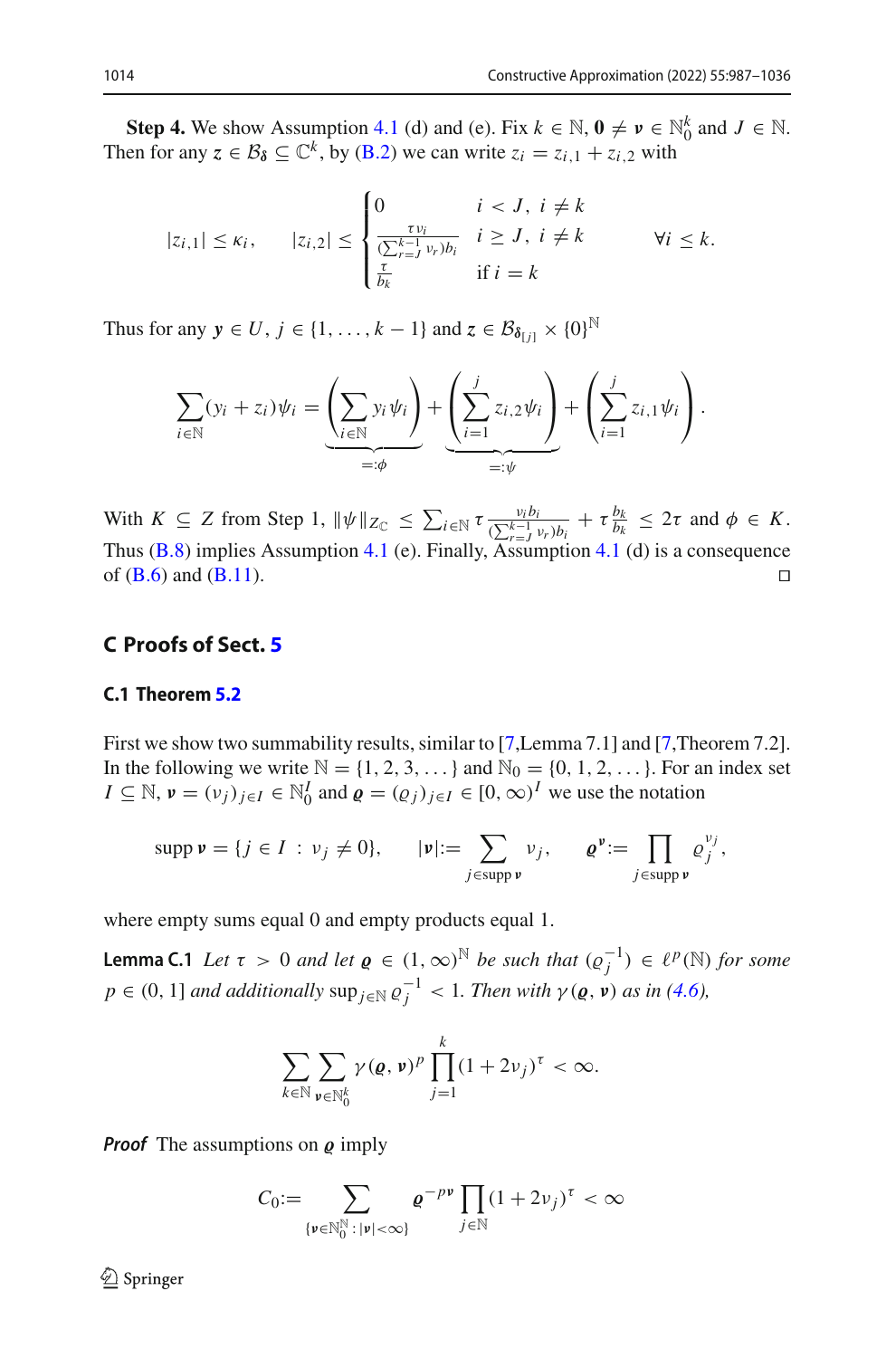see for example [\[42](#page-49-4),Lemma 3.10]. Let  $\mathbf{0} := (0)_{j \in \mathbb{N}} \in \mathbb{N}_{0}^{\mathbb{N}}$ . For any  $\mathbf{0} \neq \mathbf{v} \in \mathbb{N}_{0}^{\mathbb{N}}$  with  $|\mathbf{v}| < \infty$ , we have  $\mathbf{v} = (\mathbf{\eta}, \mathbf{0})$  with  $\mathbf{\eta} \in \mathbb{N}_0^{k-1} \times \mathbb{N}$  and  $k := \max_j v_j \neq 0$ . Thus with the convention  $\mathbb{N}_0^0 \times \mathbb{N}$ := $\mathbb{N}$ ,

$$
\{\nu \in \mathbb{N}_0^{\mathbb{N}} : |\nu| < \infty\} = \{\mathbf{0}\} \cup \bigcup_{k \in \mathbb{N}} \{(\nu, \mathbf{0}) : \nu \in \mathbb{N}_0^{k-1} \times \mathbb{N}\}.
$$

Hence

$$
1 + \sum_{k \in \mathbb{N}} \sum_{\nu \in \mathbb{N}_0^{k-1} \times \mathbb{N}} \mathbf{e}_{[k]}^{-p \nu} \prod_{j=1}^k (1 + 2\nu_j)^{\tau} = C_0.
$$

Using the convention  $\varrho_{[0]}^{-\nu_{[0]}} = 1$ , by definition

$$
\gamma(\varrho, \nu) = \begin{cases} \varrho_k^{-1} \varrho_{[k-1]}^{-\nu_{[k-1]}} & \text{if } \nu_k = 0 \\ \varrho_{[k]}^{-\nu} & \text{if } \nu_k > 0 \end{cases} \qquad \forall \nu \in \mathbb{N}_0^k.
$$

Partitioning  $\mathbb{N}_0^k = (\mathbb{N}_0^{k-1} \times \{0\}) \cup (\mathbb{N}_0^{k-1} \times \mathbb{N})$  we get

$$
\sum_{k \in \mathbb{N}} \sum_{\mathbf{\nu} \in \mathbb{N}_0^k} \gamma(\mathbf{\varrho}, \mathbf{\nu})^p \prod_{j=1}^k (1 + 2\nu_j)^{\tau}
$$
\n
$$
= \sum_{k \in \mathbb{N}} \varrho_k^{-p} \sum_{\mathbf{\nu} \in \mathbb{N}_0^{k-1} \times \{0\}} \mathbf{\varrho}_{[k-1]}^{-p \mathbf{\nu}_{[k-1]}} \prod_{j=1}^{k-1} (1 + 2\nu_j)^{\tau}
$$
\n
$$
+ \sum_{k \in \mathbb{N}} \sum_{\mathbf{\nu} \in \mathbb{N}_0^{k-1} \times \mathbb{N}} \mathbf{\varrho}_{[k]}^{-p \mathbf{\nu}} \prod_{j=1}^k (1 + 2\nu_j)^{\tau}
$$
\n
$$
\leq \sum_{k \in \mathbb{N}} \varrho_k^{-p} C_0 + C_0 < \infty,
$$

since  $\sum_{k \in \mathbb{N}} \varrho_k^{-p} < \infty$ . □

<span id="page-28-0"></span>**Lemma C.2** *Let*  $\tau > 0$  *and let*  $\varrho \in (1, \infty)^{\mathbb{N}}$  *be such that*  $(\varrho_j^{-1}) \in \ell^p(\mathbb{N})$  *for some*  $p \in (0, 1]$  *and additionally*  $\sum_{j \in \mathbb{N}} \varrho_j^{-1} < 1$ *. Then with*  $\gamma(\varrho, \nu)$  *as in* [\(4.6\)](#page-12-2)

$$
\sum_{k\in\mathbb{N}}\sum_{\mathbf{\nu}\in\mathbb{N}_0^k}\left(\frac{|\mathbf{\nu}|^{|\mathbf{\nu}|}}{\mathbf{\nu}^{\mathbf{\nu}}}\gamma(\varrho,\mathbf{\nu})\right)^p\prod_{j=1}^k(1+2\nu_j)^{\tau}<\infty.
$$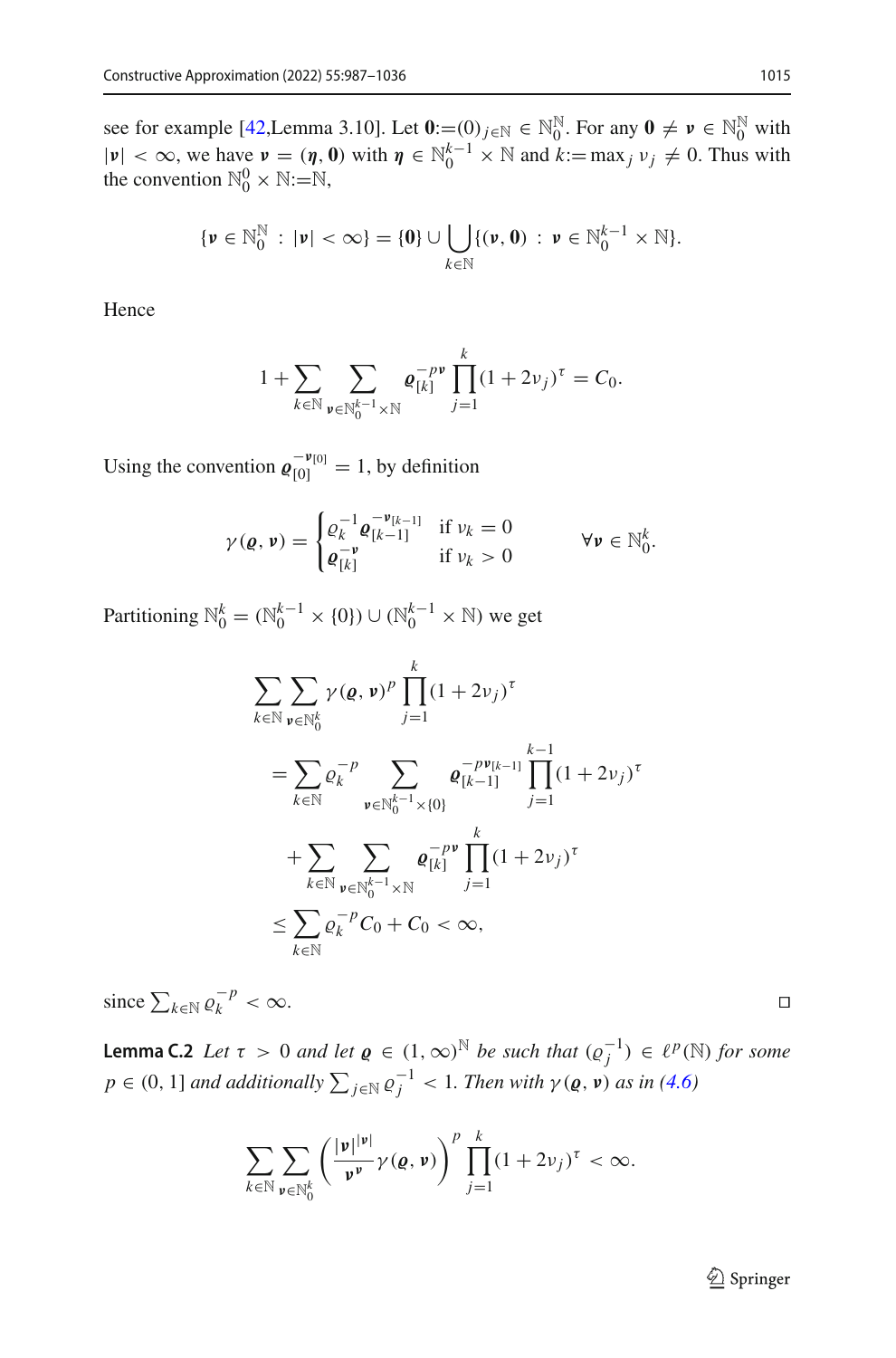*Proof* By [\[42](#page-49-4), Lemma 3.11], the assumptions on  $\varrho$  imply with  $w_{\nu} = \prod_j (1 + 2\nu_j)^T$ 

$$
1+\sum_{k\in\mathbb{N}}\sum_{\mathbf{v}\in\mathbb{N}_{0}^{k-1}\times\mathbb{N}}\left(\frac{|\mathbf{v}|^{|\mathbf{v}|}}{\mathbf{v}^{\mathbf{v}}}\varrho_{[k]}^{-\mathbf{v}}\right)^{p}w_{\mathbf{v}}=\sum_{\{\mathbf{v}\in\mathbb{N}_{0}^{\mathbb{N}}\colon|\mathbf{v}|<\infty\}}\left(\frac{|\mathbf{v}|^{|\mathbf{v}|}}{\mathbf{v}^{\mathbf{v}}}\varrho^{-\mathbf{v}}\right)^{p}w_{\mathbf{v}}=:C_{0}<\infty.
$$

Hence, similar as in the proof of Lemma [C.1](#page-18-0)

$$
\sum_{k \in \mathbb{N}} \sum_{\mathbf{v} \in \mathbb{N}_0^k} \left( \frac{|\mathbf{v}|^{|\mathbf{v}|}}{\mathbf{v}^{\mathbf{v}}} \gamma(\mathbf{Q}, \mathbf{v}) \right)^p w_{\mathbf{v}}
$$
\n
$$
= \sum_{k \in \mathbb{N}} \varrho_k^{-p} \sum_{\mathbf{v} \in \mathbb{N}_0^{k-1} \times \{0\}} \left( \frac{|\mathbf{v}|^{|\mathbf{v}|}}{\mathbf{v}^{\mathbf{v}}} \varrho_{[k-1]}^{-\mathbf{v}_{[k-1]}} \right)^p w_{\mathbf{v}} + \sum_{k \in \mathbb{N}} \sum_{\mathbf{v} \in \mathbb{N}_0^{k-1} \times \mathbb{N}} \left( \frac{|\mathbf{v}|^{|\mathbf{v}|}}{\mathbf{v}^{\mathbf{v}}} \varrho_{[k]}^{-\mathbf{v}} \right)^p w_{\mathbf{v}}
$$
\n
$$
\leq \sum_{k \in \mathbb{N}} \varrho_k^{-p} C_0 + C_0.
$$

In the following we denote by  $L_n: U_1 \to \mathbb{R}$  for  $n \in \mathbb{N}_0$  the *n*-th Legendre polynomial normalized in  $L^2(U_1, \mu)$ . Then  $(L_n)_{n \in \mathbb{N}_0}$  forms an orthonormal basis of this space. More generally, setting  $L_{\nu}(x) := \prod_{j=1}^{k} L_{\nu_j}(x_j)$  with  $\nu \in \mathbb{N}_0^k$  for  $x \in U_k$ , the family  $(L_{\nu})_{\nu \in \mathbb{N}_0^k}$  forms an orthonormal basis of  $L^2(U_k, \mu)$ , and any function *f* in this space allows the representation  $f(x) = \sum_{\nu \in \mathbb{N}_0^k} L_{\nu}(x) l_{\nu}$  with the coefficients  $l_{\nu} = \int_{U_k} L_{\nu}(x) f(x) d\mu(x) \in \mathbb{R}$ . We have [\[28](#page-48-26),§18.2(iii) and §18.3]

$$
||L_{\nu}||_{L^{\infty}(U_k)} \le \prod_{j=1}^{k} (1 + 2\nu_j)^{\frac{1}{2}}.
$$
 (C.1)

To prove Theorem [5.2](#page-13-0) we will bound the Legendre coefficients of  $\sqrt{\partial_k T_k} - 1$ . To this end we will use the next lemma, which we have also used in the analysis of the finite-dimensional case; see [\[41,](#page-49-1)Lemma 4.1]. For a proof in the one-dimensional case we refer to Chapter 12 in [\[10](#page-48-27)]; see the calculation in equations (12.4.24)–(12.4.26). The multidimensional case follows by applying the result in each variable separately, e.g., [\[5](#page-47-8)] or [\[40](#page-49-3),Corollary B.2.7].

**Lemma C.3** *Let*  $\zeta \in (0,\infty)^k$ *. Let*  $f : B_{\zeta}(U_1) \to B_{r_1}$  *be differentiable. Then* 

(i) for all 
$$
\mathbf{v} \in \mathbb{N}_0^k
$$
  
\n
$$
\left| \int_{U_d} f(\mathbf{y}) L_{\mathbf{v}}(\mathbf{y}) d\mu(\mathbf{y}) \right|
$$
\n
$$
\leq r_1 \prod_{j \in \text{supp } \mathbf{v}} \left( \frac{2(\zeta_j + 1)}{\zeta_j} (1 + 2\nu_j)^{3/2} \right) \prod_{j=1}^k (1 + \zeta_j)^{-\nu_j}, \qquad (C.2)
$$

 $\textcircled{2}$  Springer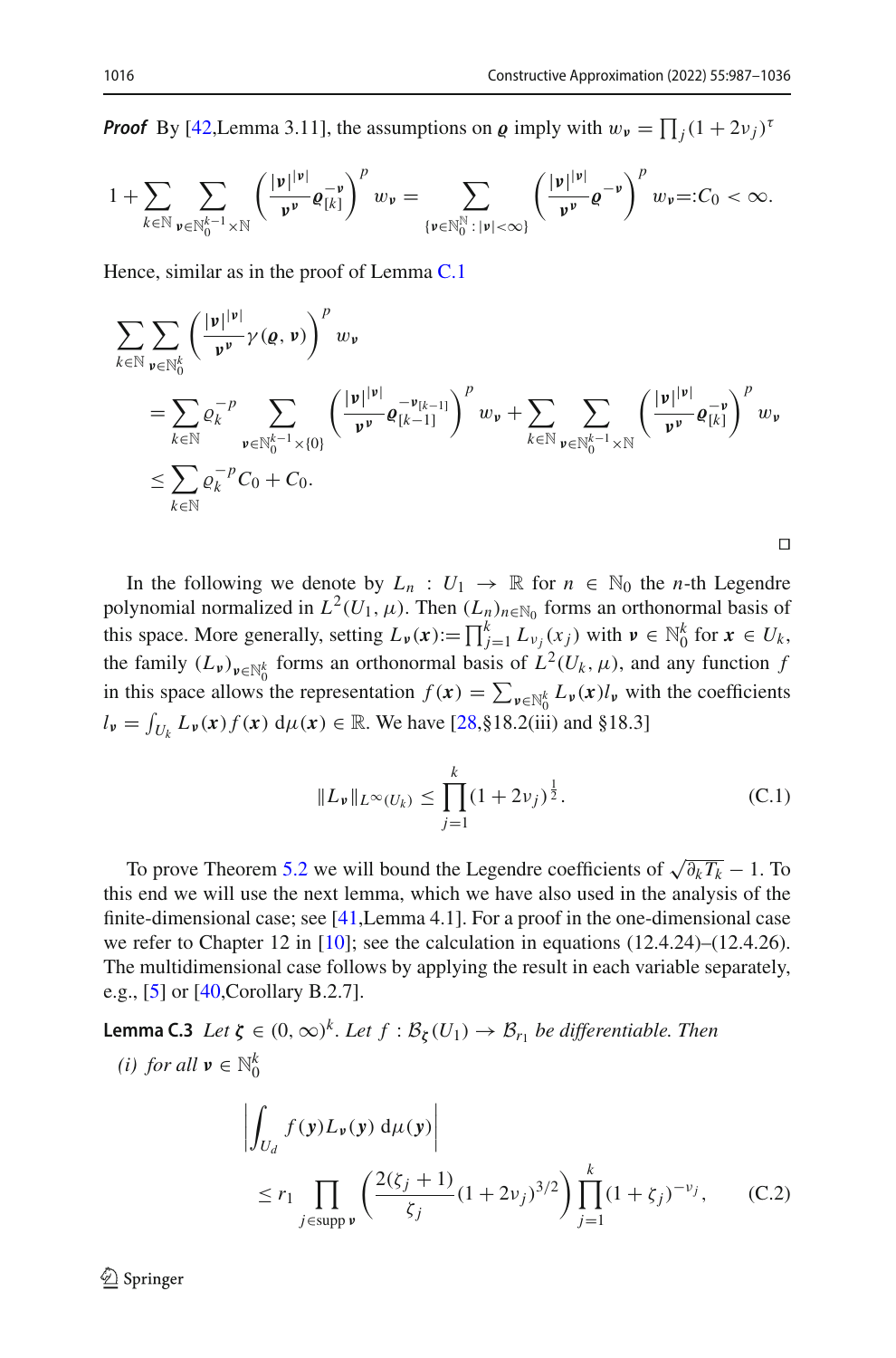*(ii) if*  $f : \mathcal{B}_{\zeta_{[k-1]}}(U_1) \times [-1, 1] \to \mathcal{B}_{r_2}$  *then for all*  $\mathbf{v} \in \mathbb{N}_0^{k-1} \times \{0\}$ 

$$
\left| \int_{U_d} f(y) L_{\nu}(y) d\mu(y) \right|
$$
  
\n
$$
\leq r_2 \prod_{j \in \text{supp }\nu} \left( \frac{2(\zeta_j + 1)}{\zeta_j} (1 + 2\nu_j)^{3/2} \right) \prod_{j=1}^k (1 + \zeta_j)^{-\nu_j}.
$$
 (C.3)

*Proof of Theorem [5.2](#page-13-0)* We first define some constants used throughout the proof. Afterward the proof proceeds in 5 steps.

Let  $M \leq |f_{\rho}(\psi)|, |f_{\pi}(\psi)| \leq L$  as stated in Assumption [2.2.](#page-5-1) Let  $C_1, C_2, C_3 > 0$ be the constants from Proposition [4.2](#page-10-0) depending on *M* and *L*. Let  $(\kappa_i)_{i\in\mathbb{N}}\subset(0,\infty)$ (monotonically increasing) and  $\tau > 0$  be as in Lemma [B.3](#page-23-0) (depending on  $(b_i)_{i \in \mathbb{N}}$ , *C*<sub>1</sub> and  $f_\rho$ ,  $f_\pi$ ). Then  $\kappa_{\min}:= \min_{j\in\mathbb{N}} \kappa_j > 0$ . Fix  $J \in \mathbb{N}$  so large and  $\alpha > 0$  so small that

$$
\sum_{j\geq J} \left(\frac{b_j}{C_2 \tau}\right)^p < 1 \quad \text{and} \quad 1 + \frac{\alpha}{b_j} < \begin{cases} 1 + C_2 \kappa_{\min} & j < J \\ \frac{C_2 \tau}{b_j} & j \geq J \end{cases} \quad \forall j \in \mathbb{N}. \tag{C.4}
$$

This is possible because  $\mathbf{b} \in \ell^p(\mathbb{N})$ , since  $b_j = \max{\{\|\psi_{j,\rho}\|_{Z_\rho}, \|\psi_{j,\pi}\|_{Z_\pi}\}}$ (cp. Assumption [2.2\)](#page-5-1). Then by Lemma [B.3,](#page-23-0)  $f_{\rho}(\mathbf{y}) = f_{\rho}(\sum_{j \in \mathbb{N}} y_j \psi_{\rho,j})$  and  $f_{\pi}(\mathbf{y}) =$  $\oint_{\pi}$  ( $\sum_{j\in\mathbb{N}}$  *y j*  $\psi_{\pi,j}$ ) satisfy Assumption [4.1](#page-10-2) with  $(\delta_j)_{j\in\mathbb{N}}$  as in [\(B.2\)](#page-3-2) (and with our above choice of  $J \in \mathbb{N}$ ).

**Step 1.** We provide bounds on the Legendre coefficient

$$
l_{k,\nu} := \int_{U_k} (\sqrt{R_k(x)} - 1) L_{\nu}(x) d\mu(x)
$$
 (C.5)

with  $R_k = \partial_k T_k$  and  $v \in \mathbb{N}_0^k$  for  $k \in \mathbb{N}$ .

Fix  $k \in \mathbb{N}$  and  $\mathbf{0} \neq \mathbf{v} \in \mathbb{N}_0^k$ , and let  $\delta_j = \delta_j(J, \mathbf{v})$  be as in [\(B.2\)](#page-3-2). According to Proposition [4.2](#page-10-0) (applied with  $j = k$ )

- (i)  $R_k \in C^1(\mathcal{B}_{\xi_{[k]}}(U_1), \mathcal{B}_{C_3}(1))$  and  $\Re(R_k(x)) \ge \frac{1}{C_3}$  for all  $x \in \mathcal{B}_{\xi_{[k]}}(U_1)$ ,
- (ii) if  $k \ge 2$ ,  $R_k : B_{\zeta_{[k-1]}}(U_1) \times U_1 \to B_{\frac{C_3}{\delta_k}}(1)$ ,

where  $\zeta_i = C_2 \delta_i$ ,  $j \in \{1, ..., k\}$ , and the constants  $C_2$  and  $C_3$  solely depend on M and *L* but not on *k* or *ν*. In particular for

$$
Q_k := \sqrt{R_k} - 1 = \sqrt{\partial_k T_k} - 1
$$
\n(C.6)

we get with  $C_4:=\sqrt{1+C_3}+1$ 

<span id="page-30-0"></span>
$$
Q_k: \mathcal{B}_{\zeta_{[k]}}(U_1) \to \mathcal{B}_{C_4},\tag{C.7}
$$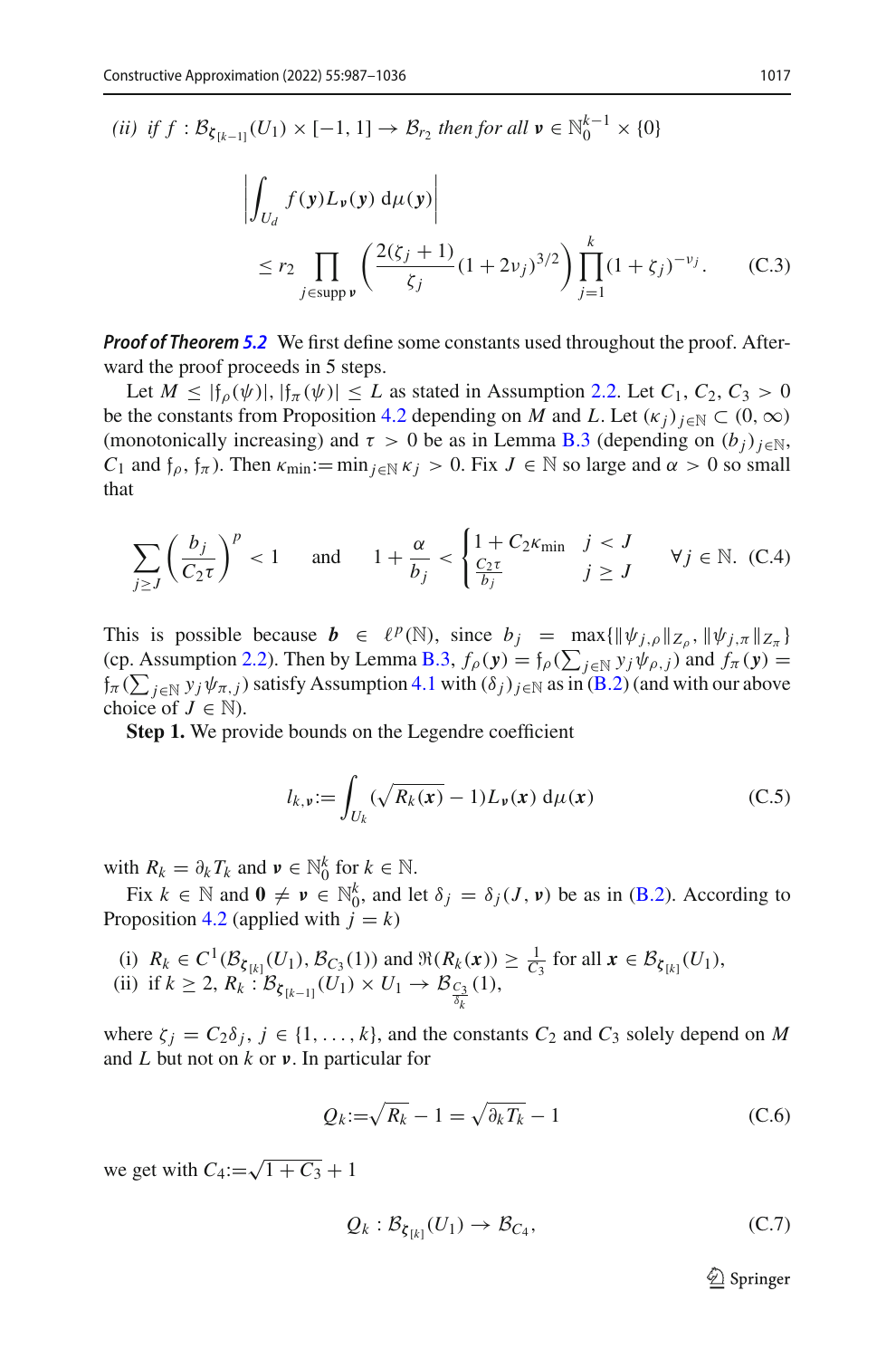which follows by (i) and  $|\sqrt{R_k(x)} - 1| \le |\sqrt{R_k(x)}| + 1 \le \sqrt{C_3 + 1} + 1$  for all  $\mathbf{x} \in \mathcal{B}_{\zeta_{[k]}}(U_1)$ . We claim that with  $r:=2C_3C_4 \geq C_3$  if  $k \geq 2$ 

<span id="page-31-0"></span>
$$
Q_k: \mathcal{B}_{\zeta_{[k-1]}}(U_1) \times U_1 \to \mathcal{B}_{\frac{r}{\delta_k}}.
$$
 (C.8)

To show it fix  $x \in \mathcal{B}_{\xi_{[k-1]}}(U_1) \times U_1$ . We distinguish between  $\frac{C_3}{\delta_k} \leq \frac{1}{2}$  and  $\frac{C_3}{\delta_k} > \frac{1}{2}$ . For any  $q \in \mathbb{C}$  with  $|q| \leq \frac{1}{2}$  we have with  $g(q) := \sqrt{1+q} - 1$  that  $g(0) = 0$  and  $|g'(q)| \leq \sqrt{\frac{1}{2}}$ . Thus  $|\sqrt{1+q}-1| \leq |q|$  for all  $|q| \leq \frac{1}{2}$ . Therefore if  $\frac{C_3}{\delta_k} \leq \frac{1}{2}$  then by (ii)  $|R_k(x) - 1| \leq \frac{C_3}{\delta_k} \leq \frac{1}{2}$  and thus

$$
|Q_k(x)| = |\sqrt{(R_k(x) - 1) + 1} - 1| \le |R_k(x) - 1| \le \frac{C_3}{\delta_k} \le \frac{r}{\delta_k}.
$$

For the second case  $\frac{C_3}{\delta_k} > \frac{1}{2}$ , by (ii) we have  $|\sqrt{R_k(x)} - 1| \leq 1 + |\sqrt{R_k(x)}| \leq$  $1 + \sqrt{C_3 + 1} = C_4$ . Since  $\frac{\bar{C_3}}{\delta_k} > \frac{1}{2}$  and thus  $\delta_k \leq 2C_3$ , we can bound  $C_4$  by  $C_4 = \frac{r}{\sqrt{C_3 + 1}} \leq \frac{r}{\sqrt{C_3}}$  which concludes the proof of  $(C, 8)$  $\frac{r}{2C_3} \leq \frac{r}{\delta_k}$ , which concludes the proof of [\(C.8\)](#page-31-0).

The fact that  $R_k$  has non-negative real part implies that its composition with the square root, i.e., the map  $\mathbf{x} \mapsto \sqrt{R_k(\mathbf{x})}$ , is well-defined and differentiable on  $\mathcal{B}_{\zeta[k]}(U_1)$ . With  $\kappa_{\min} = \min_{j \in \mathbb{N}} \kappa_j > 0$  set  $\zeta_{\min} := C_2 \kappa_{\min} > 0$  and observe that  $\zeta_j = C_2 \delta_j \geq \zeta_{\min}$ for all  $j \in \mathbb{N}$  (cp. (**B**.2)). Let

<span id="page-31-3"></span>
$$
w_{\nu} = \prod_{j=1}^{k} (1 + 2\nu_j)^{\theta},
$$
 (C.9)

with  $\theta = \frac{3}{2} + \log_3(\frac{2(1+\zeta_{\min})}{\zeta_{\min}})$ . Then

$$
\prod_{j \in \text{supp } \nu} \frac{2(\zeta_j + 1)}{\zeta_j} (1 + 2\nu_j)^{3/2} = \prod_{j \in \text{supp } \nu} 3^{\log_3(\frac{2(\zeta_j + 1)}{\zeta_j})} (1 + 2\nu_j)^{3/2}
$$

$$
\leq \prod_{j \in \text{supp } \nu} (1 + 2\nu_j)^{\theta} = w_{\nu}.
$$

With Lemma [C.3](#page-23-0) (i) and [\(C.7\)](#page-30-0) we obtain for the Legendre coefficients of  $Q_k$  in [\(C.5\)](#page-9-3)

<span id="page-31-1"></span>
$$
|l_{k,\nu}| \le w_{\nu} C_4 \prod_{j=1}^k (1+\zeta_j)^{-\nu_j} \quad \forall \nu \in \mathbb{N}_0^k.
$$
 (C.10)

Moreover with Lemma  $C.3$  (ii) and  $(C.8)$ 

<span id="page-31-2"></span>
$$
|l_{k,\nu}| \le w_{\nu} \frac{r}{\delta_k} \prod_{j=1}^k (1+\zeta_j)^{-\nu_j} \quad \forall \nu \in \mathbb{N}_0^{k-1} \times \{0\}.
$$
 (C.11)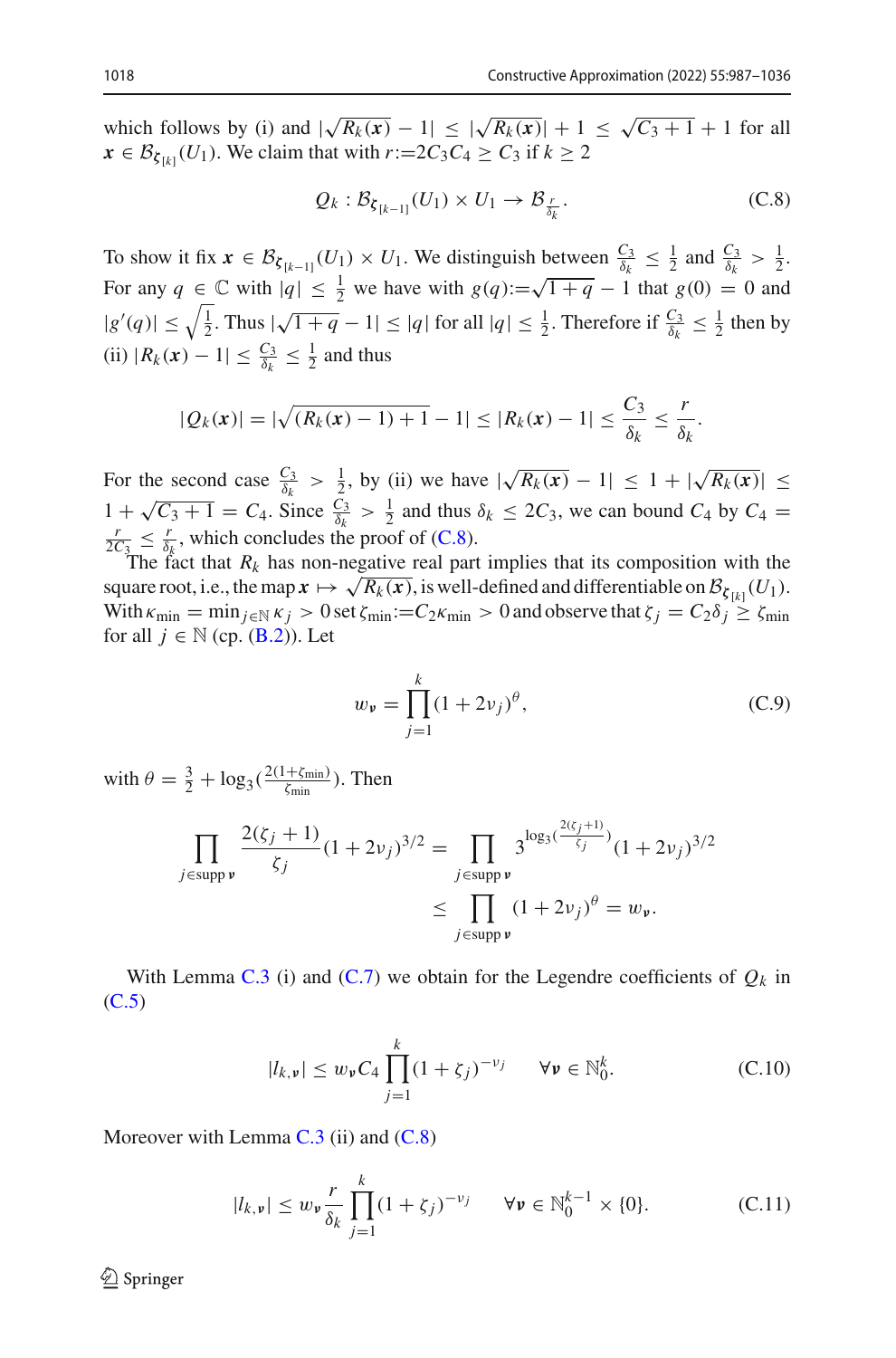**Step 2.** We provide a bound on  $|l_{k, \nu}|$  in terms of  $\gamma(\tilde{\varrho}, \nu)$  for some  $\tilde{\varrho}$ .

Fix again  $k \in \mathbb{N}$  and  $v \in \mathbb{N}_0^k$ . For  $j \in \mathbb{N}$  by definition of  $\zeta_j = C_2 \delta_j$  and  $\delta_j =$  $\delta_i(J, \nu)$  in [\(B.2\)](#page-3-2)

$$
\zeta_j = C_2 \delta_j = C_2 \begin{cases} \kappa_j + 0 & j \neq k, \ j < J \\ \kappa_j + \frac{\tau v_j}{(\sum_{i=J}^{k-1} v_i)b_j} & j \neq k, \ j \geq J \\ \kappa_k + \frac{\tau}{b_k} & j = k. \end{cases}
$$

Since  $C_2 \in (0, 1]$  (see Proposition [4.2\)](#page-10-0) and  $\kappa_{\min} \leq \kappa_j$ , it holds with  $|\mathbf{v}_{[J:k]}|$  =  $\sum_{j=J}^{k} v_j \geq \sum_{j=J}^{k-1} v_j$ 

$$
\zeta_j \geq \begin{cases} C_2 \kappa_{\min} & j < J \\ \frac{C_2 \tau v_j}{|\mathfrak{v}_{[J:k]}| b_j} & j \geq J \end{cases} \quad \forall j \in \{1, \dots, k\}
$$

and additionally

$$
\frac{r}{\delta_k} = \frac{r}{\kappa_k + \tau/b_k} \leq \frac{b_k r}{\tau}.
$$

Thus by [\(C.10\)](#page-31-1) and [\(C.11\)](#page-31-2) for  $k \in \mathbb{N}$  and  $v \in \mathbb{N}_0^k$ 

<span id="page-32-0"></span>
$$
|l_{k,\nu}| \leq C_4 w_{\nu} \prod_{j=1}^{J-1} (1 + C_2 \kappa_{\min})^{-\nu_j} \prod_{i=J}^{k} \frac{|\nu_{[J:k]}|^{\nu_i}}{\nu_i^{\nu_i}} \prod_{i=J}^{k} \left(\frac{b_i}{C_2 \tau}\right)^{\nu_i} \cdot \begin{cases} 1 & k \in \text{supp } \nu \\ \frac{b_k r}{\tau} & k \notin \text{supp } \nu \end{cases}
$$
(C.12)

with empty products equal to 1 by convention.

Defining

<span id="page-32-1"></span>
$$
\tilde{\varrho}_j := \begin{cases} 1 + C_2 \kappa_{\min} & j < J \\ \frac{C_2 \tau}{b_j} & j \ge J \end{cases} \quad \forall j \in \mathbb{N} \tag{C.13}
$$

bound [\(C.12\)](#page-32-0) becomes with  $\gamma(\tilde{\varrho}, \nu) = \tilde{\varrho}_k^{-\max\{1, v_k\}} \prod_{j=1}^{k-1} \tilde{\varrho}_j^{-v_j}$ 

<span id="page-32-2"></span>
$$
|l_{k,\nu}| \leq C_4 w_{\nu} \prod_{i=J}^k \frac{|\nu_{[J:k]}|^{v_i}}{\nu_i^{v_i}} \prod_{j \in \text{supp }\nu} \tilde{\varrho}_j^{-v_j} \cdot \begin{cases} 1 & k \in \text{supp }\nu \\ \frac{b_k r}{\tau} & k \notin \text{supp }\nu \end{cases}
$$
  
=  $C_4 w_{\nu} \prod_{i=J}^k \frac{|\nu_{[J:k]}|^{v_i}}{\nu_i^{v_i}} \gamma(\tilde{\varrho}, \nu) \cdot \begin{cases} 1 & k \in \text{supp }\nu \\ \tilde{\varrho}_k \frac{b_k r}{\tau} & k \notin \text{supp }\nu \end{cases}$   

$$
\leq C_5 w_{\nu} \gamma(\tilde{\varrho}, \nu) \prod_{i=J}^k \frac{|\nu_{[J:k]}|^{v_j}}{\nu_i^{v_i}} \qquad (C.14)
$$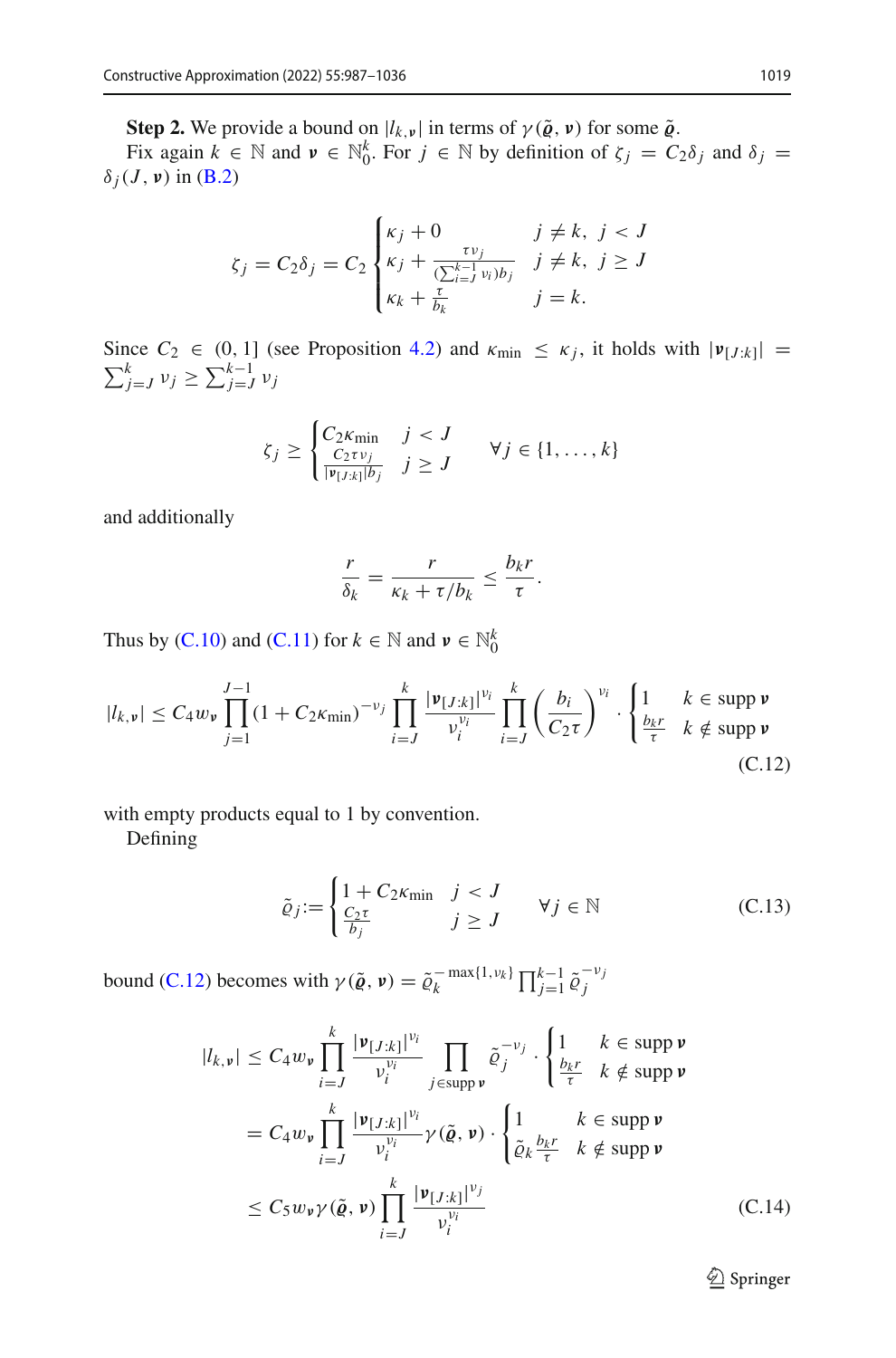where

$$
C_5:=C_4\sup_{k\in\mathbb{N}}\tilde{\varrho}_k\frac{b_kr}{\tau}<\infty
$$

is finite by definition of  $\tilde{\varrho}_i$  in [\(C.13\)](#page-32-1).

With  $\alpha$  in [\(C.4\)](#page-8-3) introduce

<span id="page-33-1"></span>
$$
\varrho_j := 1 + \frac{\alpha}{b_j} < \tilde{\varrho}_j \qquad \forall j \in \mathbb{N}.\tag{C.15}
$$

Then

<span id="page-33-0"></span>
$$
\gamma(\tilde{\varrho}, \nu) \le \gamma(\varrho, \nu). \tag{C.16}
$$

**Step 3.** We show a summability result for the Legendre coefficients. For notational convenience we introduce the shortcuts

$$
\nu_E := \nu_{[J-1]}, \quad \nu_F := \nu_{[J:k]}, \quad \tilde{\varrho}_E := \tilde{\varrho}_{[J-1]}, \quad \tilde{\varrho}_F := \tilde{\varrho}_{[J:k]}.
$$

Hence  $\tilde{\varrho}_E^{-v_E} = \prod_{j=1}^{J-1} \varrho_j^{-v_j}$ ,  $v_F^{v_F} = \prod_{j \ge J} v_j^{v_j}$ ,  $\gamma(\varrho_F, v_F) = \varrho_k^{-\max\{1, v_k\}} \prod_{j=J}^{k-1} \varrho_j^{-v_j}$ <br>in case  $k \ge J$  etc. For  $k \ge J$  and  $v \in \mathbb{N}_0^k$ 

$$
\gamma(\tilde{\varrho}, \nu) = \tilde{\varrho}_{[k]}^{-\nu} \cdot \begin{cases} \tilde{\varrho}_k^{-1} & k \notin \text{supp } \nu \\ 1 & k \in \text{supp } \nu \end{cases} = \tilde{\varrho}_E^{-\nu_E} \tilde{\varrho}_F^{-\nu_F}
$$

$$
\cdot \begin{cases} \tilde{\varrho}_k^{-1} & k \notin \text{supp } \nu \\ 1 & k \in \text{supp } \nu \end{cases} = \tilde{\varrho}_E^{-\nu_E} \gamma(\tilde{\varrho}_F, \nu_F).
$$

By [\(C.16\)](#page-33-0) and because  $p < 1$  it holds  $\gamma(\varrho, \nu)^{p-1} \leq \gamma(\tilde{\varrho}, \nu)^{p-1}$ . Thus by [\(C.14\)](#page-32-2) and [\(C.15\)](#page-33-1)

<span id="page-33-2"></span>
$$
\sum_{k \in \mathbb{N}} \sum_{\mathbf{\nu} \in \mathbb{N}_0^k} w_{\mathbf{\nu}} |l_{k,\mathbf{\nu}}| \gamma(\varrho, \mathbf{\nu})^{p-1}
$$
\n
$$
\leq C_5 \sum_{k \in \mathbb{N}} \sum_{\mathbf{\nu} \in \mathbb{N}_0^k} w_{\mathbf{\nu}}^2 \gamma(\tilde{\varrho}_{[k]}, \mathbf{\nu}) \frac{|\mathbf{\nu}_F|^{|\mathbf{\nu}_F|}}{\mathbf{\nu}_F^{|\mathbf{\nu}_F|}} \gamma(\varrho, \mathbf{\nu})^{p-1}
$$
\n
$$
\leq C_5 \sum_{k=1}^{J-1} \sum_{\mathbf{\nu} \in \mathbb{N}_0^k} w_{\mathbf{\nu}}^2 \gamma(\tilde{\varrho}_{[k]}, \mathbf{\nu})^p
$$
\n
$$
+ C_5 \sum_{k \geq J} \sum_{\mathbf{\nu} \in \mathbb{N}_0^k} w_{\mathbf{\nu}}^2 \gamma(\tilde{\varrho}_{[k]}, \mathbf{\nu})^p \frac{|\mathbf{\nu}_F|^{|\mathbf{\nu}_F|}}{\mathbf{\nu}_F^{|\mathbf{\nu}_F|}}
$$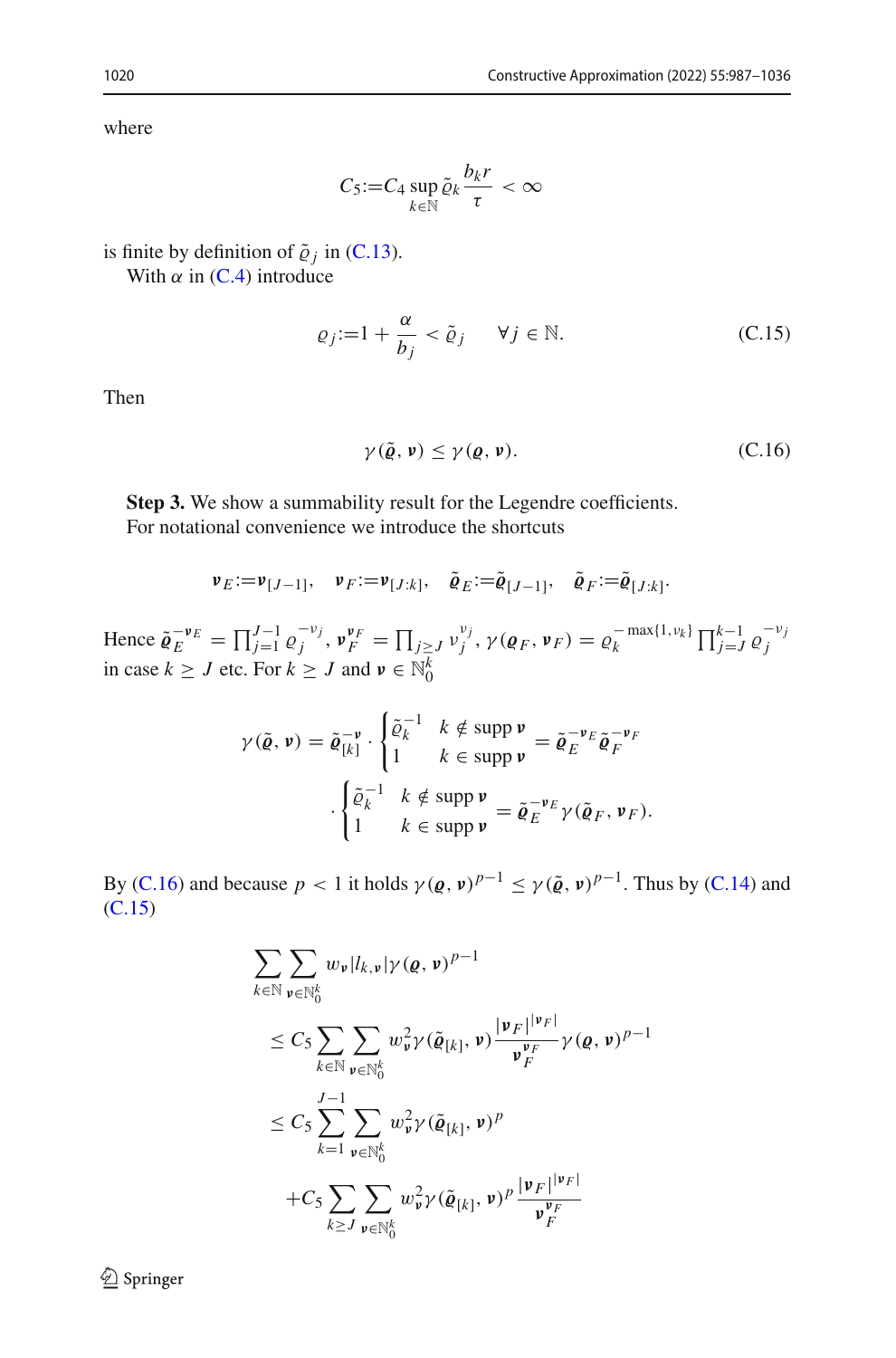$$
\leq C_5 \sum_{k=1}^{J-1} \sum_{\mathbf{v} \in \mathbb{N}_0^k} w_{\mathbf{v}}^2 \gamma (\tilde{\varrho}_{[k]}, \mathbf{v})^p
$$
  
+
$$
C_5 \sum_{k \geq J} \sum_{\mathbf{v} \in \mathbb{N}_0^k} w_{\mathbf{v}}^2 \tilde{\varrho}_E^{-p \mathbf{v}_E} \gamma (\tilde{\varrho}_F, \mathbf{v}_F)^p \frac{|\mathbf{v}_F|^{|\mathbf{v}_F|}}{\mathbf{v}_F^{|\mathbf{v}_F|}}.
$$
 (C.17)

By Lemma [C.1](#page-18-0) (here we use that  $\sup_{j\in\{1,\ldots,J-1\}} \tilde{\varrho}_j^{-1} < 1$ , see [\(C.4\)](#page-8-3) and [\(C.13\)](#page-32-1)), the first sum is bounded. For the second sum in  $(C.17)$ 

<span id="page-34-0"></span>
$$
\sum_{k \ge J} \sum_{\mathbf{v} \in \mathbb{N}_0^k} w_{\mathbf{v}} \tilde{\varrho}_E^{-p \mathbf{v}_E} \gamma (\tilde{\varrho}_F, \mathbf{v}_F)^p \frac{|\mathbf{v}_F|^{|\mathbf{v}_F|}}{\mathbf{v}_F^{|\mathbf{v}_F|}}
$$
\n
$$
= \sum_{k \ge J} \left( \sum_{\mathbf{v} \in \mathbb{N}_0^{J-1}} w_{\mathbf{v}} \tilde{\varrho}_E^{-p \mathbf{v}} \right) \left( \sum_{\mu \in \mathbb{N}_0^{k-J+1}} \frac{|\mu|^{|\mu|}}{\mu^{\mu}} \gamma (\tilde{\varrho}_{[J:k]}, \mu)^p \right). \quad (C.18)
$$

E.g., by [\[42](#page-49-4),Lemma 3.10] (again due to  $\sup_{j \in \{1, ..., J-1\}} \tilde{\varrho}_j^{-1} < 1$ )

$$
\sum_{\mathbf{v}\in\mathbb{N}_0^{J-1}}w_{\mathbf{v}}\tilde{\varrho}_E^{-p\mathbf{v}}=:C_0<\infty,
$$

and thus  $(C.18)$  is bounded by

$$
C_0 \sum_{k \ge J} \sum_{\mu \in \mathbb{N}_0^{k-J+1}} \frac{|\mu|^{|\mu|}}{\mu^{\mu}} \gamma(\tilde{\varrho}_{[J:k]}, \mu)^p = C_0 \sum_{k \in \mathbb{N}} \sum_{\mu \in \mathbb{N}_0^k} \frac{|\mu|^{|\mu|}}{\mu^{\mu}} \gamma(\tilde{\varrho}_{[J:J+k]}, \mu)^p < \infty
$$
\n(C.19)

by Lemma [C.2](#page-28-0) and because  $\sum_{j\geq J} (\tilde{\varrho}_j^p)^{-1} < 1$  by [\(C.4\)](#page-8-3) and [\(C.13\)](#page-32-1). In all

<span id="page-34-1"></span>
$$
\sum_{k \in \mathbb{N}} \sum_{\mathbf{\nu} \in \mathbb{N}_0^k} w_{\mathbf{\nu}} |l_{k,\mathbf{\nu}}| \gamma(\mathbf{\varrho}, \mathbf{\nu})^{p-1} =: C_6 < \infty. \tag{C.20}
$$

**Step 4.** As before, by Lemma [C.1](#page-18-0) and because  $\sup_{j \in \mathbb{N}} \varrho_j^{-1} < 1$  and  $(\varrho_j^{-1})_{j \in \mathbb{N}} \in \mathbb{N}$  $\ell^p(\mathbb{N})$  (cp. (**C.15**)),

$$
\sum_{k\in\mathbb{N}}\sum_{\mathbf{v}\in\mathbb{N}_0^k}\gamma(\mathbf{e},\mathbf{v})^p =:C_7<\infty.
$$

For  $k \in \mathbb{N}$  and  $\varepsilon > 0$  set

$$
\Lambda_{\varepsilon,k} = \{ \mathbf{v} \in \mathbb{N}_0^k \, : \, \gamma(\mathbf{\varrho},\mathbf{v}) \geq \varepsilon \} \quad \text{and} \quad N_{\varepsilon} := \sum_{k \in \mathbb{N}} |\Lambda_{\varepsilon,k}|.
$$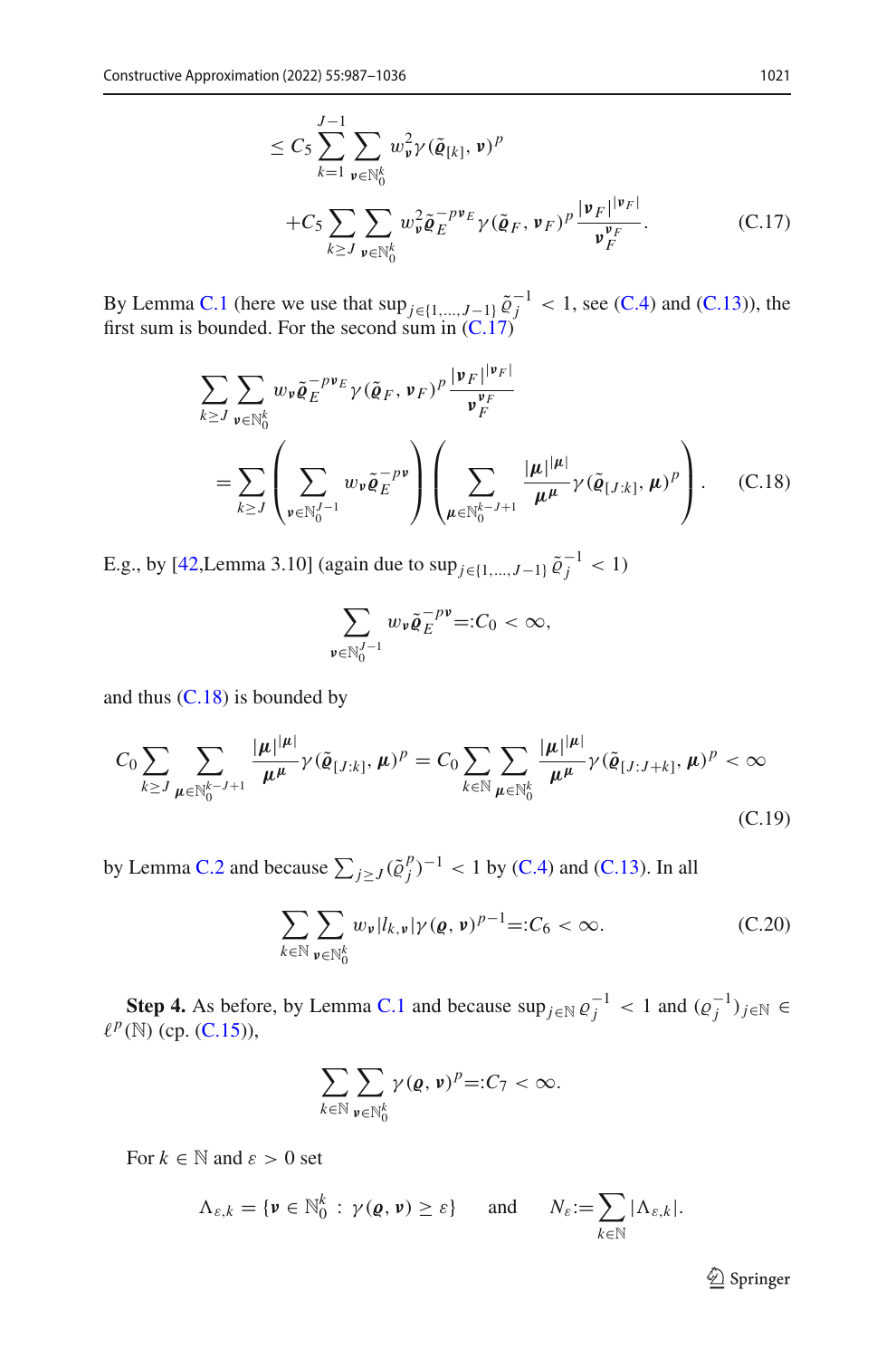Then

$$
N_{\varepsilon} = \sum_{\{(k,\mathbf{v}): \gamma(\mathbf{g},\mathbf{v}) \geq \varepsilon\}} \gamma(\mathbf{g},\mathbf{v})^p \gamma(\mathbf{g},\mathbf{v})^{-p} \leq \varepsilon^{-p} \sum_{k \in \mathbb{N}} \sum_{\mathbf{v} \in \mathbb{N}_0^k} \gamma(\mathbf{g},\mathbf{v})^p = C_7 \varepsilon^{-p}
$$

and thus

<span id="page-35-0"></span>
$$
\varepsilon \le \left(\frac{N_{\varepsilon}}{C_7}\right)^{-\frac{1}{p}} \qquad \forall \varepsilon > 0. \tag{C.21}
$$

On the other hand, assuming  $\varepsilon > 0$  to be so small that  $N_{\varepsilon} > 0$ , by [\(C.20\)](#page-34-1)

<span id="page-35-1"></span>
$$
\sum_{k \in \mathbb{N}} \sum_{\mathbf{v} \in \mathbb{N}_{0}^{k} \setminus \Lambda_{\varepsilon,k}} w_{\mathbf{v}} |l_{k,\mathbf{v}}| = \sum_{\{(k,\mathbf{v}): \mathbf{v} \in \mathbb{N}_{0}^{k}, \gamma(\mathbf{g},\mathbf{v}) < \varepsilon\}} w_{\mathbf{v}} |l_{k,\mathbf{v}}|
$$
\n
$$
= \sum_{\{(k,\mathbf{v}): \mathbf{v} \in \mathbb{N}_{0}^{k}, \gamma(\mathbf{g},\mathbf{v}) < \varepsilon\}} w_{\mathbf{v}} |l_{k,\mathbf{v}} |\gamma(\mathbf{g},\mathbf{v})^{p-1} \gamma(\mathbf{g},\mathbf{v})^{1-p}
$$
\n
$$
\leq C_{6} \varepsilon^{1-p} \leq (C_{6} C_{7}^{\frac{1}{p}-1}) N_{\varepsilon}^{-\frac{1}{p}+1}.
$$
\n(C.22)

**Step 5.** We finish the proof and verify  $(5.3)$ .

For  $k \in \mathbb{N}$  and  $\varepsilon > 0$  define  $p_{\varepsilon,k} := \sum_{\mathbf{\nu} \in \Lambda_{\varepsilon,k}} l_{k,\mathbf{\nu}} L_{\mathbf{\nu}} \in \mathbb{P}_{\Lambda_{\varepsilon,k}}$ . We have  $\sqrt{\partial_k T_k} - 1 =$  $Q_k = \sum_{\mathbf{v} \in \mathbb{N}_0^k} l_{k,\mathbf{v}} L_{\mathbf{v}}$ . Since  $||L_{\mathbf{v}}||_{L^{\infty}(U_k)} \leq w_{\mathbf{v}}$  by [\(C.1\)](#page-7-3) and [\(C.9\)](#page-31-3), by [\(C.20\)](#page-34-1) and because  $\gamma(\boldsymbol{\varrho}, \boldsymbol{\nu})^{p-1} \geq 1$ 

<span id="page-35-4"></span>
$$
\sup_{k \in \mathbb{N}} \|Q_k\|_{L^{\infty}(U_k)} \leq \sup_{k \in \mathbb{N}} \sum_{\nu \in \mathbb{N}_0^k} w_{\nu} |l_{k,\nu}| \leq \sum_{k \in \mathbb{N}} \sum_{\nu \in \mathbb{N}_0^k} w_{\nu} |l_{k,\nu}| \leq C_6 < \infty. \tag{C.23}
$$

Similarly

<span id="page-35-2"></span>
$$
||Q_k - p_{\varepsilon,k}||_{L^{\infty}(U_k)} \leq \sum_{\mathbf{v} \in \mathbb{N}_0^k \backslash \Lambda_{\varepsilon,k}} w_{\mathbf{v}} |l_{k,\mathbf{v}}|.
$$
 (C.24)

In [\[41](#page-49-1),Lemma C.4] we showed that there exists  $K \in (0, 1]$  and  $C_K > 0$  (both independent of *k*) such that

<span id="page-35-3"></span>
$$
\|Q_k - p_{\varepsilon,k}\|_{L^\infty(U_k)} < \frac{K}{1 + \|Q_k\|_{L^\infty(U_k)}}\tag{C.25}
$$

implies

<span id="page-35-5"></span>
$$
||T_k - \tilde{T}_{\varepsilon,k}||_{L^{\infty}(U_k)} \leq C_K (1 + ||Q_k||_{L^{\infty}(U_k)})^3 ||Q_k - p_{\varepsilon,k}||_{L^{\infty}(U_k)}
$$
 (C.26)

and

<span id="page-35-6"></span>
$$
\|\partial_k T_k - \partial_k \tilde{T}_{\varepsilon,k}\|_{L^\infty(U_k)} \le C_K (1 + \|Q_k\|_{L^\infty(U_k)})^3 \|Q_k - p_{\varepsilon,k}\|_{L^\infty(U_k)}. \tag{C.27}
$$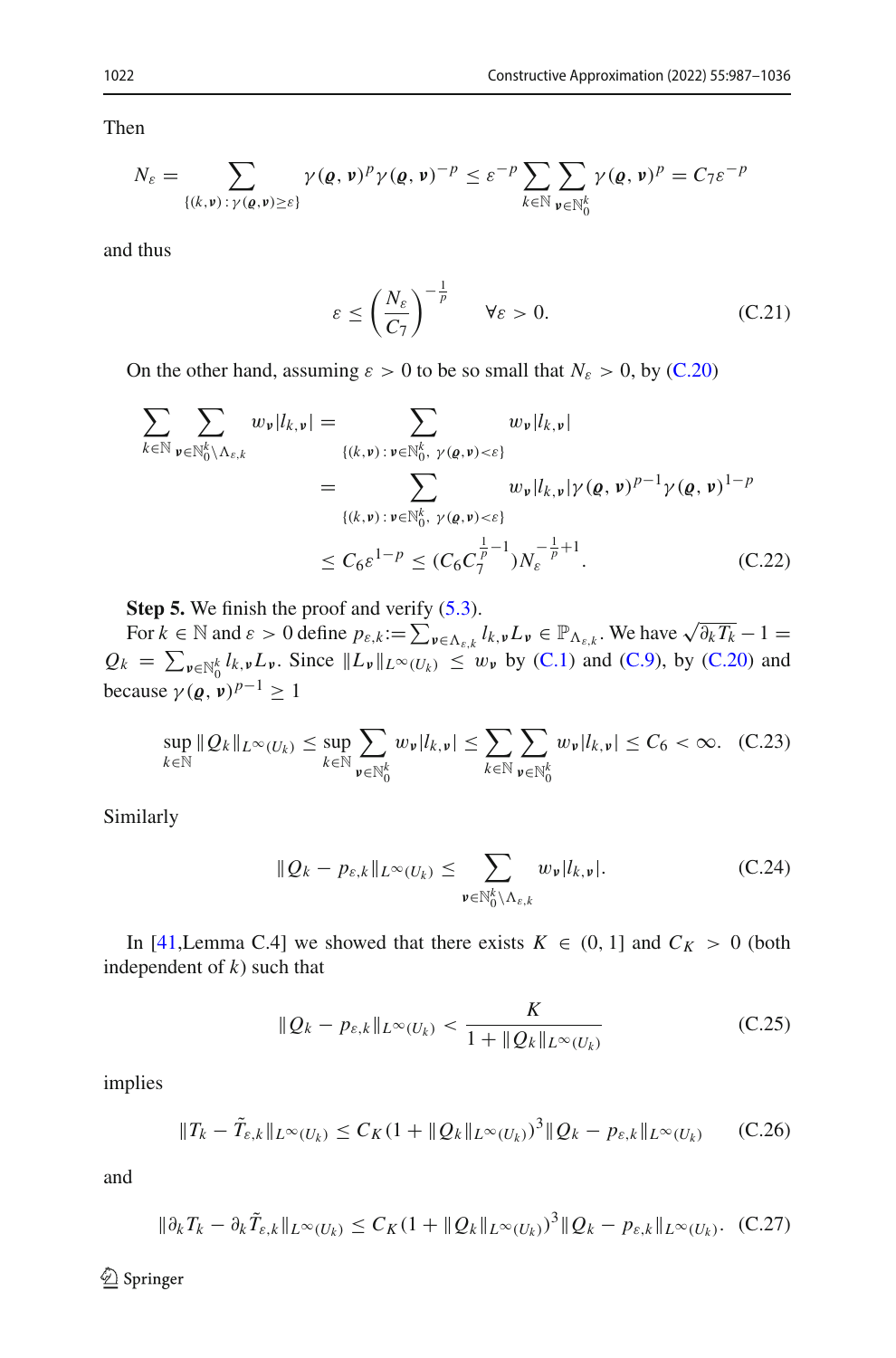We distinguish between two cases, first assuming

<span id="page-36-0"></span>
$$
\sum_{\mathbf{v}\in\mathbb{N}_0^k\setminus\Lambda_{\varepsilon,k}}w_{\mathbf{v}}|l_{k,\mathbf{v}}|<\frac{K}{1+\|Q_k\|_{L^\infty(U_k)}}.\tag{C.28}
$$

By [\(C.24\)](#page-35-2) and [\(C.28\)](#page-36-0), [\(C.25\)](#page-35-3) holds. Now, [\(C.23\)](#page-35-4), (C.24) and [\(C.26\)](#page-35-5) imply

<span id="page-36-3"></span>
$$
||T_k - \tilde{T}_{\varepsilon,k}||_{L^{\infty}(U_k)} \le C_K (1 + C_6)^3 \sum_{\mathfrak{v} \in \mathbb{N}_0^k \setminus \Lambda_{\varepsilon,k}} w_{\mathfrak{v}} |l_{k,\mathfrak{v}}|,
$$
 (C.29)

and by  $(C.27)$ 

$$
\|\partial_k T_k - \partial_k \tilde{T}_{\varepsilon,k}\|_{L^\infty(U_k)} \leq C_K (1+C_6)^3 \sum_{\mathfrak{v}\in\mathbb{N}_0^k\backslash\Lambda_{\varepsilon,k}} w_{\mathfrak{v}} |l_{k,\mathfrak{v}}|.
$$

In the second case where

<span id="page-36-1"></span>
$$
\sum_{\mathbf{v}\in\mathbb{N}_0^k\backslash\Lambda_{\varepsilon,k}} w_{\mathbf{v}}|l_{k,\mathbf{v}}| > \frac{K}{1 + \|Q_k\|_{L^\infty(U_k)}},\tag{C.30}
$$

we redefine  $p_{\varepsilon,k} := 0$ , so that  $T_{\varepsilon,k}(x) = x_k$  (cp. Remark [5.3\)](#page-13-4). Since  $T_k : U_k \to U_1$  and  $T_{\varepsilon,k}: U_k \to U_1$ , we get  $||T_k - T_{\varepsilon,k}||_{L^\infty(U_k)} \leq 2$ , and therefore by [\(C.23\)](#page-35-4)

<span id="page-36-2"></span>
$$
||T_{k} - \tilde{T}_{\varepsilon,k}||_{L^{\infty}(U_{k})} \le \frac{2}{\frac{K}{1 + ||Q_{k}||_{L^{\infty}(U_{k})}}}\frac{K}{1 + ||Q_{k}||_{L^{\infty}(U_{k})}}
$$

$$
\le \frac{2(1 + C_{6})}{K} \sum_{\nu \in \mathbb{N}_{0}^{k} \setminus \Lambda_{\varepsilon,k}} w_{\nu} |l_{k,\nu}|.
$$
 (C.31)

Next, using  $Q_k = \sqrt{\partial_k T_k} - 1$ , by [\(C.23\)](#page-35-4) it holds  $\sqrt{\partial_k T_k} ||_{L^\infty(U_k)} \leq 1 + C_6$  as well as  $\|\partial_k T_k\|_{L^{\infty}(U_k)} \leq (1+C_6)^2$ . Similarly  $\|\sqrt{\partial_k \tilde{T}_{\varepsilon,k}}\|_{L^{\infty}(U_k)} = \|p_{\varepsilon,k}\|_{L^{\infty}(U_k)} \leq 1+C_6$ and  $\|\partial_k \tilde{T}_{\varepsilon,k}\|_{L^\infty(U_k)} \le (1+C_6)^2$ . Still assuming [\(C.30\)](#page-36-1), we get analogous to [\(C.31\)](#page-36-2)

$$
\|\partial_k T_k - \partial_k \tilde{T}_{\varepsilon,k}\|_{L^\infty(U_k)} \le \|\partial_k T_k\|_{L^\infty(U_k)} + \|\partial_k \tilde{T}_{\varepsilon,k}\|_{L^\infty(U_k)}
$$
  

$$
\le 2(1+C_6)^2 \le \frac{2(1+C_6)^3}{K} \sum_{\mathbf{v}\in\mathbb{N}_0^k\backslash\Lambda_{\varepsilon,k}} w_{\mathbf{v}} |l_{k,\mathbf{v}}|.
$$

In total, by [\(C.29\)](#page-36-3), [\(C.31\)](#page-36-2), and [\(C.22\)](#page-35-1)

$$
\sum_{k\in\mathbb{N}}\|T_k-\tilde{T}_{\varepsilon,k}\|_{L^\infty(U_k)}\leq C\sum_{k\in\mathbb{N}}\sum_{\mathbf{\nu}\in\mathbb{N}_0^k\setminus\Lambda_{\varepsilon,k}}w_{\mathbf{\nu}}|l_{k,\mathbf{\nu}}|\leq CN_{\varepsilon}^{-\frac{1}{p}+1},
$$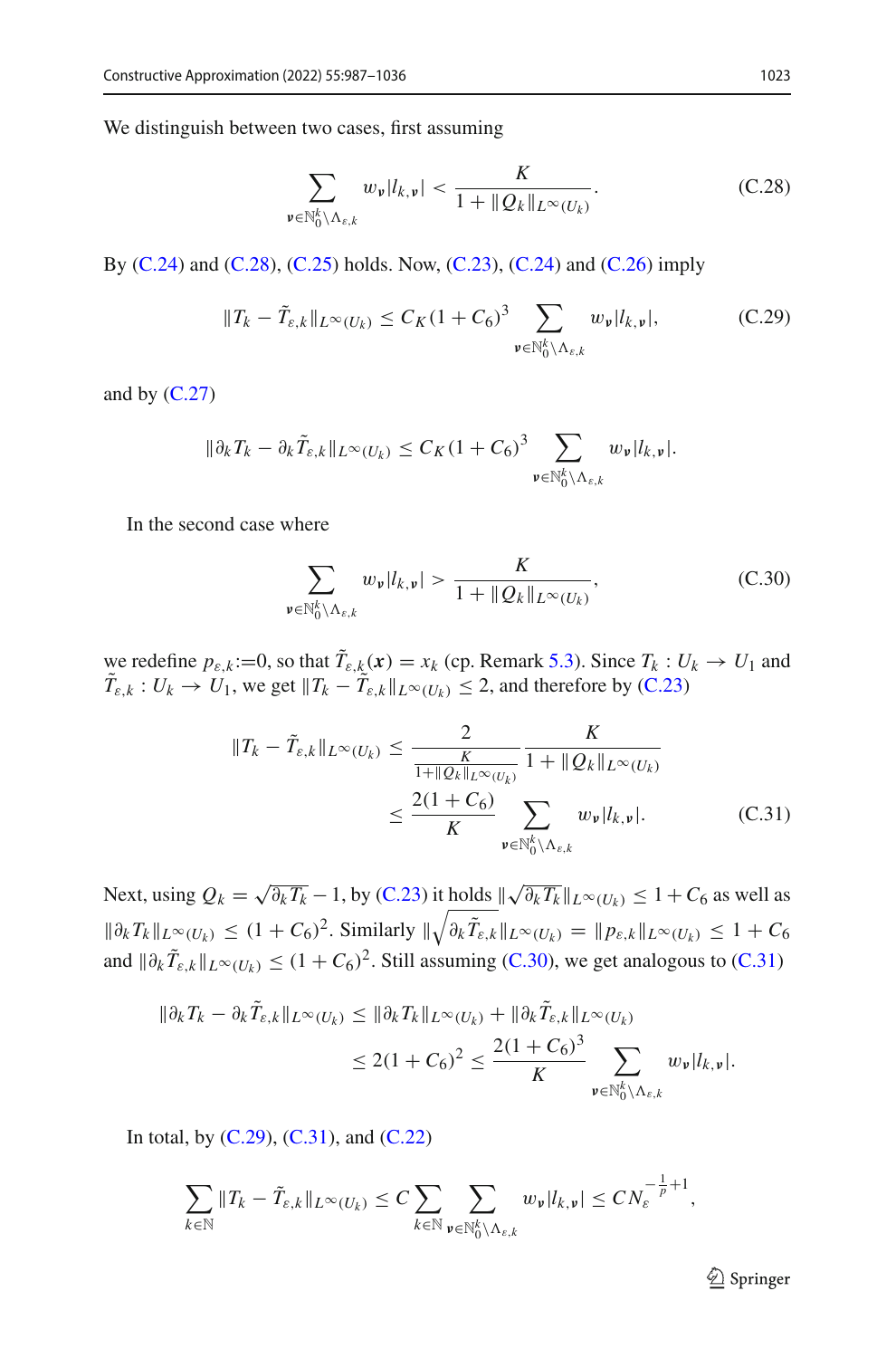for some  $C > 0$  independent of  $\varepsilon > 0$ . An analogous estimate is obtained for  $\sum_{k \in \mathbb{N}} ||\partial_k T_k - \partial_k T_k||_{L^\infty(U_k)}$ .

# **C.2 Corollary [5.4](#page-13-3)**

For the proof we will need the following two lemmata. The first one is classical, e.g., [\[41](#page-49-1),Lemma 3.1].

**Lemma C.4** *Let*  $\zeta > 0$ *. Assume that*  $f \in C^1(\mathcal{B}_{\zeta}(U_1), \mathbb{C})$  *such that*  $\sup_{x \in \mathcal{B}_{\zeta}(U_1)} |f(x)| \le$ *L. Then*  $\sup_{x \in U_1} |f'(x)| \leq \frac{L}{\zeta}$  *and*  $f: U_1 \to \mathbb{C}$  *is Lipschitz continuous with Lipschitz constant*  $\frac{L}{\zeta}$ *.* 

For a function *g* denote by  $Lip[g] \in [0, \infty]$  its Lipschitz constant.

**Lemma C.5** *Let*  $f_\rho$ *,*  $f_\pi$  *satisfy Assumption [2.2.](#page-5-1) Then there exists K > 0 such that for*  $all \ k \in \mathbb{N}, \ all \ j < k \ and \ all \ x \in U \ with \ b_j := \max\{\|\psi_{\rho,j}\|_Z, \|\psi_{\pi,j}\|_Z\}$ 

<span id="page-37-0"></span>
$$
\operatorname{Lip}[U_1 \ni x_j \mapsto \partial_k T_k(\boldsymbol{x}_{[k]})] \le K b_k b_j, \quad \operatorname{Lip}[U_1 \ni x_k \mapsto \partial_k T_k(\boldsymbol{x}_{[k]})] \le K b_k
$$
\n(C.32)

*and*

<span id="page-37-1"></span>
$$
\operatorname{Lip}[U_1 \ni x_j \mapsto T_k(\mathbf{x}_{[k]})] \le 2Kb_kb_j, \qquad \operatorname{Lip}[U_1 \ni x_k \mapsto T_k(\mathbf{x}_{[k]})] \le 1 + K. \tag{C.33}
$$

*Proof* Fix  $k > 1$  and  $j \in \{1, ..., k-1\}$ . First applying Lemma [B.3](#page-23-0) with  $J := 1$  and the multiindex  $v \in \mathbb{N}_0^k$  with  $v_i = 0$  if  $i \neq j$  and  $v_j = 1$ , and then applying Proposition [4.2](#page-10-0) (ii) it holds for some  $\zeta \in (0,\infty)^k$  where in particular

$$
\zeta_j = \frac{C_2 \tau}{b_j}
$$

that

$$
\partial_k T_k - 1 : \mathcal{B}_{\zeta_{[k-1]}}(U_1) \times U_1 \to \mathcal{B}_{\frac{C_3 b_k}{\tau}}.
$$

Moreover this function is complex differentiable in  $x_j \in \mathcal{B}_{\zeta_i}(U_1)$ . Here the constants  $C_2$ ,  $C_3$  and  $\tau$  solely depend on  $\rho$  and  $\pi$ , and we point out that we used the trivial lower bounded  $\kappa_i \geq 0$  for  $\kappa_i$  in Lemma [B.3.](#page-23-0) By Lemma [C.4](#page-24-0)

$$
\operatorname{Lip}[U_1 \ni x_j \mapsto \partial_k T_k(\boldsymbol{x}_{[k]})] = \operatorname{Lip}[U_1 \ni x_j \mapsto \partial_k T_k(\boldsymbol{x}_{[k]}) - 1] \le \frac{\frac{C_3 b_k}{\tau}}{\zeta_j} \le K b_k b_j,
$$

with  $K := \max\{\frac{C_3}{C_2}, \frac{C_3}{C_2\tau}, C_3\} \ge \frac{C_3}{C_2}$ . This shows the first inequality in [\(C.32\)](#page-37-0).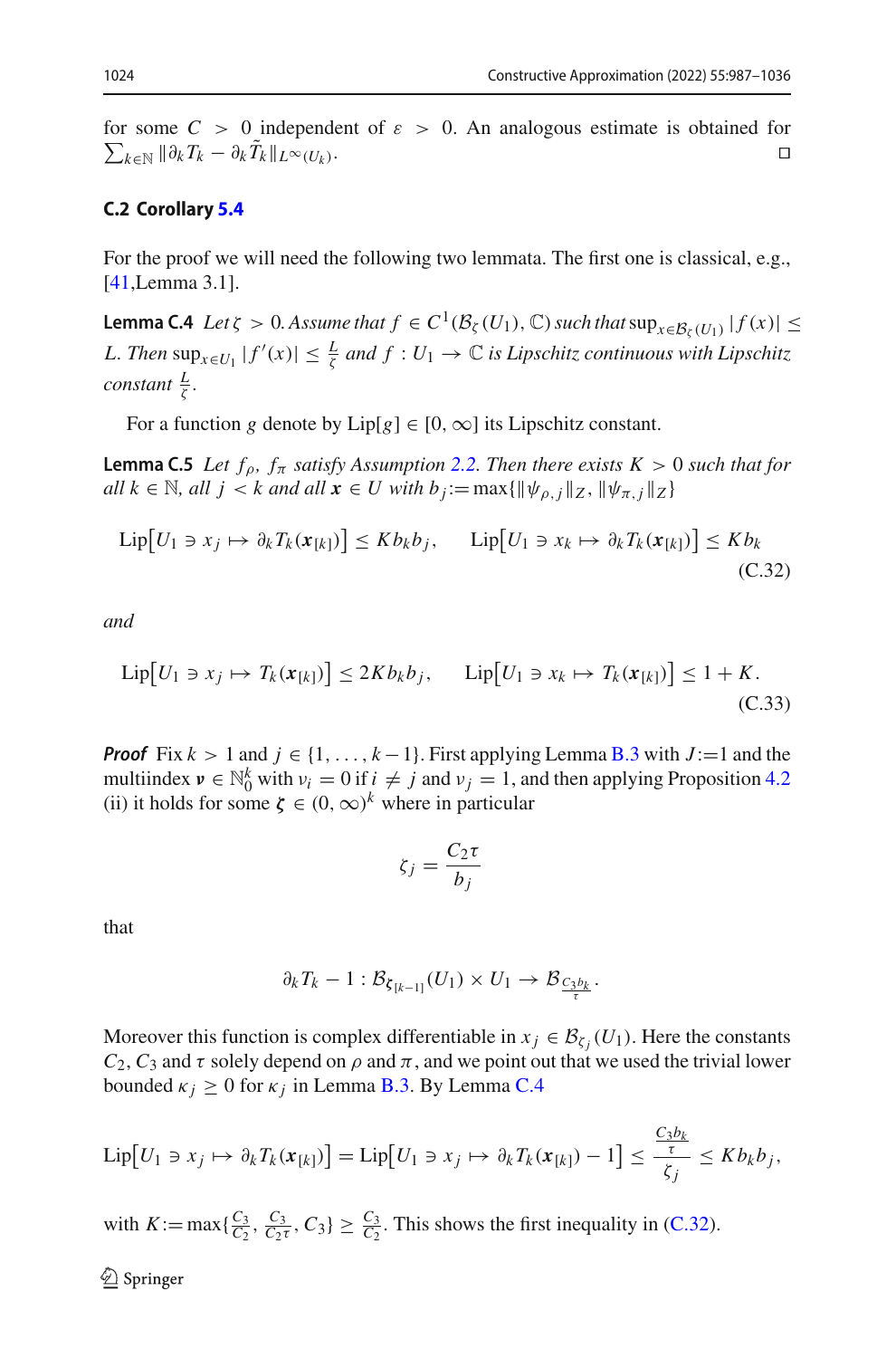Fix  $k \in \mathbb{N}$ . Similar as above, choosing  $v \in \mathbb{N}_0^k$  such that  $v_i = 0$  if  $i \neq k$  and  $v_k = 1$ in Lemma [B.3,](#page-23-0) we find with Proposition [4.2](#page-10-0) (i) that

<span id="page-38-0"></span>
$$
\partial_k T_k - 1 : \mathcal{B}_{\xi_{[k]}}(U_1) \to \mathcal{B}_{C_3},\tag{C.34}
$$

where now  $\zeta_k = C_2 \frac{\tau}{b_k}$ . Again by Lemma [C.4](#page-24-0)

$$
\operatorname{Lip}[U_1 \ni x_k \mapsto \partial_k T_k(\mathbf{x}_{[k]})] = \operatorname{Lip}[U_1 \ni x_k \mapsto \partial_k T_k(\mathbf{x}_{[k]}) - 1] \leq \frac{C_3}{\frac{C_2 \tau}{b_k}} \leq K b_k,
$$

which shows the second inequality in  $(C.32)$ .

Next we show the first inequality in [\(C.33\)](#page-37-1) and fix  $j \lt k$ . For  $y \in U_k$  and with  $\tilde{y}$ :=( $y_{[i-1]}, \tilde{y}_j, y_{[i+1:k]})$ 

$$
|T_k(\mathbf{y}) - T_k(\tilde{\mathbf{y}})| \le \int_{-1}^{y_k} |\partial_k T_k(\mathbf{y}_{[k-1]}, t) - \partial_k T_k(\tilde{\mathbf{y}}_{[k-1]}, t)| \, dt
$$
  

$$
\le \int_{-1}^1 K b_k b_j |y_j - \tilde{y}_j| \, dt \le 2K b_k b_j |y_j - \tilde{y}_j|.
$$

For the second inequality in [\(C.33\)](#page-37-1) let  $y \in U_k$  and  $\tilde{y} = (\mathbf{y}_{[k-1]}, \tilde{y}_k)$ . Then

$$
|T_k(\mathbf{y}) - T_k(\tilde{\mathbf{y}})| \le \int_{\tilde{y}_k}^{y_k} |\partial_k T_k(\mathbf{y}_{[k-1]}, t)| \, \mathrm{d}t
$$
  
\n
$$
\le |y_k - \tilde{y}_k| \sup_{t \in U_1} |\partial_k T_k(\mathbf{y}, t)|
$$
  
\n
$$
\le |y_k - \tilde{y}_k| (1 + C_3) \le |y_k - \tilde{y}_k| (1 + K),
$$

where we used [\(C.34\)](#page-38-0) to bound  $\sup_{t \in U_1} |\partial_k T_k(\mathbf{y}, t)| \leq 1 + C_3$ .

*Proof of Cor. 5.4* For notational convenience we drop the index  $\varepsilon$  and write  $\tilde{T}_k$  instead of  $T_{\varepsilon,k}$  etc.

**Step 1.** We show [\(5.4a\)](#page-14-2). Since the assumptions on  $\rho$  and  $\pi$  are the same (see Assumption [2.2\)](#page-5-1), switching the roles of the measures, [\(C.33\)](#page-37-1) implies for the inverse transport  $S = (S_k)_{k \in \mathbb{N}}$  (the KR transport satisfying  $S_{\sharp} \pi = \rho$ )

$$
\operatorname{Lip}[U_1 \ni x_j \mapsto S_k(\pmb{x}_{[k]})] \leq 2Kb_kb_j, \qquad \operatorname{Lip}[U_1 \ni x_k \mapsto S_k(\pmb{x}_{[k]})] \leq 1 + K.
$$

Recall the notation  $T_{[k]} = (T_i)_{i=1}^k : U_k \to U_k$  and  $T_{[j:k]} = (T_i)_{i=j}^k : U_k \to U_{k-j+1}$ for the components of the transport map. Then for any  $k \in \mathbb{N}$  it holds on  $U_k$ 

<span id="page-38-1"></span>
$$
|S_k(\tilde{T}_{[k]}) - S_k(T_{[k]})| \le \sum_{j=1}^k |S_k(\tilde{T}_{[j]}, T_{[j+1:k]}) - S_k(\tilde{T}_{[j-1]}, T_{[j:k]})|
$$
  

$$
\le (1 + K)|\tilde{T}_k - T_k| + \sum_{j=1}^{k-1} 2Kb_j b_k |\tilde{T}_j - T_j|. \quad (C.35)
$$

$$
\Box
$$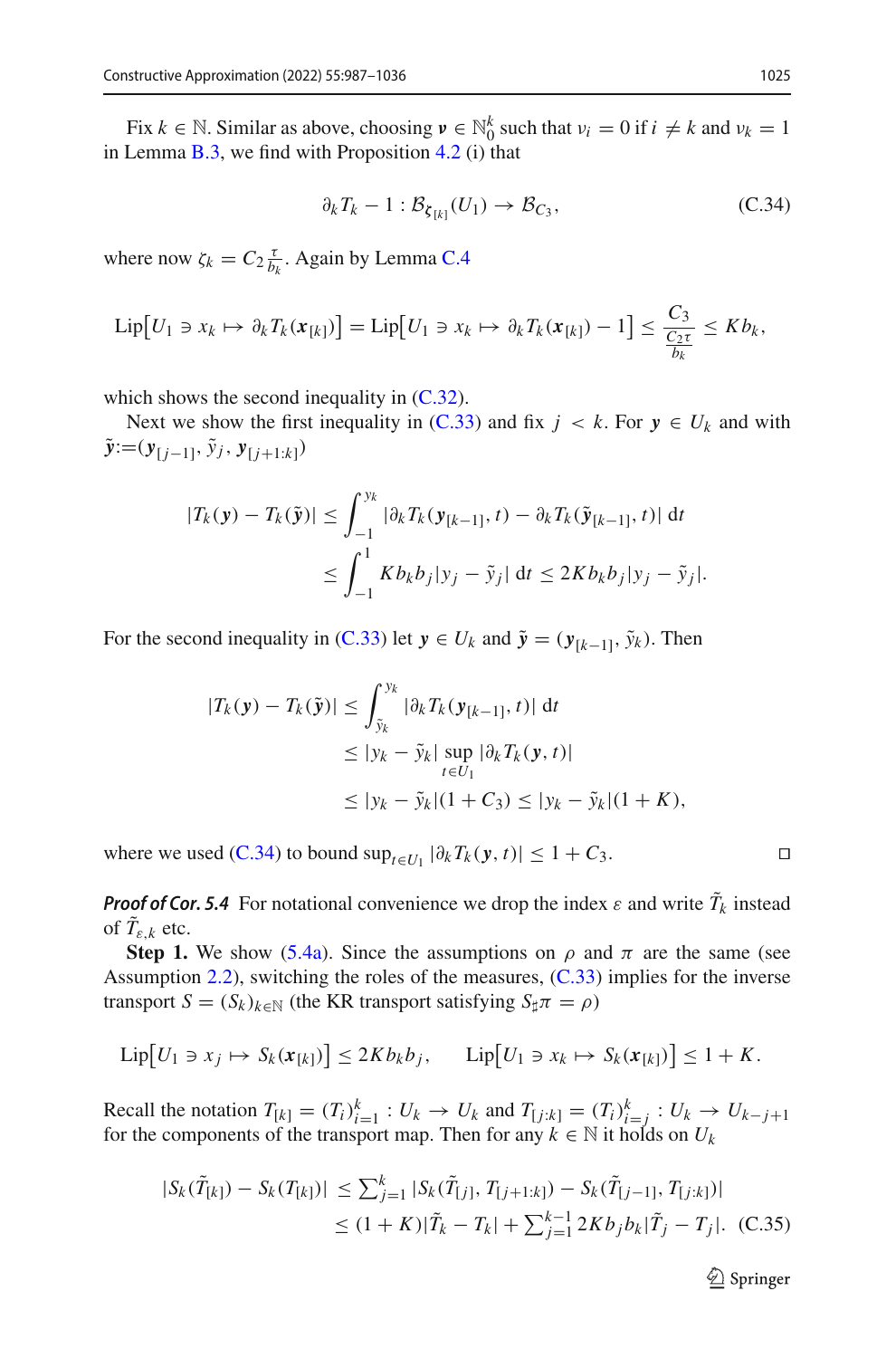Since  $T: U \to U$  is a bijection (in particular  $T_{[k]} : U_k \to U_k$  is bijective) we get

<span id="page-39-1"></span>
$$
\sum_{k \in \mathbb{N}} ||S_k - \tilde{S}_k||_{L^{\infty}(U_k)}\n= \sum_{k \in \mathbb{N}} ||S_k \circ \tilde{T}_{[k]} - \tilde{S}_k \circ \tilde{T}_{[k]}||_{L^{\infty}(U_k)}\n= \sum_{k \in \mathbb{N}} ||S_k \circ \tilde{T}_{[k]} - S_k \circ T_{[k]}||_{L^{\infty}(U_k)}\n\leq 2K \sum_{k \in \mathbb{N}} \sum_{j=1}^{k-1} b_j b_k ||\tilde{T}_j - T_j||_{L^{\infty}(U_k)} + (1 + K) \sum_{k \in \mathbb{N}} ||\tilde{T}_k - T_k||_{L^{\infty}(U_k)}\n= 2K \sum_{j \in \mathbb{N}} b_j ||\tilde{T}_j - T_j||_{L^{\infty}(U_k)} \sum_{k > j} b_k + (1 + K) \sum_{k \in \mathbb{N}} ||\tilde{T}_k - T_k||_{L^{\infty}(U_k)}\n\leq \left(1 + K + 2K \max_{j \in \mathbb{N}} b_j \sum_{i \in \mathbb{N}} b_i \right) \sum_{k \in \mathbb{N}} ||\tilde{T}_k - T_k||_{L^{\infty}(U_k)}.
$$
\n(C.36)

Since  $\sum_{i \in \mathbb{N}} b_i < \infty$  this together with [\(5.3a\)](#page-13-5) shows [\(5.4a\)](#page-14-2).

**Step 2.** We show [\(5.4b\)](#page-14-3). For  $x \in U_k$  holds  $S_{[k]} \circ T_{[k]}(x) = x$ . Thus  $S_k(T_{[k]}(x)) = x_k$ and therefore  $\partial_k S_k(T_{[k]}(x))\partial_k T_k(x) = 1$ , where we used that  $T_{[j]}$  with  $j < k$  only depends on  $x_{[j]}$ . After applying  $T_{[k]}^{-1} = S_{[k]}$  this reads

$$
\partial_k S_k(\boldsymbol{x}) = \frac{1}{\partial_k T_k(S_{[k]}(\boldsymbol{x}))}.
$$

The second inequality in [\(C.33\)](#page-37-1) gives  $|\partial_k T_k| \leq 1 + K$  and thus  $\partial_k S_k(x) \geq \frac{1}{1+K}$  for all *k* ∈ *N* and all  $x \in U_k$ . Similarly  $\partial_k \tilde{S}_k(x) = \frac{1}{\partial_k \tilde{T}_k(\tilde{S}_{k}(x))}$ . By [\(5.3b\)](#page-13-6) (as long as  $N_{\varepsilon} \geq 1$ ) we have for  $x \in U_k$ 

$$
|\partial_k \tilde{T}_k(\boldsymbol{x})| \leq |\partial_k T_k(\boldsymbol{x})| + |\partial_k T_k(\boldsymbol{x}) - \partial_k \tilde{T}_k(\boldsymbol{x})| \leq 1 + K + C
$$

with the constant *C* from [\(5.3b\)](#page-13-6). Thus  $\partial_k \tilde{S}_k(x) \ge \frac{1}{1+K+C}$  for  $x \in U_k$ . Since  $x \mapsto \frac{1}{x}$ :  $\left[\frac{1}{1+K+C}, \infty\right) \to \mathbb{R}$  has Lipschitz constant  $(1+K+C)^2$ , we get

<span id="page-39-0"></span>
$$
\sum_{k \in \mathbb{N}} \|\partial_k S_{[k]} - \partial_k \tilde{S}_{[k]} \|_{L^{\infty}(U_k)} = \sum_{k \in \mathbb{N}} \left\| \frac{1}{\partial_k T_k \circ S_{[k]}} - \frac{1}{\partial_k \tilde{T}_k \circ \tilde{S}_{[k]}} \right\|_{L^{\infty}(U_k)}
$$
\n
$$
\leq (1 + K + C)^2 \sum_{k \in \mathbb{N}} \|\partial_k T_k \circ S_{[k]} - \partial_k \tilde{T}_k \circ \tilde{S}_{[k]} \|_{L^{\infty}(U_k)}
$$
\n
$$
\leq (1 + K + C)^2 \sum_{k \in \mathbb{N}} \left( \|\partial_k T_k \circ S_{[k]} - \partial_k T_k \circ \tilde{S}_{[k]} \|_{L^{\infty}(U_k)} \right)
$$
\n
$$
+ \|\partial_k T_k \circ \tilde{S}_{[k]} - \partial_k \tilde{T}_k \circ \tilde{S}_{[k]} \|_{L^{\infty}(U_k)} \right). \tag{C.37}
$$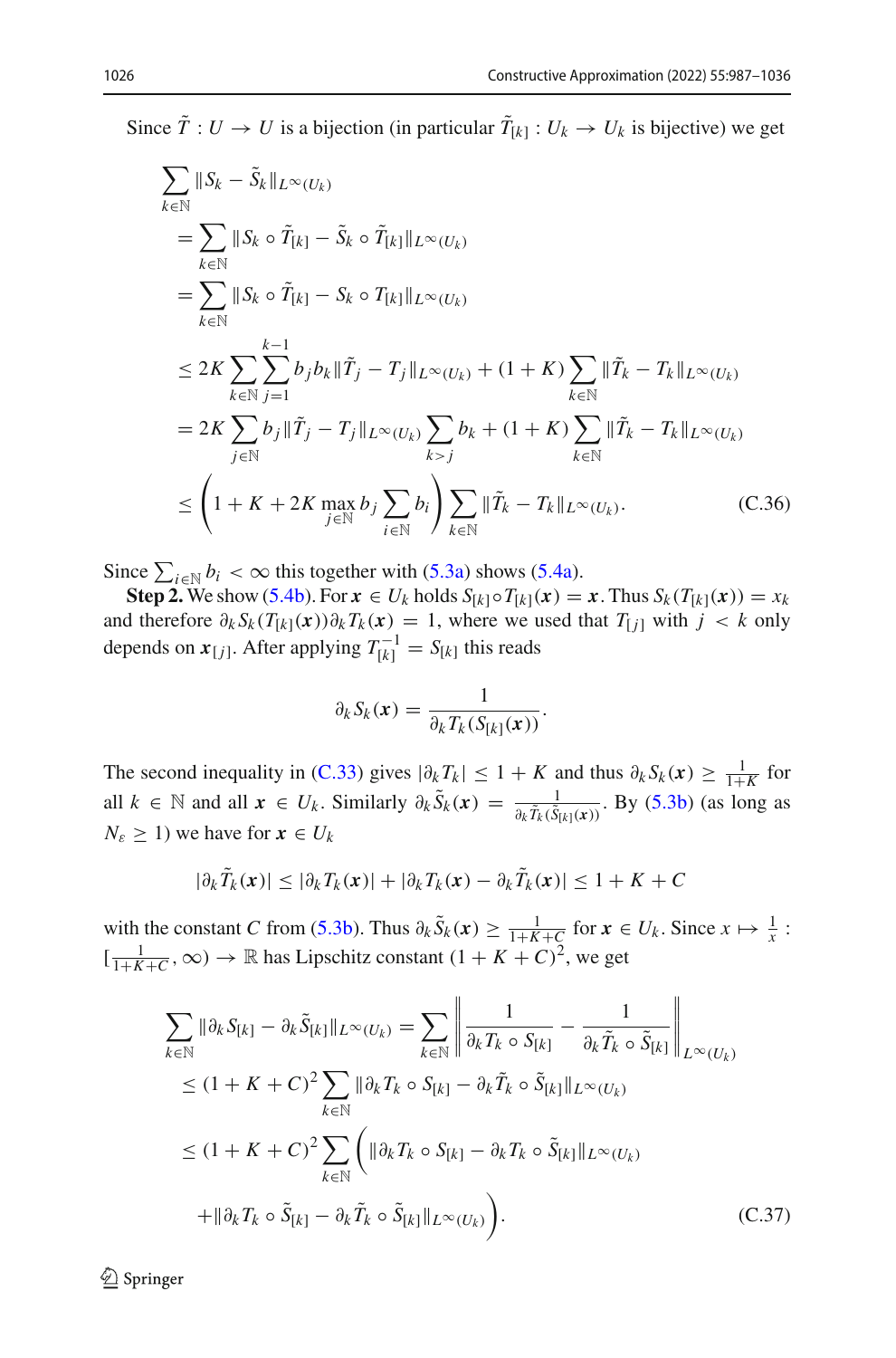Using  $(C.32)$  the same calculation as in  $(C.35)$  yields

$$
|\partial_k T_k(\tilde{S}_{[k]}) - \partial_k T_k(S_{[k]})| \le \sum_{j=1}^k |\partial_k T_k(\tilde{S}_{[j]}, S_{[j+1:k]}) - \partial_k T_k(\tilde{S}_{[j-1]}, S_{[j:k]})|
$$
  

$$
\le K b_k |\tilde{S}_k - S_k| + \sum_{j=1}^{k-1} K b_j b_k |\tilde{S}_j - S_j|.
$$

Thus by  $(C.37)$  (similar as in  $(C.36)$ )

$$
\sum_{k \in \mathbb{N}} \|\partial_k S_{[k]} - \partial_k \tilde{S}_{[k]} \|_{L^{\infty}(U_k)}
$$
\n
$$
\leq (1 + K + C)^2 \sum_{k \in \mathbb{N}} \left( K b_k \|\tilde{S}_k - S_k\|_{L^{\infty}(U_k)} + \sum_{j=1}^{k-1} K b_j b_k \|\tilde{S}_k - S_k\|_{L^{\infty}(U_k)} \right)
$$
\n
$$
+ (1 + K + C)^2 \sum_{k \in \mathbb{N}} \|\partial_k T_k - \partial_k \tilde{T}_k\|_{L^{\infty}(U_k)}
$$
\n
$$
\leq (1 + K + C)^2 K \max_{j \in \mathbb{N}} b_j \left( 1 + \sum_{i \in \mathbb{N}} b_i \right) \sum_{k \in \mathbb{N}} \|\tilde{S}_k - S_k\|_{L^{\infty}(U_k)}
$$
\n
$$
+ (1 + K + C)^2 \sum_{k \in \mathbb{N}} \|\partial_k T_k - \partial_k \tilde{T}_k\|_{L^{\infty}(U_k)}.
$$

Applying  $(5.4a)$  and  $(5.3b)$  shows  $(5.4b)$  and concludes the proof.

# **D Proofs of Sect. [6](#page-14-0)**

### **D.1 Theorem [6.1](#page-14-1)**

**Lemma D.1** Let  $(a_j)_{j \in \mathbb{N}}$ ,  $(b_j)_{j \in \mathbb{N}} \subseteq (0, \infty)$  be such that  $\lim_{n \to \infty} \sum_{j=1}^n \log(a_j) \in \mathbb{R}$  exists and  $\sum_{j \in \mathbb{N}} |a_j - b_j| < \infty$ . Then with  $a_{\min} = \min_{j \in \mathbb{N}} a_j > 0$ ,  $b_{\min} =$  $\min_{j \in \mathbb{N}} b_j > 0$  *and* 

$$
C := \frac{\exp\left(\sum_{j\in\mathbb{N}}\frac{|a_j-b_j|}{a_{\min}}\right)\lim_{n\to\infty}\prod_{j=1}^n a_j}{\min\{a_{\min},b_{\min}\}} < \infty
$$

*the limit*  $\lim_{n\to\infty} \prod_{j=1}^n b_j \in \mathbb{R}$  *exists and it holds* 

$$
\left| \lim_{n \to \infty} \prod_{j=1}^{n} a_j - \lim_{n \to \infty} \prod_{j=1}^{n} b_j \right| \le C \sum_{j \in \mathbb{N}} |a_j - b_j|.
$$
 (D.1)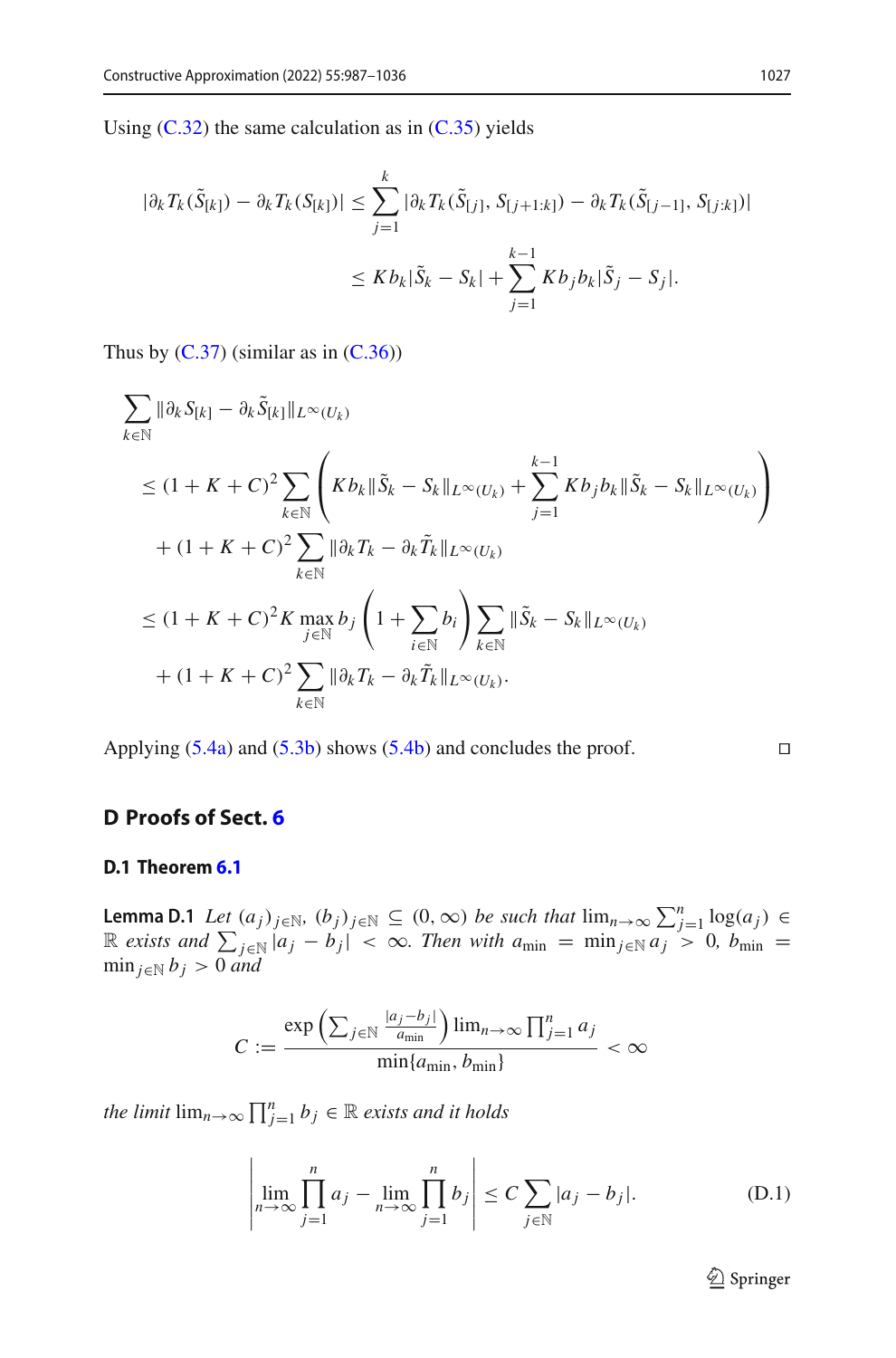*Proof* For  $a > 0$ ,  $\log : [a, \infty) \to \mathbb{R}$  has Lipschitz constant  $\frac{1}{a}$ . Thus

$$
|\log(a_j) - \log(b_j)| \le \frac{|a_j - b_j|}{\min\{a_j, b_j\}} \quad \forall j \in \mathbb{N}.
$$
 (D.2)

For  $a > 0$ , exp :  $(-\infty, a] \rightarrow \mathbb{R}$  has Lipschitz constant exp(*a*). Thus, since  $a_j + |a_j - a_j|$  $|b_j| \geq \max\{a_j, b_j\},\$ 

$$
\left| \prod_{j=1}^{n} a_j - \prod_{j=1}^{n} b_j \right| = \exp \left( \sum_{j=1}^{n} \log(a_j) \right) - \exp \left( \sum_{j=1}^{n} \log(b_j) \right)
$$
  

$$
\le \exp \left( \sum_{j=1}^{n} \log(a_j + |a_j - b_j|) \right) \sum_{j=1}^{n} \frac{|a_j - b_j|}{\min\{a_j, b_j\}}. (D.3)
$$

Since  $\lim_{n\to\infty} \sum_{j=1}^{n} \log(a_j) \in \mathbb{R}$ , it must hold  $\log(a_j) \to 0$  and  $a_j \to 1$  as  $j \to \infty$ . Hence  $a_{\text{min}} := \min_{j \in \mathbb{N}} a_j > 0$ . Using  $\log(1 + x) \leq x$  for  $x \geq 0$  so that

$$
\log(a_j + |a_j - b_j|) = \log\left(a_j\left(1 + \frac{|a_j - b_j|}{a_j}\right)\right) \le \log(a_j) + \frac{|a_j - b_j|}{a_{\min}}
$$

we get

$$
\lim_{n \to \infty} \exp\left(\sum_{j=1}^{n} \log(a_j + |a_j - b_j|) \right) \le \lim_{n \to \infty} \exp\left(\sum_{j=1}^{n} \left(\log(a_j) + \frac{|a_j - b_j|}{a_{\min}}\right) \right)
$$

$$
= \exp\left(\sum_{j \in \mathbb{N}} \frac{|a_j - b_j|}{a_{\min}}\right) \lim_{n \to \infty} \prod_{j=1}^{n} a_j < \infty.
$$

Equation [\(D.1\)](#page-10-3) follows by taking the limit  $n \to \infty$  in [\(D.3\)](#page-11-1).

**Lemma D.2** *Let*  $T, \tilde{T}_{\varepsilon} : U \to U$ ,  $N_{\varepsilon} \in \mathbb{N}_0$  *and*  $p \in (0, 1)$  *be as in Theorem* [5.2](#page-13-0) *and let*  $S:=T^{-1}$  *and*  $\tilde{S}_{\varepsilon}:=\tilde{T}_{\varepsilon}^{-1}$ *. Then there exists C such that for all*  $\varepsilon > 0$ 

$$
\sup_{\mathbf{y}\in U}\left|\lim_{n\to\infty}\prod_{j=1}^n\partial_jS_j(\mathbf{y}_{[j]})-\lim_{n\to\infty}\prod_{j=1}^n\partial_j\tilde{S}_{\varepsilon,j}(\mathbf{y}_{[j]})\right|\leq CN_{\varepsilon}^{-\frac{1}{p}+1}.\tag{D.4}
$$

*Proof* If  $N_{\varepsilon} = 0$  then [\(D.4\)](#page-11-0) is trivial. As in Step 2 of the proof of Corollary [5.4,](#page-13-3) one shows that for any  $k \in \mathbb{N}$  and  $\varepsilon > 0$  so small that  $N_{\varepsilon} \ge 1$  we have

$$
\inf_{\mathbf{y}\in U} \min \left\{ \partial_k S_k(\mathbf{y}_{[k]}), \partial_k \tilde{S}_{\varepsilon,k}(\mathbf{y}_{[k]}) \right\} \ge \frac{1}{\bar{C}} \tag{D.5}
$$

for a constant  $\overline{C} < \infty$  independent of *k* and  $\varepsilon$ .

$$
\Box
$$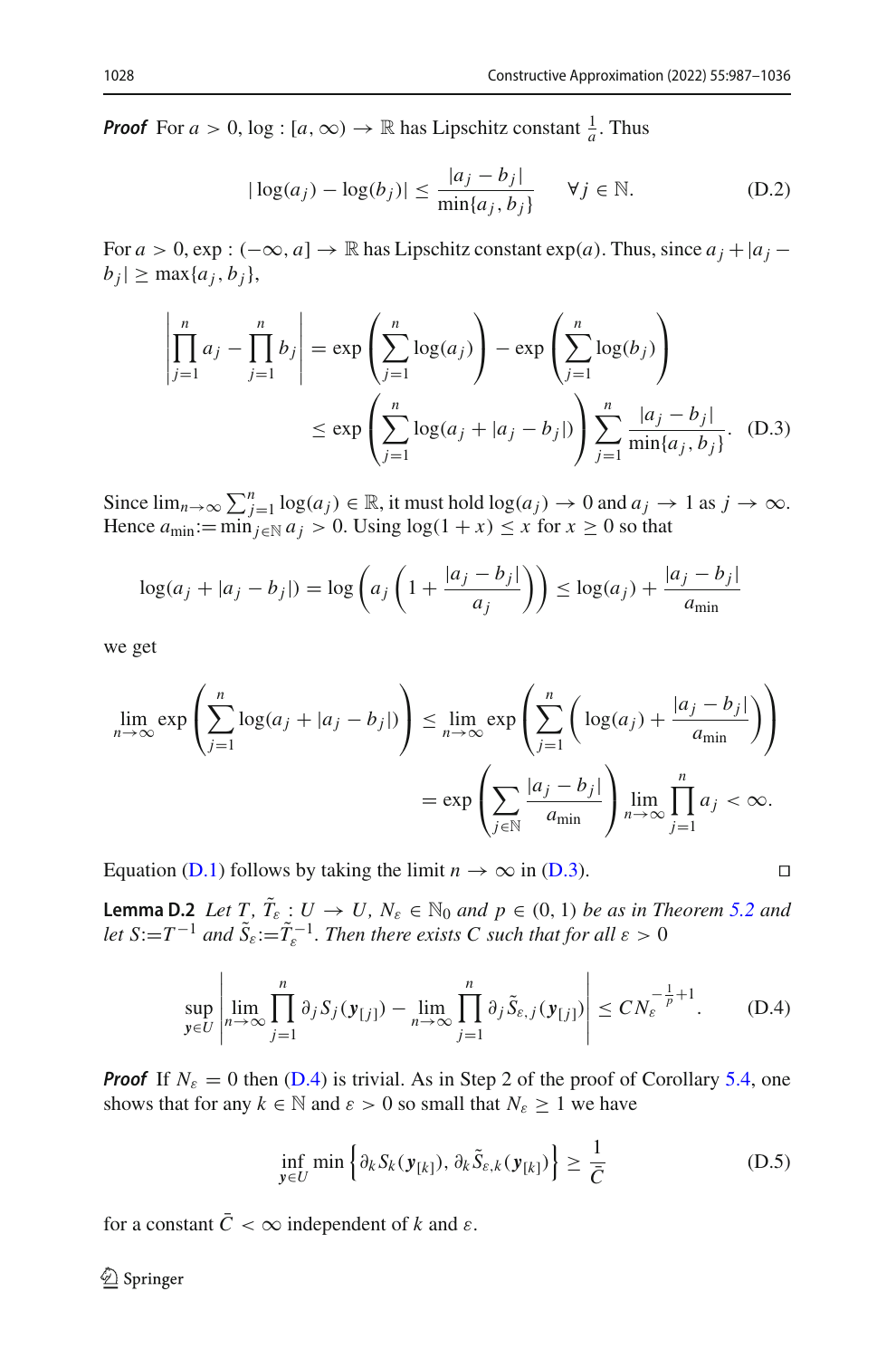# By Lemma [D.1](#page-18-0)

$$
\sup_{\mathbf{y}\in U}\left|\lim_{n\to\infty}\prod_{j=1}^n\partial_jS_j(\mathbf{y}_{[j]})-\lim_{n\to\infty}\prod_{j=1}^n\partial_j\tilde{S}_{\varepsilon,j}(\mathbf{y}_{[j]})\right|\leq C_{\varepsilon}\sum_{j\in\mathbb{N}}\|\partial_jS_j-\partial_j\tilde{S}_{\varepsilon,j}\|_{L^{\infty}(U_j)}
$$

with

$$
C_{\varepsilon} = \bar{C} \exp \left( \bar{C} \sum_{j \in \mathbb{N}} \| \partial_j S_j - \partial_j \tilde{S}_{\varepsilon,j} \|_{L^{\infty}(U_j)} \right) \sup_{\mathbf{y} \in U} \lim_{n \to \infty} \partial_j S_j(\mathbf{y}).
$$

By ( $D.5$ ) and using Corollary [5.4,](#page-13-3) we conclude that  $C_{\varepsilon}$  is uniformly bounded for all  $\varepsilon > 0$  so small that  $N_{\varepsilon} \ge 1$ . Thus it holds [\(D.4\)](#page-11-0).

*Proof of Theorem [6.1](#page-14-1)* Throughout we denote  $\tilde{S}_{\varepsilon} = (\tilde{S}_{\varepsilon,j})_{j \in \mathbb{N}} := \tilde{T}_{\varepsilon}^{-1} : U \to U$ . **Step 1.** By Theorem [3.3](#page-9-0) (cp. Remark [3.4\)](#page-9-4), det *d S*( $\mathbf{y}$ ):= lim<sub>*n*→∞</sub>  $\prod_{j=1}^{n} \partial_j S_j(\mathbf{y}_{[j]})$  ∈  $C^0(U, \mathbb{R})$  exists and (cp. Assumption [2.2\)](#page-5-1)

$$
\frac{d\pi}{d\mu}(y) = f_{\pi}(y) = \det dS(y) f_{\rho}(S(y))
$$
  
=  $\det dS(y) f_{\rho} \left( \sum_{j \in \mathbb{N}} S_j(y_{[j]}) \psi_{\rho,j} \right) \quad \forall y \in U.$  (D.6)

Next we claim

<span id="page-42-0"></span>
$$
\frac{d(T_{\varepsilon})_{\sharp}\rho}{d\mu}(\mathbf{y}) = \det d\tilde{S}_{\varepsilon}(\mathbf{y})f_{\rho}(\tilde{S}_{\varepsilon}(\mathbf{y}))
$$
  
= 
$$
\det d\tilde{S}_{\varepsilon}(\mathbf{y})f_{\rho}\left(\sum_{j\in\mathbb{N}}\tilde{S}_{\varepsilon,j}(\mathbf{y}_{[j]})\psi_{\rho,j}\right) \quad \forall \mathbf{y} \in U.
$$
 (D.7)

By Remark [5.3,](#page-13-4) there exists  $k_0 \in \mathbb{N}$  such that  $\tilde{T}_{\varepsilon,k}(\mathbf{y}_{[k]}) = x_k$  for all  $k \geq k_0$ , and thus

<span id="page-42-1"></span>
$$
\tilde{S}_{\varepsilon,k}(\mathbf{y}_{[k]}) = x_k \qquad \forall k \ge k_0. \tag{D.8}
$$

Fix  $n_0 \ge k_0$  and let  $A \subseteq U$  be measurable and of the type  $A = \times_{j=1}^{n_0} A_j \times U$  with  $A_j \subseteq U_1$ . To show [\(D.7\)](#page-42-0), e.g., by [\[3,](#page-47-3)Theorem 3.5.1], it suffices to show

<span id="page-42-2"></span>
$$
(\tilde{T}_{\varepsilon})_{\sharp}\rho(A) = \int_{A} \det d\tilde{S}_{\varepsilon}(\mathbf{y}) f_{\rho}(\tilde{S}_{\varepsilon}(\mathbf{y})) d\mu(\mathbf{y}), \tag{D.9}
$$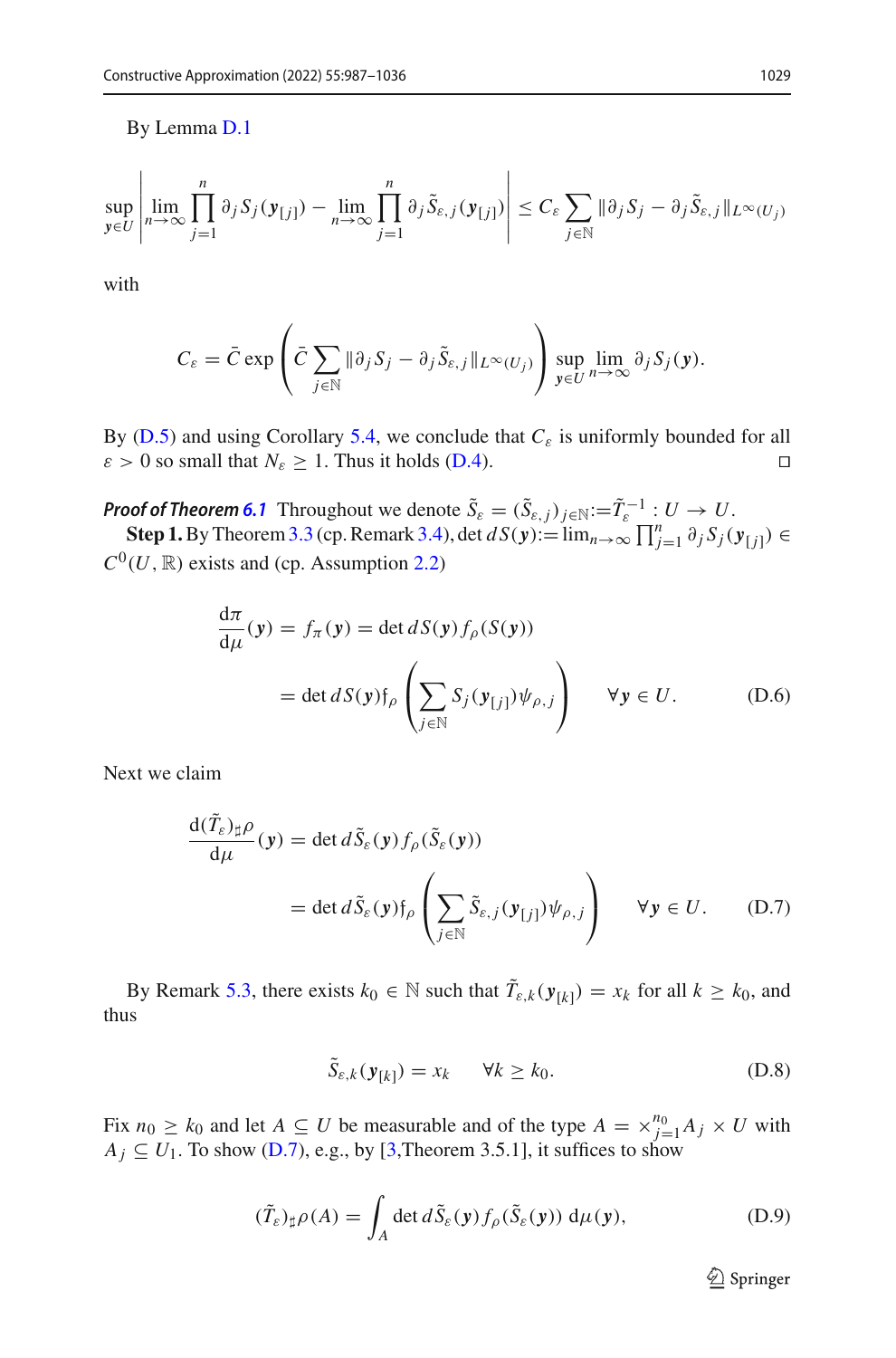since these sets form an algebra that generate the  $\sigma$ -algebra on *U*. For any such *A* 

$$
(\tilde{T}_{\varepsilon})_{\sharp}\rho(A)=\rho(\lbrace \mathbf{y}\in U: \tilde{T}_{\varepsilon}(\mathbf{y})\in A\rbrace)=\rho(\tilde{S}_{\varepsilon}(A))=\int_{\tilde{S}_{\varepsilon}(A)}f_{\rho}(\mathbf{y}) d\mu(\mathbf{y}).
$$

By [\(D.8\)](#page-42-1) we have  $\tilde{S}_{\varepsilon}(A) = \tilde{S}_{\varepsilon,[n_0]}(x_{j=1}^{n_0}A_j) \times U$  (here  $\tilde{S}_{\varepsilon,[n_0]} = (\tilde{S}_{\varepsilon,j})_{j=1}^{n_0} : U_j \to U$ ) and thus with  $v_j$  $U_j$ ) and thus with  $y_{[n_0+1:]} := (y_j)_{j \ge n_0}$ 

<span id="page-43-0"></span>
$$
(\tilde{T}_{\varepsilon})_{\sharp}\rho(A) = \int_{U} \int_{\tilde{S}_{\varepsilon,[n_0]}(\times_{j=1}^{n_0} A_j)} f_{\rho}(\mathbf{y}_{[n_0]}, \mathbf{y}_{[n_0+1:]}) d\mu(\mathbf{y}_{[n_0]}) d\mu(\mathbf{y}_{[n_0+1:]})
$$
  
\n
$$
= \int_{U} \int_{\times_{j=1}^{n_0} A_j} f_{\rho}(\tilde{S}_{\varepsilon,[n_0]}(\mathbf{y}_{[n_0]}), \mathbf{y}_{[n_0+1:]})
$$
  
\n
$$
\det d\tilde{S}_{\varepsilon,[n_0]}(\mathbf{y}_{[n_0]}) d\mu(\mathbf{y}_{[n_0]}) d\mu(\mathbf{y}_{[n_0+1:]}).
$$
\n(D.10)

Again by  $(D.8)$  we have

$$
\det d\tilde{S}_{\varepsilon}(\mathbf{y}) := \lim_{m \to \infty} \prod_{j=1}^{m} \partial_{j} \tilde{S}_{\varepsilon,j}(\mathbf{y}_{[j]}) = \prod_{j=1}^{k_{0}} \partial_{j} \tilde{S}_{\varepsilon,j}(\mathbf{y}_{[j]})
$$

$$
= \prod_{j=1}^{n_{0}} \partial_{j} \tilde{S}_{\varepsilon,j}(\mathbf{y}_{[j]}) = \det d\tilde{S}_{\varepsilon,[n_{0}]}(\mathbf{y}_{[n_{0}]}).
$$

Since  $(S_{\varepsilon,[n_0]}(\mathbf{y}_{[n_0]}), \mathbf{y}_{[n_0+1:]} ) = S_{\varepsilon}(\mathbf{y}),$  [\(D.10\)](#page-43-0) shows [\(D.9\)](#page-42-2). **Step 2.** By Lemma [D.2](#page-28-0)

<span id="page-43-1"></span>
$$
\sup_{\mathbf{y}\in U} |\det dS(\mathbf{y}) - \det d\tilde{S}_{\varepsilon}(\mathbf{y})| = \sup_{\mathbf{y}\in U} \left| \lim_{n\to\infty} \prod_{j=1}^{n} \partial_{j} S_{j}(\mathbf{y}_{[j]}) - \lim_{n\to\infty} \prod_{j=1}^{n} \partial_{j} \tilde{S}_{j}(\mathbf{y}_{[j]}) \right|
$$
  
 
$$
\leq C N_{\varepsilon}^{-\frac{1}{p}+1}.
$$
 (D.11)

Using that the differentiable function  $f_\rho$  :  $O_X \to \mathbb{C}$  has some Lipschitz constant *r* < ∞ on the compact set  $\{\sum_{j \in \mathbb{N}} y_j \psi_{\rho,j} : y \in U\} \subseteq O_X \subseteq X_{\mathbb{C}}$  (cp. Assumption [2.1\)](#page-4-0), we have for all  $y \in U$  with  $b_j := ||\psi_{\rho,j}||_X$ 

<span id="page-43-2"></span>
$$
\left| \mathfrak{f}_{\rho} \left( \sum_{j \in \mathbb{N}} S_j(\mathbf{y}_{[j]}) \psi_{\rho,j} \right) - \mathfrak{f}_{\rho} \left( \sum_{j \in \mathbb{N}} \tilde{S}_{\varepsilon,j}(\mathbf{y}_{[j]}) \psi_{\rho,j} \right) \right|
$$
  

$$
\leq r \sum_{j \in \mathbb{N}} |S_j(\mathbf{y}_{[j]}) - \tilde{S}_{\varepsilon,j}(\mathbf{y}_{[j]})| b_j \leq C N_{\varepsilon}^{-\frac{1}{p} + 1}
$$
 (D.12)

by Corollary [5.4,](#page-13-3) and for some *C* depending on *r* and  $\sup_{j \in \mathbb{N}} b_j < \infty$ .

 $\bigcirc$  Springer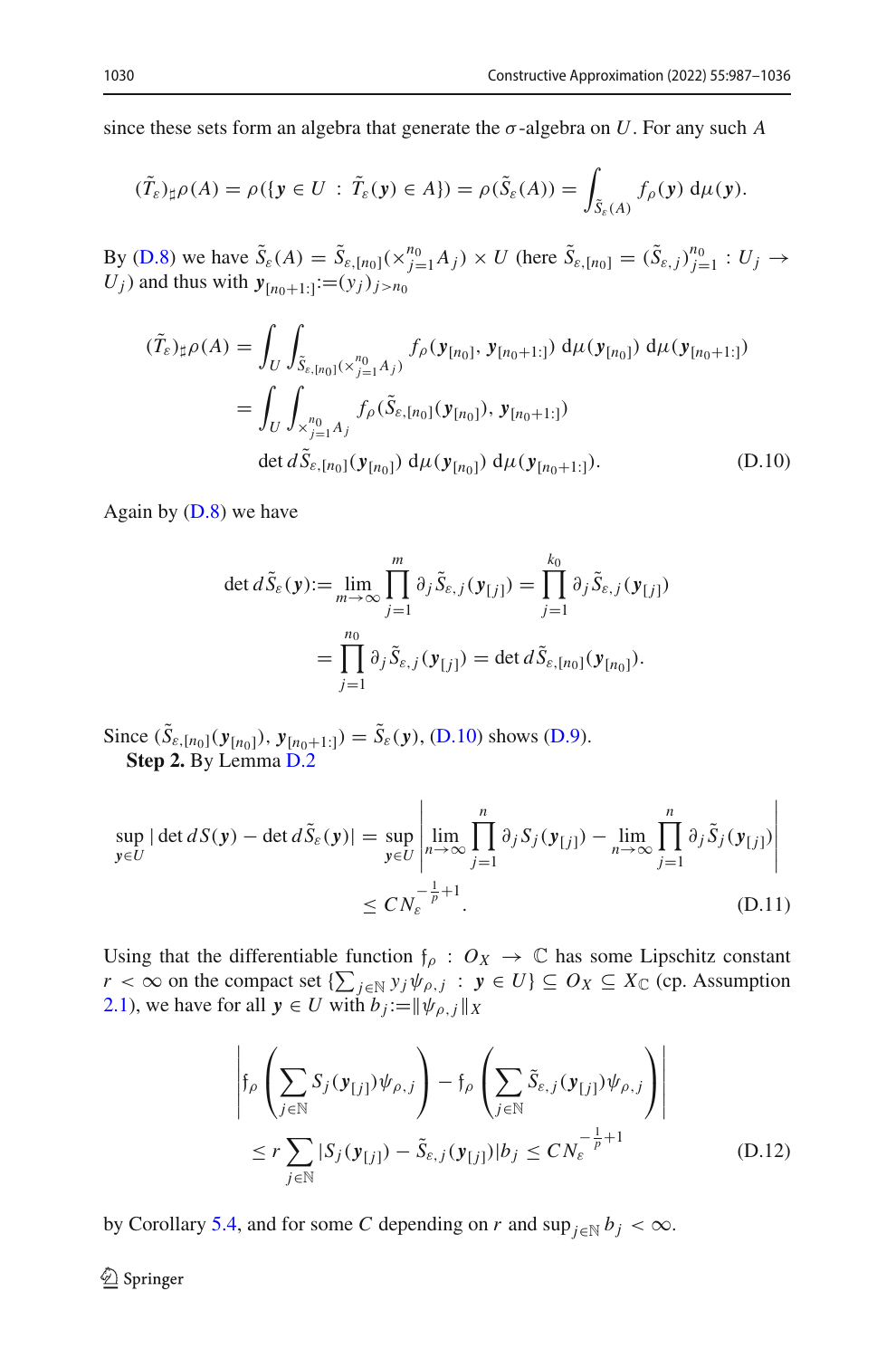Therefore, using  $(D.6)$ ,  $(D.7)$ ,  $(D.11)$ ,  $(D.12)$  and the triangle inequality we find

<span id="page-44-0"></span>
$$
\sup_{\mathbf{y}\in U}\left|f_{\pi}(\mathbf{y})-\frac{d(\tilde{T}_{\varepsilon})_{\sharp}\rho}{d\mu}(\mathbf{y})\right|=\sup_{\mathbf{y}\in U}\left|\frac{d\pi}{d\mu}(\mathbf{y})-\frac{d(\tilde{T}_{\varepsilon})_{\sharp}\rho}{d\mu}(\mathbf{y})\right|\leq CN_{\varepsilon}^{-\frac{1}{p}+1}
$$
(D.13)

for some suitable constant  $C < \infty$  and all  $\varepsilon > 0$ .

Equation [\(D.13\)](#page-44-0) yields [\(6.1\)](#page-14-4) for the total variation distance. Moreover

$$
\sup_{\mathbf{y}\in U}\left|\sqrt{f_{\pi}(\mathbf{y})}-\sqrt{\frac{d(\tilde{T}_{\varepsilon})_{\sharp}\rho}{d\mu}(\mathbf{y})}\right|\leq \sup_{\mathbf{y}\in U}\frac{\left|f_{\pi}(\mathbf{y})-\frac{d(\tilde{T}_{\varepsilon})_{\sharp}\rho}{d\mu}(\mathbf{y})\right|}{|\sqrt{f_{\pi}(\mathbf{y})}|}\leq \frac{CN_{\varepsilon}^{-\frac{1}{p}+1}}{\inf_{\mathbf{y}\in U}\sqrt{f_{\pi}(\mathbf{y})}},
$$

which gives [\(6.1\)](#page-14-4) for the Hellinger distance since inf  $\mathbf{v}_{\in U}$   $f_{\pi}(\mathbf{y}) \geq M > 0$  by Assumption [2.1.](#page-4-0)

Finally, for the KL divergence, using that  $a \mid \log(a) - \log(b) \mid \leq (1 + \frac{|a-b|}{b}) |a-b|$ for all  $a, b > 0$  (see [\[41,](#page-49-1) Lemma E.2]), by [\(D.13\)](#page-44-0)

$$
\begin{split} \text{KL}((\tilde{T}_{\varepsilon})_{\sharp}\rho||\pi) &\leq \int_{U} \left| \frac{d(\tilde{T}_{\varepsilon})_{\sharp}\rho}{d\mu}(y) \right| \left| \log\left(\frac{d(\tilde{T}_{\varepsilon})_{\sharp}\rho}{d\mu}(y)\right) - \log(f_{\pi}(y)) \right| d\mu(y) \\ &\leq \left(1 + \frac{\|f_{\pi} - \frac{d(\tilde{T}_{\varepsilon})_{\sharp}\rho}{d\mu}\|_{L^{\infty}(U)}}{\inf_{y\in U} f_{\pi}(y)}\right) \left\|f_{\pi} - \frac{d(\tilde{T}_{\varepsilon})_{\sharp}\rho}{d\mu}\right\|_{L^{\infty}(U)} \\ &\leq CN_{\varepsilon}^{-\frac{1}{p}+1}. \end{split}
$$

### **D.2 Proposition [6.2](#page-15-0)**

*Proof of Proposition* [6.2](#page-15-0) Compactness of  $M_1$  and continuity of  $T : M_1 \rightarrow M_2$  and  $\tilde{T}: M_1 \to M_2$  imply that  $K := T(M_1)$  and  $\tilde{K} := \tilde{T}(M_1)$  are compact subsets of  $M_2$ . As compact subsets of a metric space, they are closed and thus measurable. Note that supp $(T_\sharp \nu) \subseteq K$  and supp $(T_\sharp \nu) \subseteq K$ . Since the continuous function  $(x, y) \mapsto$  $d_2(x, y)$  is bounded on the compact set  $K \times \tilde{K} \subseteq M_2 \times M_2$ , the Wasserstein distance  $W_q(T_\sharp \nu, T_\sharp \nu)$  in [\(6.2\)](#page-15-5) is well-defined and finite.

Fix  $\varepsilon > 0$  and let  $(B_{\varepsilon}(x_i))_{i=1}^n$  with  $B_{\varepsilon}(x_i) := \{x \in M_1 : d_1(x, x_i) < \varepsilon\}$  be a finite cover of  $M_1$ . Such a cover exists by compactness of M. Define  $I_1:=B_{\varepsilon}(x_1)$  and inductively set  $I_j := B_\varepsilon(x_j) \setminus \bigcup_{i=1}^{j-1} I_i$ , so that  $(I_j)_{j=1}^n$  is a (measurable) partition of *M*1.

Denote by  $\mu_j$  the measure  $\mu_j(A) := \nu(T^{-1}(A) \cap I_j)$  on  $M_2$ , and by  $\tilde{\mu}_j$  the measure  $\tilde{\mu}_j(A) := \nu(\tilde{T}^{-1}(A) \cap I_j)$  on  $M_2$ . Then  $\sum_{j=1}^n \mu_j(A) = \nu(T^{-1}(A))$  for all measurable  $A \subseteq M_2$ , i.e.,  $T_{\sharp} \nu = \sum_{j=1}^n \mu_j$ . Similarly  $\tilde{T}_{\sharp} \nu = \sum_{j=1}^n \tilde{\mu}_j$ . Note that

$$
\mu_j(M_2) = \nu(T^{-1}(M_2) \cap I_j) = \nu(I_j) = \nu(\tilde{T}^{-1}(M_2) \cap I_j) = \tilde{\mu}_j(M_2).
$$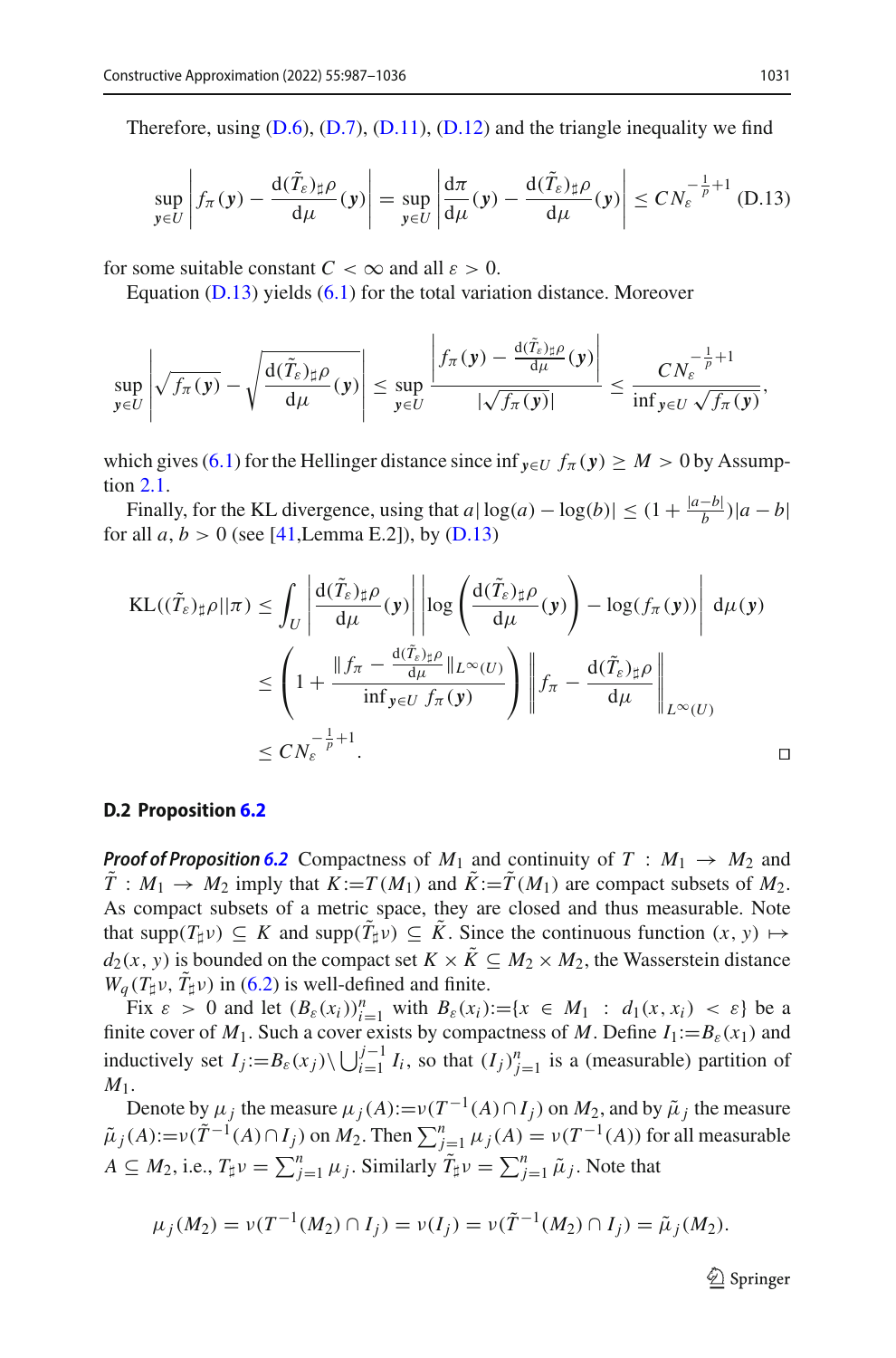Wlog  $\mu_j(M_2) = v(I_j) = \tilde{\mu}_j(M_2) > 0$  for all  $j \in \{1, \ldots, n\}$  (otherwise we can omit  $\mu_j$ ,  $\tilde{\mu}_j$ ). Let  $\Gamma_j$  be the couplings between  $\mu_j$  and  $\tilde{\mu}_j$  (the measures on  $M_2 \times M_2$  with marginals  $\mu_j$  and  $\tilde{\mu}_j$ ). Note that  $\Gamma_j$  is not empty since  $\frac{1}{\nu(I_j)}\mu_j \otimes \tilde{\mu}_j \in \Gamma_j$ . Let  $\Gamma$  be the couplings between  $T_{\sharp}\nu$  and  $\tilde{T}_{\sharp}\nu$ . Then  $\{\sum_{j=1}^{n} \gamma_j : \gamma_j \in \Gamma_j\} \subseteq \Gamma$ . Thus

$$
W_q(T_{\sharp}\nu, \tilde{T}_{\sharp}\nu)^q = \inf_{\gamma \in \Gamma} \int_{M_2 \times M_2} d_2(x, y)^q \, d\gamma(x, y)
$$
  
 
$$
\leq \inf_{\gamma_j \in \Gamma_j} \sum_{j=1}^n \int_{M_2 \times M_2} d_2(x, y)^q \, d\gamma_j(x, y).
$$

If  $A \subseteq M_2$  has empty intersection with  $T(I_i) = {T(x) : x \in I_i} \subseteq M_2$ , then  $T^{-1}(A) = \{x \in M_1 : T(x) \in A\}$  has empty intersection with  $I_i$ , which implies  $\mu_i(A) = \nu(T^{-1}(A) \cap I_i) = 0$ . Thus supp $(\mu_i) \subseteq T(I_i)$  and similarly supp $(\tilde{\mu}_i) \subseteq$  $\tilde{T}(I_i)$ . Hence

$$
\int_{M_2 \times M_2} d_2(x, y)^q \, \mathrm{d}y_j(x, y) = \int_{T(I_j) \times \tilde{T}(I_j)} d_2(x, y)^q \, \mathrm{d}y_j(x, y) \\
 \leq \mu_j(T(I_j)) \sup_{(x, y) \in T(I_j) \times \tilde{T}(I_j)} d_2(x, y)^q.
$$

Here we used that  $\gamma_j$  has marginal  $\mu_j$  in the first argument. In total, using  $\mu_j(T(I_i)) =$  $\nu(I_i)$ ,

<span id="page-45-1"></span>
$$
W_q(T_{\sharp}\nu, T_{\sharp}\mu)^q \le \nu(M_1) \max_{j=1,\dots,n} \sup_{(x,y)\in T(I_j)\times \tilde{T}(I_j)} d_2(x,y)^q.
$$
 (D.14)

To bound the supremum we first note that continuity of  $T : (M_1, d_1) \rightarrow (M_2, d_2)$ and compactness of  $M_1$  imply uniform continuity by the Heine–Cantor theorem, i.e.,

<span id="page-45-0"></span>
$$
\lim_{\delta \to 0} \sup_{x \in M_1} \sup_{y \in B_\delta(x)} d_2(T(x), T(y)) = 0
$$
\n(D.15)

and the same holds for  $\tilde{T}$ .

Then, with  $I_j \subseteq B_\varepsilon(x_j)$  as constructed in the beginning, using [\(D.15\)](#page-45-0) for *T* and  $\tilde{T}$ ,

$$
\sup_{(x,y)\in T(I_j)\times \tilde{T}(I_j)} d_2(x, y) = \sup_{x,y\in I_j} d_2(T(x), \tilde{T}(y))
$$
\n
$$
\leq \sup_{x,y\in I_j} \left( d_2(T(x), T(x_j)) + d_2(T(x_j), \tilde{T}(x_j)) + d_2(\tilde{T}(x_j), \tilde{T}(y)) \right)
$$
\n
$$
\leq \sup_{x\in M_1} \sup_{y\in B_{\varepsilon}(x)} d_2(T(x), T(y)) + \sup_{x\in M_1} d_2(T(x), \tilde{T}(x))
$$
\n
$$
+ \sup_{x\in M_1} \sup_{y\in B_{\varepsilon}(x)} d_2(\tilde{T}(x), \tilde{T}(y)) = \sup_{x\in M_1} d_2(T(x), \tilde{T}(x)) + o(1) \quad \text{as } \varepsilon \to 0.
$$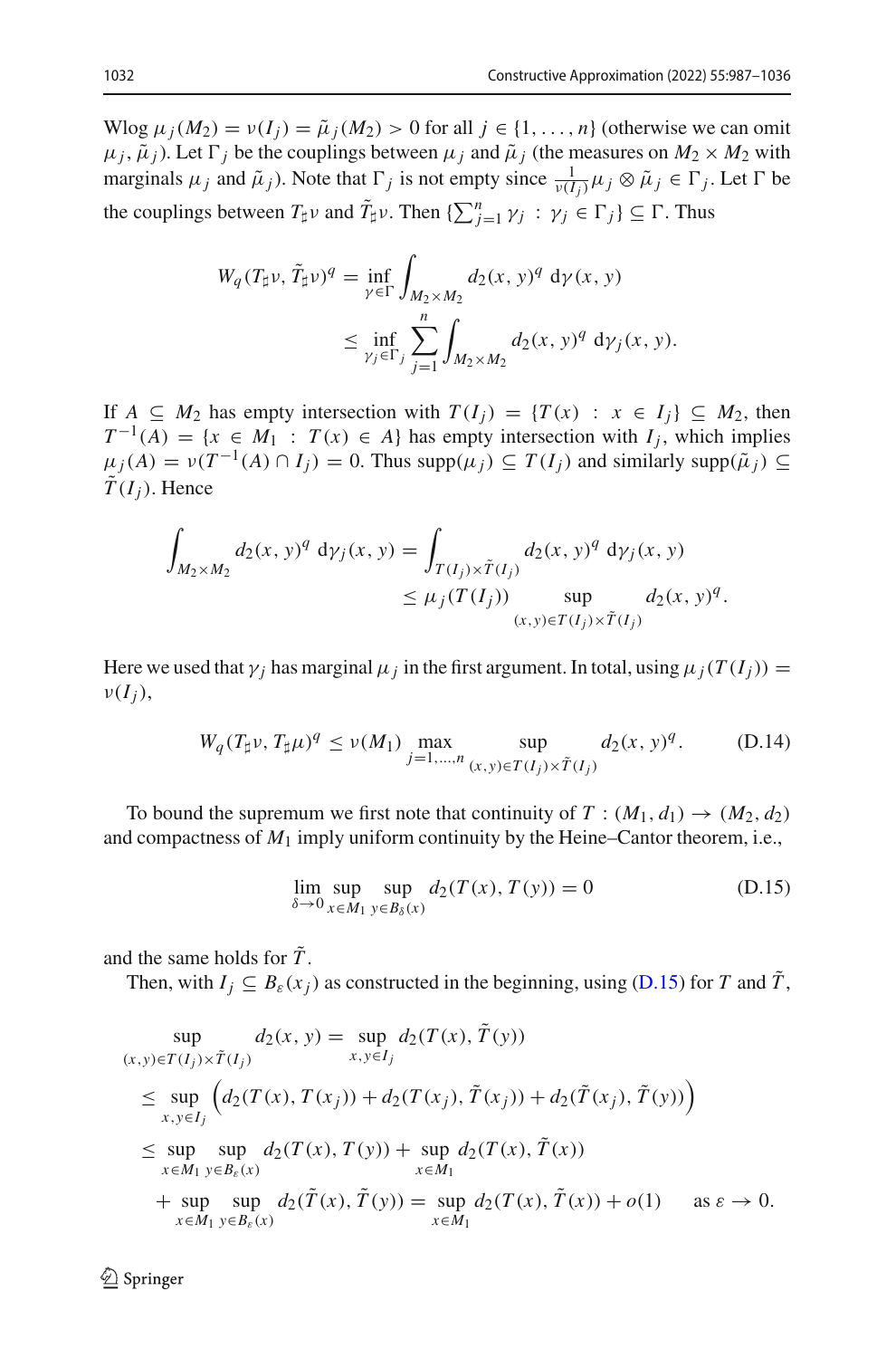Together with [\(D.14\)](#page-45-1), and because  $\nu(M_1) = 1$  since  $\nu$  is a probability measure, this concludes the proof. concludes the proof.

## **D.3 Lemma [6.3](#page-15-4)**

*Proof of Lemma [6.3](#page-15-4)* By Lemma [A.1](#page-18-0) *d* induces the product topology on *U* (independent of the choice of positive and summable sequence  $(c_i)_{i \in \mathbb{N}}$  in [\(6.3\)](#page-15-2)). Thus, to prove the lemma, it suffices to check Lipschitz continuity in case  $b_j \leq Cc_j$ .

We begin with  $\tilde{T}$ . By Remark [5.3](#page-13-4) there exists  $k_0 \in \mathbb{N}$  such that  $T_k(y) = y_k$  for all *y*  $\in U_k$  and all  $k \geq k_0$ . By construction each  $T_k : U_k \to U_1$  is a rational function with positive denominator (in particular  $C^{\infty}$ ) and thus there exists  $L > 0$  such that *L* is a Lipschitz constant of  $T_k : U_k \to U_1$  for all  $k \in \{1, ..., k_0 - 1\}$  w.r.t. the Euclidean norm  $\|\cdot\|$ . Thus for all  $x, y \in U$ 

$$
d(\tilde{T}(\mathbf{x}), \tilde{T}(\mathbf{y})) = \sum_{k < k_0} c_k |\tilde{T}_k(\mathbf{x}_{[k]}) - \tilde{T}_k(\mathbf{y}_{[k]})| + \sum_{k \ge k_0} c_k |\tilde{T}_k(\mathbf{x}_{[k]}) - \tilde{T}_k(\mathbf{y}_{[k]})|
$$
\n
$$
\le \sum_{k < k_0} c_k L \| \mathbf{x}_{[k]} - \mathbf{y}_{[k]} \| + \sum_{k \ge k_0} c_k |x_k - y_k|
$$
\n
$$
\le \sum_{k < k_0} c_k L \sum_{j=1}^k |x_j - y_j| + \sum_{k \ge k_0} c_k |x_k - y_k|
$$
\n
$$
\le C_0 \sum_{k \in \mathbb{N}} c_k |x_k - y_k|,
$$

where  $C_0:=1 + L \sum_{k=1}^{k_0-1} c_k$ .

The argument for *T* is similar as in the proof of Corollary [5.4.](#page-13-3) By [\(C.33\)](#page-37-1) for all *x*,  $y \in U$  and all  $k \in \mathbb{N}$ 

$$
|T_k(\mathbf{x}_{[k]}) - T_k(\mathbf{y}_{[k]})| \le \sum_{j=1}^k |T_k(\mathbf{x}_{[j]}, \mathbf{y}_{[j+1:k]}) - T_k(\mathbf{x}_{[j-1]}, \mathbf{y}_{[j:k]})|
$$
  

$$
\le (1 + K)|x_k - y_k| + \sum_{j=1}^{k-1} 2K b_k b_j |x_j - y_j|
$$

and thus since  $b_i \leq Cc_i$ 

$$
d(T(\mathbf{x}), T(\mathbf{y})) = \sum_{k \in \mathbb{N}} c_k |T_k(\mathbf{x}_{[k]}) - T_k(\mathbf{y}_{[k]})|
$$
  
\n
$$
\leq \sum_{k \in \mathbb{N}} (1 + K) c_k |x_k - y_k| + \sum_{k \in \mathbb{N}} \sum_{j=1}^{k-1} 2K b_k b_j c_k |x_j - y_j|
$$
  
\n
$$
= (1 + K) d(\mathbf{x}, \mathbf{y}) + \sum_{j \in \mathbb{N}} b_j |x_j - y_j| \sum_{k > j} 2K b_k c_k
$$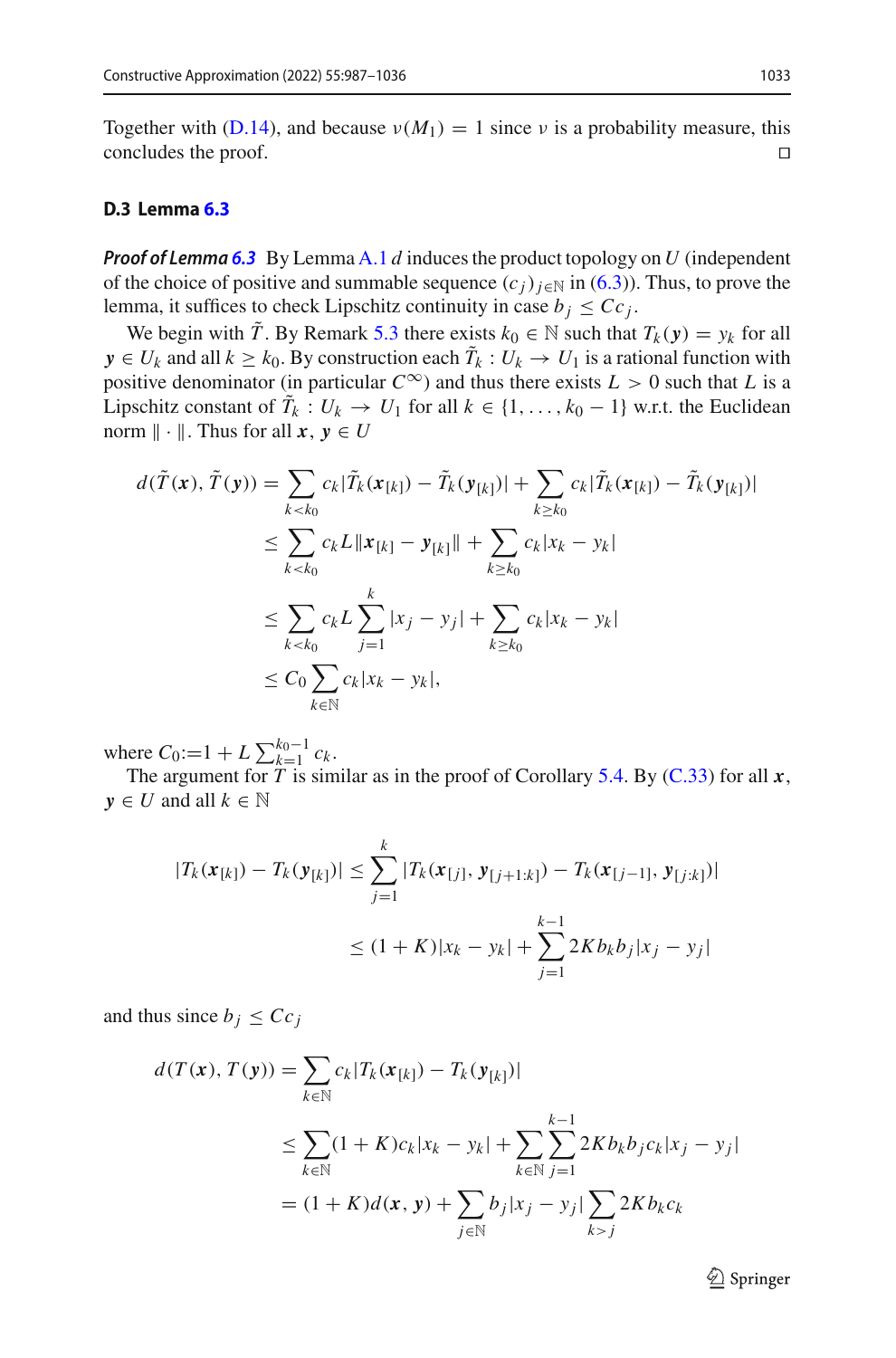$$
\leq (1 + K)d(\mathbf{x}, \mathbf{y}) + C \sum_{j \in \mathbb{N}} c_j |x_j - y_j| \sum_{k \in \mathbb{N}} 2Kb_k c_k
$$

$$
= \left(1 + K + 2CK \sum_{k \in \mathbb{N}} b_k c_k\right) d(\mathbf{x}, \mathbf{y}).
$$

#### **D.4 Corollary [6.5](#page-17-0)**

*Proof of Corollary* [6.5](#page-17-0) Fix  $\varepsilon > 0$ . Set  $H : U \to U$  via  $H_j := \tilde{T}_{\varepsilon,j}$  if  $j \leq N_{\varepsilon}$  and *H<sub>j</sub>*(  $\mathbf{y}$ ):=0 for  $j > N_{\varepsilon}$ . Then  $\Phi(H(\mathbf{y})) = \Phi_{N_{\varepsilon}}(T_{\varepsilon,[N_{\varepsilon}]}(\mathbf{y}_{[N_{\varepsilon}]}))$  for all  $\mathbf{y} \in U$ . Thus  $((\Phi \circ H)_{\sharp} \rho = (\Phi_{N_{\varepsilon}} \circ T_{\varepsilon, [N_{\varepsilon}]}_{\sharp} \rho_{N_{\varepsilon}},$  and it suffices to bound the difference between  $(\Phi \circ H)_{\sharp} \rho$  and  $(\Phi \circ T)_{\sharp} \rho = \Phi_{\sharp} \pi$ . To this end we compute similar as in [\(6.6\)](#page-16-3) for all  $y \in U$  with  $b_i$  in [\(6.4\)](#page-15-3)

<span id="page-47-9"></span>
$$
\|\Phi(T(\mathbf{y})) - \Phi(H(\mathbf{y}))\|_{Y} \n= \left\|\sum_{j=1}^{N_{\varepsilon}} (T_{j}(\mathbf{y}_{[j]}) - \tilde{T}_{\varepsilon,j}(\mathbf{y}_{[j]}))\psi_{\pi,j} + \sum_{i>N_{\varepsilon}} T_{j}(\mathbf{y}_{[j]})\psi_{\pi,j}\right\|_{Y} \n\leq \sum_{j=1}^{N_{\varepsilon}} b_{j} \|T_{j} - \tilde{T}_{\varepsilon,j}\|_{L^{\infty}(U_{j})} + \sum_{i>N_{\varepsilon}} b_{j}.
$$
\n(D.16)

In case the  $(b_i)_{i \in \mathbb{N}}$  are monotonically decreasing, Stechkin's lemma, which is easily checked, states that  $\sum_{i > N_{\varepsilon}} b_j \leq ||(b_j)_{j \in \mathbb{N}}||_{\ell^p(\mathbb{N})} N_{\varepsilon}^{-\frac{1}{p}+1}$ . The  $\ell^p$ -norm is finite by Assumption [2.2.](#page-5-1) Thus by Theorem [5.2](#page-13-0) the last term in [\(D.16\)](#page-47-9) is bounded by  $C(N_{\varepsilon}^{-\frac{1}{p}+1} + N_{\varepsilon}^{-\frac{1}{p}+1})$ . An application of Proposition [6.2](#page-15-0) yields the same bound for the Wasserstein distance.

# **References**

- <span id="page-47-1"></span>1. Alexanderian, A.: A brief note on the Karhunen–Loève expansion (2015)
- <span id="page-47-6"></span>2. Arjovsky, M., Chintala, S., Bottou, L.: Wasserstein generative adversarial networks. In D. Precup and Y. W. Teh (eds.) Proceedings of the 34th International Conference on Machine Learning, volume 70 of Proceedings of Machine Learning Research, pp. 214–223. PMLR, 06–11 Aug (2017)
- <span id="page-47-3"></span>3. Bogachev, V.I.: Measure Theory, vol. I–II. Springer, Berlin (2007)
- <span id="page-47-2"></span>4. Bogachev, V.I., Kolesnikov, A.V., Medvedev, K.V.: Triangular transformations of measures. Mat. Sb. **196**(3), 3–30 (2005)
- <span id="page-47-8"></span>5. Chkifa, A.: Sparse polynomial methods in high dimension: application to parametric PDE, Ph.D. thesis, UPMC, Université Paris 06, Paris, France (2014)
- <span id="page-47-4"></span>6. Cohen, A., Chkifa, A., Schwab, C.: Breaking the curse of dimensionality in sparse polynomial approximation of parametric pdes. J. Math. Pures et Appliquees **103**(2), 400–428 (2015)
- <span id="page-47-7"></span>7. Cohen, A., DeVore, R., Schwab, C.: Convergence rates of best *N*-term Galerkin approximations for a class of elliptic sPDEs. Found. Comput. Math. **10**(6), 615–646 (2010)
- <span id="page-47-5"></span>8. Cohen, A., Devore, R., Schwab, C.: Analytic regularity and polynomial approximation of parametric and stochastic elliptic PDE's. Anal. Appl. (Singap.) **9**(1), 11–47 (2011)
- <span id="page-47-0"></span>9. Dashti, M., Stuart, A.M.: The Bayesian approach to inverse problems. In: Handbook of Uncertainty Quantification. Vol. 1, 2, 3, pp. 311–428. Springer, Cham (2017)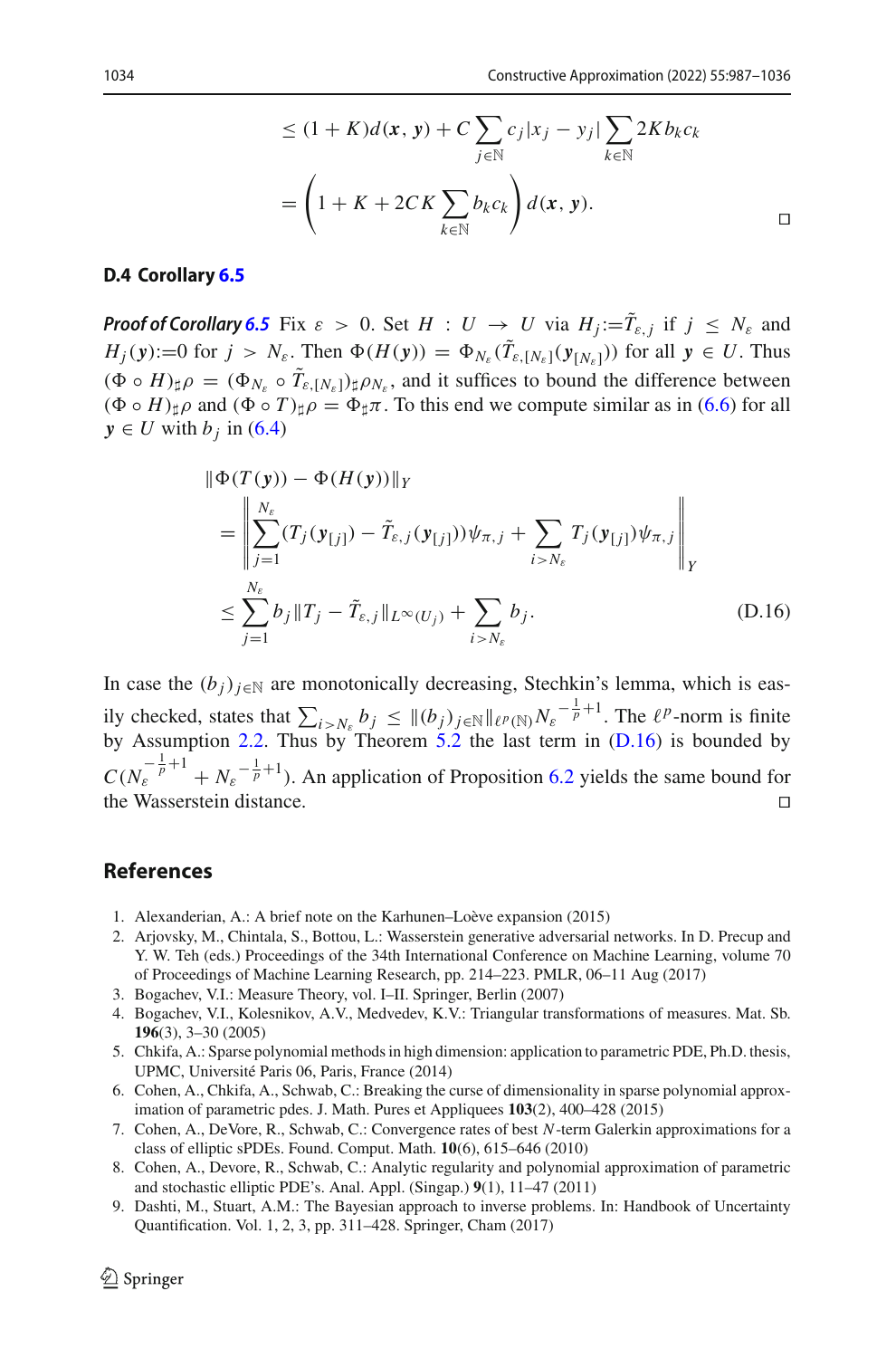- <span id="page-48-27"></span>10. Davis, P.: Interpolation and Approximation. Dover Books on Mathematics, Dover Publications (1975)
- <span id="page-48-10"></span>11. De Philippis, G., Figalli, A.: Partial regularity for optimal transport maps. Publ. Math. Inst. Hautes Études Sci. **121**, 81–112 (2015)
- <span id="page-48-9"></span>12. Doersch, C.: Tutorial on variational autoencoders. *arXiv preprint* [arXiv:1606.05908](http://arxiv.org/abs/1606.05908) (2016)
- <span id="page-48-5"></span>13. El Moselhy, T.A., Marzouk, Y.M.: Bayesian inference with optimal maps. J. Comput. Phys. **231**(23), 7815–7850 (2012)
- <span id="page-48-21"></span>14. Goodfellow, I., Pouget-Abadie, J., Mirza, M., Xu, B.,Warde-Farley, D., Ozair, S., Courville, A., Bengio, Y.: Generative adversarial nets. In: Z. Ghahramani, M. Welling, C. Cortes, N. Lawrence, and K. Q. Weinberger (Ed.) Advances in Neural Information Processing Systems, volume 27. Curran Associates, Inc., (2014)
- <span id="page-48-8"></span>15. Goodfellow, I. J., Pouget-Abadie, J., Mirza, M., Xu, B., Warde-Farley, D., Ozair, S., Courville, A., Bengio, Y.: Generative adversarial networks. *arXiv preprint* [arXiv:1406.2661](http://arxiv.org/abs/1406.2661) (2014)
- <span id="page-48-6"></span>16. Jaini, P., Selby, K.A., Yu, Y.: Sum-of-squares polynomial flow. ICML, (2019)
- <span id="page-48-1"></span>17. Jerez-Hanckes, C., Schwab, C., Zech, J.: Electromagnetic wave scattering by random surfaces: shape holomorphy. Math. Mod. Meth. Appl. Sci. **27**(12), 2229–2259 (2017)
- <span id="page-48-13"></span>18. Kirwan, P.: Complexifications of multilinear and polynomial mappings, 1997. Ph.D. thesis, National University of Ireland, Galway
- <span id="page-48-22"></span>19. Kothari, K., Khorashadizadeh, A., de Hoop, M., Dokmanić, I.: Trumpets: injective flows for inference and inverse problems (2021)
- <span id="page-48-25"></span>20. Krantz, S. G.: Function theory of several complex variables. AMS Chelsea Publishing, Providence (Reprint of the 1992 edition 2001)
- <span id="page-48-23"></span>21. Kumar, A., Poole, B., Murphy, K.: Regularized autoencoders via relaxed injective probability flow (2020)
- <span id="page-48-2"></span>22. Lord, G.J., Powell, C.E., Shardlow, T.: An Introduction to Computational Stochastic PDEs. Cambridge Texts in Applied Mathematics. Cambridge University Press, New York (2014)
- <span id="page-48-4"></span>23. Marzouk, Y., Moselhy, T., Parno, M., Spantini, A.: Sampling via measure transport: an introduction. In: Handbook of Uncertainty Quantification. Vol. 1, 2, 3, pp. 785–825. Springer, Cham (2017)
- <span id="page-48-24"></span>24. Mattner, L.: Complex differentiation under the integral. Nieuw Arch. Wiskd. (5), **2**(1), 32–35 (2001)
- <span id="page-48-0"></span>25. McLaughlin, D., Townley, L.R.: A reassessment of the groundwater inverse problem. Water Resour. Res. **32**(5), 1131–1161 (1996)
- <span id="page-48-17"></span>26. Munkres, J.R.: Topology. Prentice Hall Inc, Upper Saddle River (2000)
- <span id="page-48-14"></span>27. Muñoz, G.A., Sarantopoulos, Y., Tonge, A.: Complexifications of real Banach spaces, polynomials and multilinear maps. Studia Math. **134**(1), 1–33 (1999)
- <span id="page-48-26"></span>28. Olver, F.W.J., Lozier, D.W., Boisvert, R.F., Clark, C.W. editors. NIST handbook of mathematical functions. U.S. Department of Commerce, National Institute of Standards and Technology, Washington, DC; Cambridge University Press, Cambridge (2010)
- <span id="page-48-19"></span>29. Papamakarios, G., Nalisnick, E., Rezende, D.J., Mohamed, S., Lakshminarayanan, B.: Normalizing flows for probabilistic modeling and inference. J. Mach. Learn. Res. **22**, 1–64 (2021)
- <span id="page-48-20"></span>30. Rezende, D., Mohamed, S.: Variational inference with normalizing flows. In: F. Bach and D. Blei (Eds.) Proceedings of the 32nd International Conference on Machine Learning, volume 37 of Proceedings of Machine Learning Research, pp. 1530–1538, Lille, France, 07–09 Jul 2015. PMLR
- <span id="page-48-3"></span>31. Robert, C.P., Casella, G.: Monte Carlo Statistical Methods (Springer Texts in Statistics). Springer, Berlin, Heidelberg (2005)
- <span id="page-48-12"></span>32. Sagiv, A.: The Wasserstein distances between pushed-forward measures with applications to uncertainty quantification. Commun. Math. Sci. **18**(3), 707–724 (2020)
- <span id="page-48-11"></span>33. Santambrogio, F.: Optimal Transport for Applied Mathematicians, Volume 87 of Progress in Nonlinear Differential Equations and their Applications. Birkhäuser/Springer, Cham, Calculus of variations, PDEs, and modeling (2015)
- <span id="page-48-15"></span>34. Schwab, C., Stuart, A.M.: Sparse deterministic approximation of Bayesian inverse problems. Inverse Problems, **28**(4), 045003 (2012)
- <span id="page-48-7"></span>35. Spantini, A., Bigoni, D., Marzouk, Y.: Inference via low-dimensional couplings. J. Mach. Learn. Res. **19**(1), 2639–2709 (2018)
- <span id="page-48-18"></span>36. Telgarsky, M.: Neural networks and rational functions. In: D. Precup and Y. W. Teh (Eds.) Proceedings of the 34th International Conference on Machine Learning, Volume 70 of Proceedings of Machine Learning Research, pp. 3387–3393. PMLR, 06–11 Aug (2017)
- <span id="page-48-16"></span>37. Villani, C.: Optimal Transport, Volume 338 of Grundlehren der Mathematischen Wissenschaften [Fundamental Principles of Mathematical Sciences]. Springer, Berlin, Old and new (2009)